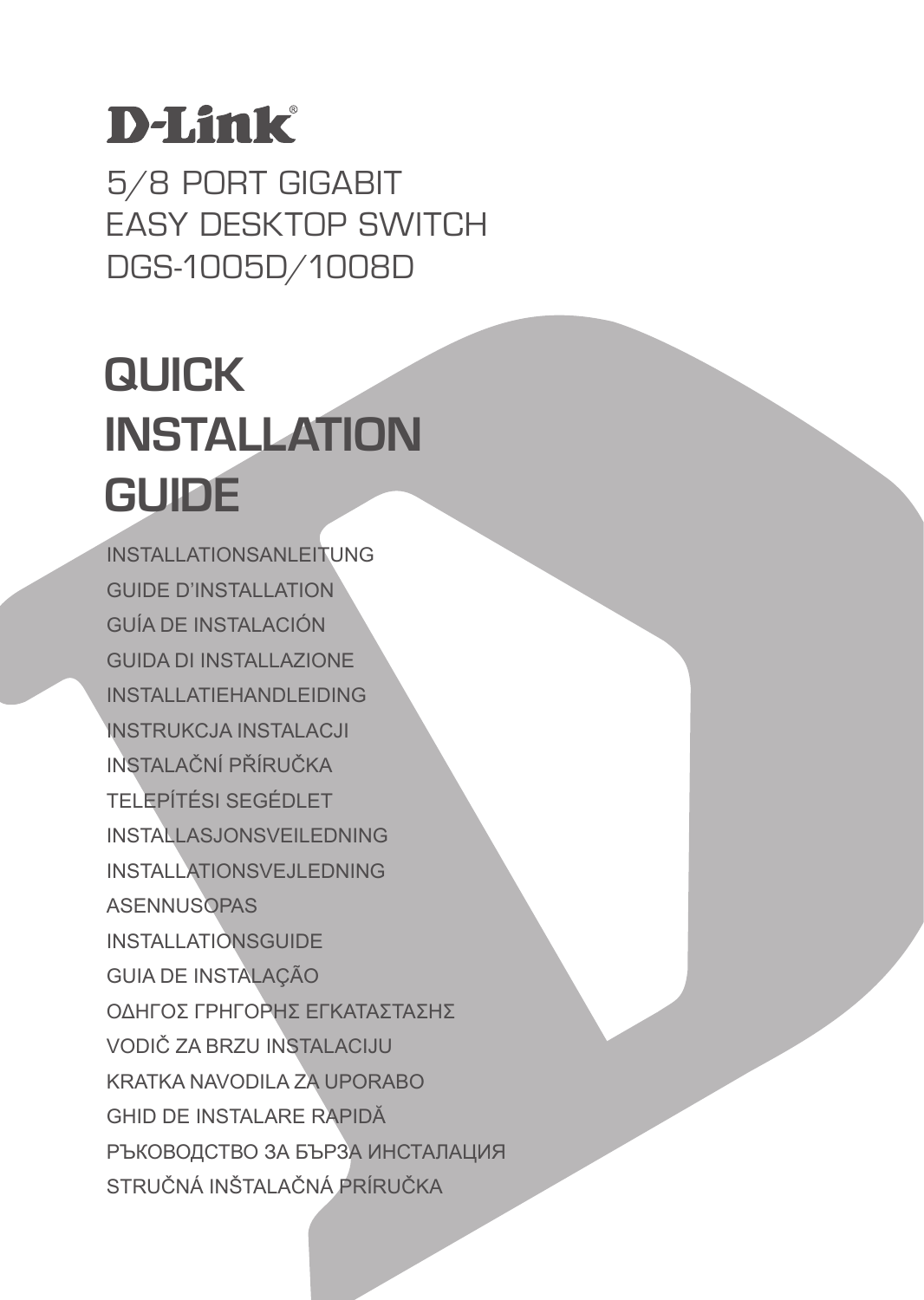## **CONTENTS OF PACKAGING**

### **CONTENTS**



#### **5/8-PORT GIGABIT EASY DESKTOP SWITCH** DGS-1005D/1008D

**QUICK START GUIDE**

**POWER ADAPTER**

5V / 1A

If any of these items are missing from your packaging, contact your reseller.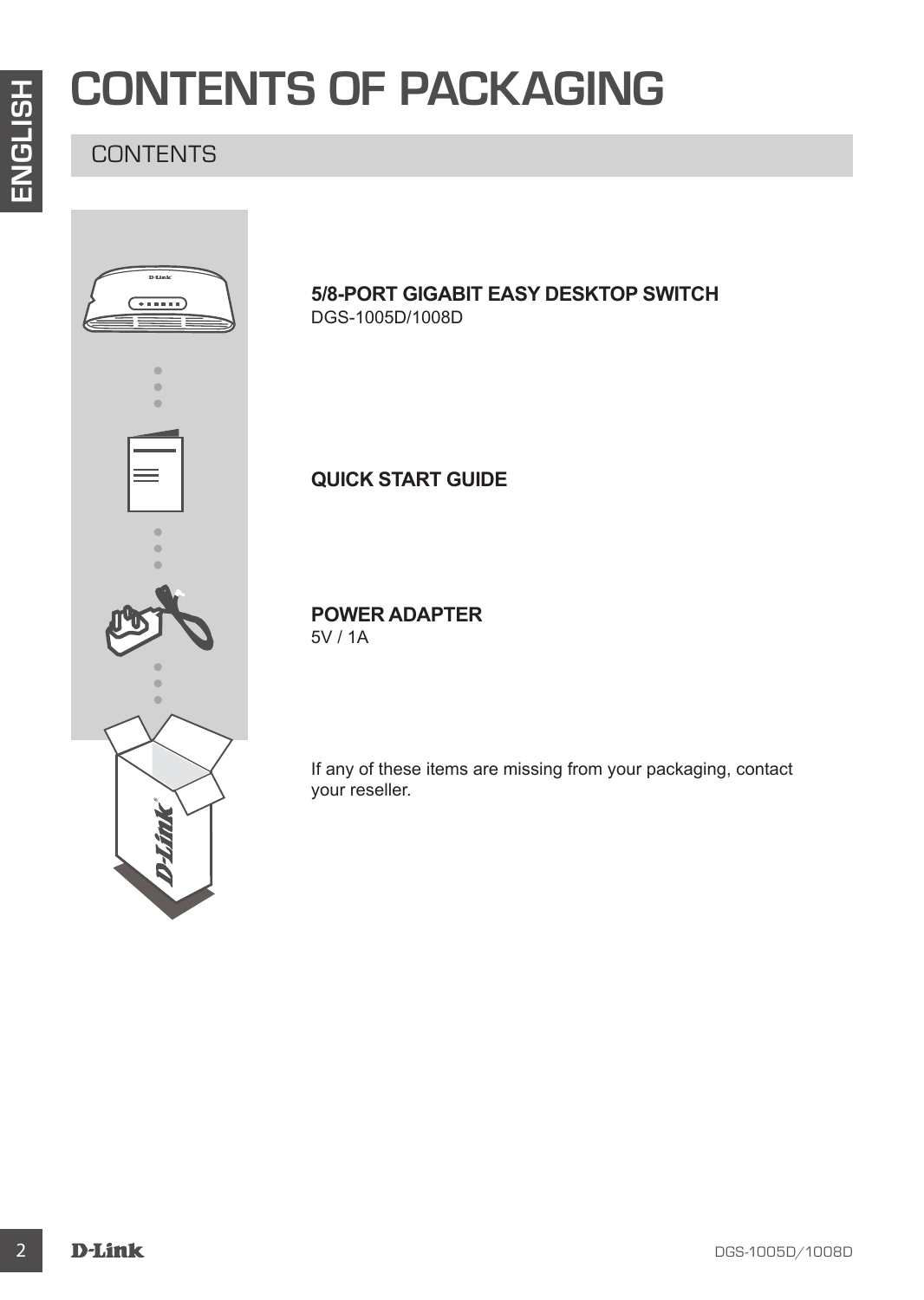## **PRODUCT SETUP**

### SWITCH SET-UP



#### **Step 1**

#### **Connecting the power adapter**

Plug the power adapter into a free wall socket, then plug the other end of the power adapter cable into the power port of the DGS-1005D/1008D. The power LED will light up, confirming that the device is powered up successfully.

#### **Step 2**

**Using the 10/100/1000 Mbps Gigabit Ethernet ports**

Use one of the 5 ports on the DGS-1005D or 8 ports on the 1008D to hook up your network devices with a LAN cable.



#### **Step 3**

**EXAMPLE SET UPP**<br>
SWITCH SET-UP<br>
Step 1<br>
Connecting the power adapter<br>
Connecting the power adapter<br>
of the prior and point of the wall societies in the mean of the power profits of the power and of the power and of the **Determine that the Switch is Powered On** This Power LED indicator light is green when the Switch is receiving power; otherwise, it is off. **Determine that the Network Devices are Connected**

The Link/Act LED indicator light is green when the port is connected to a device.

The green indicator blinks as data is transmitted or received.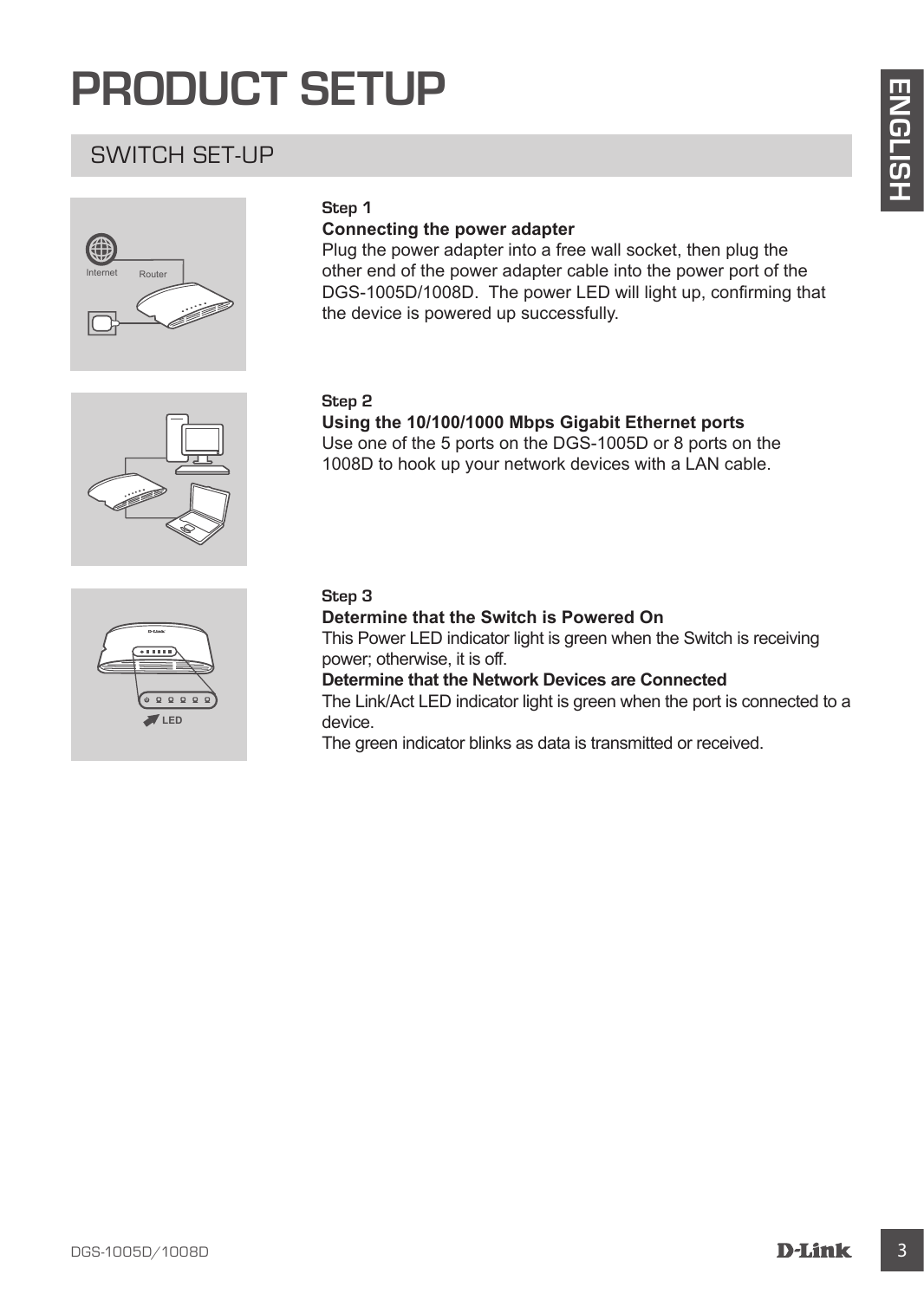## **MOUNTING**

## WALL CONFIGURATIONS

**The DGS-1005D/1008D can be mounted to a wall. Two mounting slots are provided on the bottom of the switch for this purpose. Please make sure that the front panel is exposed in order to view the LEDs. Please refer to the illustration below:**

### **A. MOUNTING ON A CEMENT WALL**

- 1. Mount the Nylon screw anchors into a cement wall.
- 2. Drive the T3 x 15L screws into the Nylon screw anchors.
- 3. Hook the mounting holes of the switch back onto the screws.

### **B. MOUNTING ON A WOOD WALL**

- 1. Drive the T3 x 15 L screws into the wood wall.
- 2. Hook the mounting holes of the switch back onto the screws; you have completed the wall-mount.



a) Minimum 3/4 inch screw required for wood wall b) Minimim 3 inch screw required for cement wall

### **C. MOUNTING ON A METAL WALL**

- 1. Mount the magnetic base screws (optional) onto the mounting holes of the switch.
- 2. Attach the switch to a metallic surface.

**Note**: The mounting and magnet kits are not included in the package.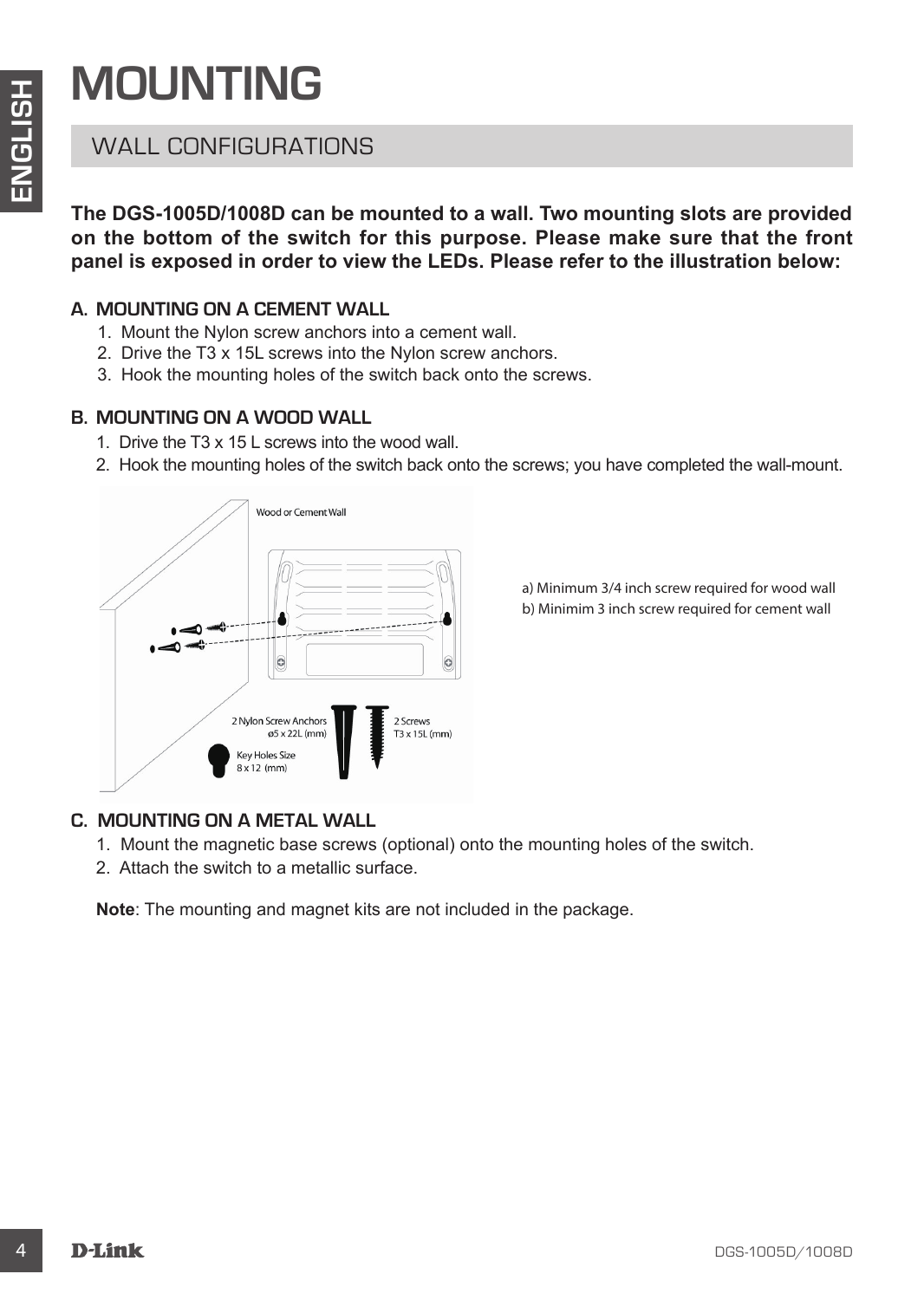## **TROUBLESHOOTING**

### SETUP AND CONFIGURATION PROBLEMS

#### **1. WHAT TO DO IF THE POWER LED IS NOT LIT UP?**

Check if the power adapter is properly connected to a wall socket and the back of the DGS-1005D/1008D.

#### **2. WHAT TO DO IF A CONNECTED DEVICE IS NOT DETECTED?**

First check if the Port LED is flashing. If the Port LED is not illuminated, try connecting the device using a different LAN cable.

## TECHNICAL SUPPORT

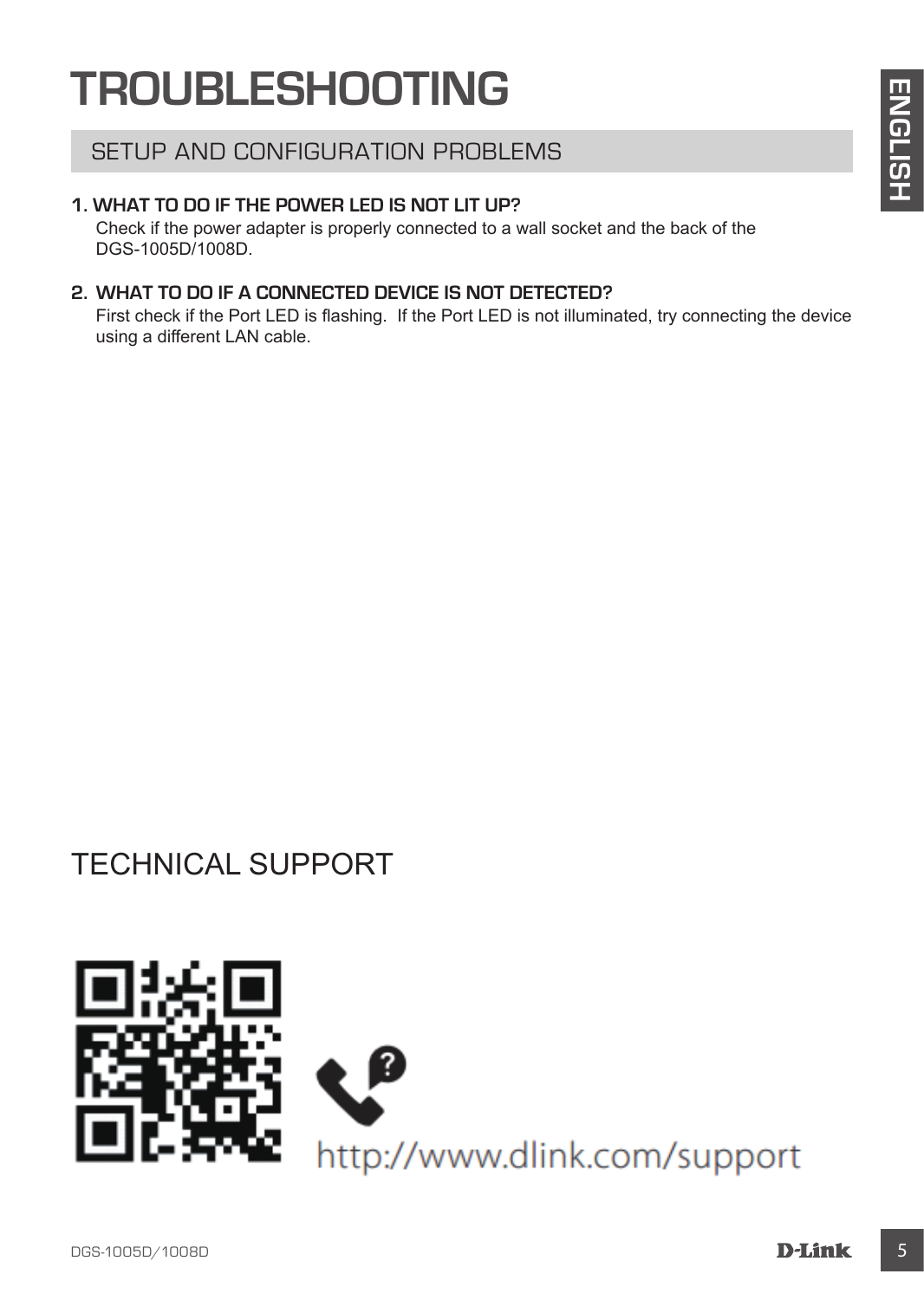## **LIEFERUMFANG**

INHALT



#### **5/8-PORT GIGABIT EASY DESKTOP SWITCH** DGS-1005D/1008D

### **SCHNELLINSTALLATIONSANLEITUNG**

**NETZTEIL** 5V / 1A

Wenn eines dieser Teile in Ihrer Packung fehlt, wenden Sie sich bitte an Ihren Fachhändler.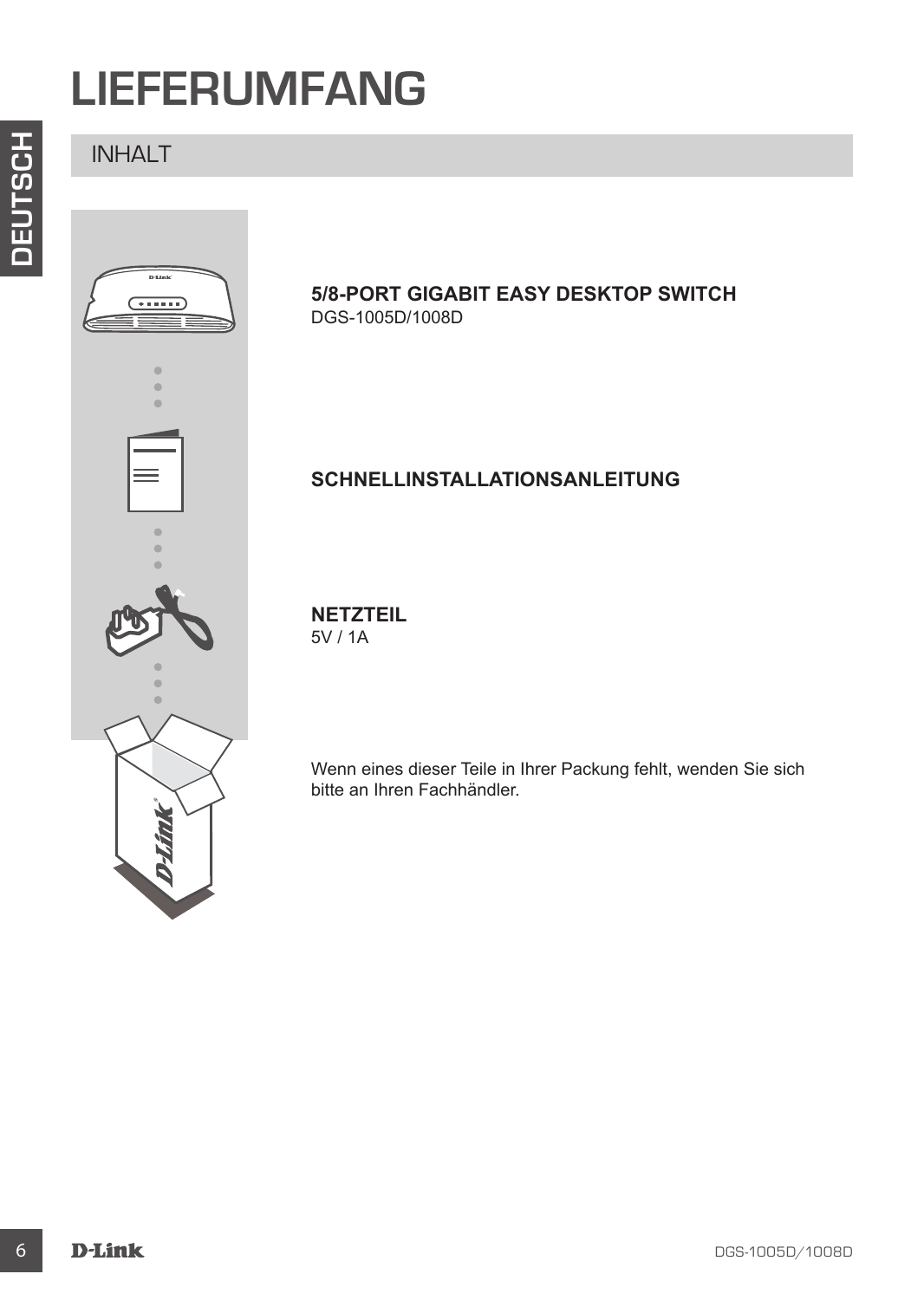## **EINRICHTUNG DES PRODUKTS**

### SWITCH EINRICHTEN



#### **Schritt 1**

#### **Stromanschluss**

Schließen Sie das Netzteil an eine Wandsteckdose an und stecken Sie das andere Ende des Netzkabels in den Stromeingangs-Port des DGS-1005D/1008D. Die LED-Betriebsanzeige leuchtet auf. Das zeigt, dass das Gerät eingeschaltet ist.

#### **Schritt 2**

**Verwendung der 10/100/1000 Mbit/s Gigabit Ethernet-Ports** Verwenden Sie einen der 5 Ports des DGS-1005D oder der 8 Ports des 1008D, um Ihre Netzwerkgeräte mi einem LAN-Kabel anzuschließen.



#### **Schritt 3**

SWITCH EINRICHTEN<br>
Stromanschluss<br>
Stromanschluss<br>
Stromanschluss<br>
Ste das andere Ende des Netzkabels in den Stromeingangs-Port<br>
Des clois -1005D/1000D. Die LED einerstandenis<br>
Des clois Christensaregie einzitet auf.<br>
Ster **Feststellen, ob der Switch eingeschaltet ist** Die LED-Betriebsanzeige leuchtet grün, wenn der Switch mit Energie versorgt wird. Sonst leuchtet sie nicht. **Feststellen, ob Netzwerkgeräte verbunden sind** Link/ACT leuchtet grün, wenn der Port mit einem Gerät verbunden ist. Die Anzeige blinkt, wenn Daten übertragen oder empfangen werden.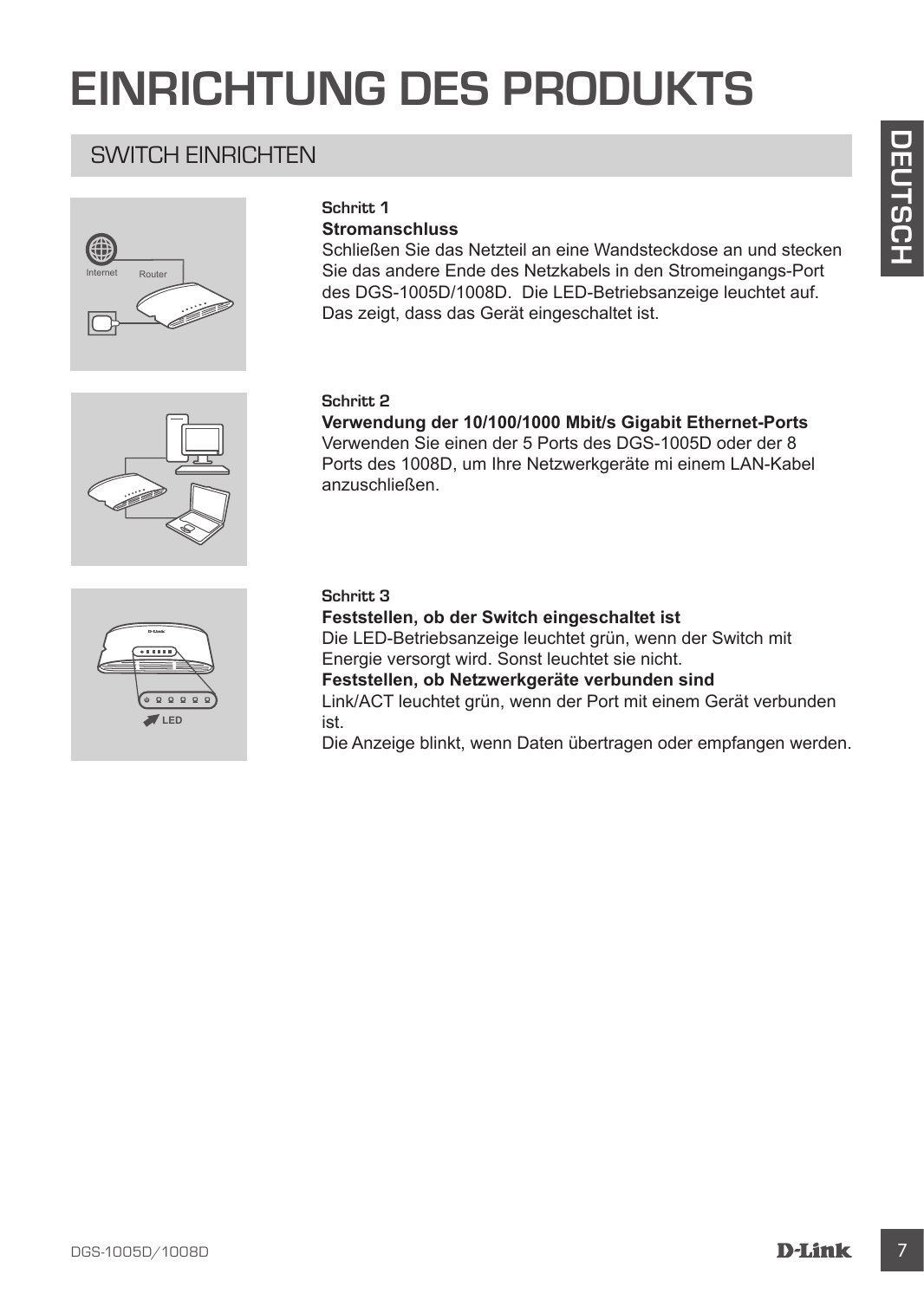## **MONTAGE**

### **WANDMONTAGE**

**Der DGS-1005D/1008D kann an einer Wand montiert werden. Zwei Montageöffnungen sind zu diesem Zweck auf der Unterseite des Switch vorgesehen. Stellen Sie sicher, dass bei der Wandmontage die Vorderseite des Geräts gut sichtbar ist, damit die LEDs zu erkennen sind. Zur Veranschaulichung der Montage sehen Sie sich bitte die Illustrationen unten an:**

#### **A. MONTAGE AN EINER BETONWAND**

- 1. Bohren Sie entsprechende Löcher und setzen Sie die Plastikdübel in einer Betonwand ein.
- 2. Setzen und drehen Sie die Schrauben (T3 x 15L) in die Dübel ein.
- 3. Hängen Sie den Switch an den Montagelöchern an den Schrauben auf.

#### **B. MONTAGE AN EINER HOLZEAND**

1. Schrauben Sie die zwei T3 x 15 L Schrauben in die Holzwand ein.

2. Hängen Sie den Switch an den Montagelöchern an den Schrauben auf. Die Wandmontage ist damit abgeschlossen.



a) Für Holzwand wird mindestens eine 3/4"-Schraube benötigt

b) Für Betonwand wird mindestens eine 3"-Schraube benötigt

#### **C. MONTAGE AN EINER METALLWAND**

- 1. Drehen Sie die magnetischen Schrauben (optional) in die Montagelöcher des Switch.
- 2. Bringen Sie den Switch an einer Oberfläche aus Metall an.

**Hinweis**: Montage- und Magnetsatz nicht im Lieferumfang enthalten.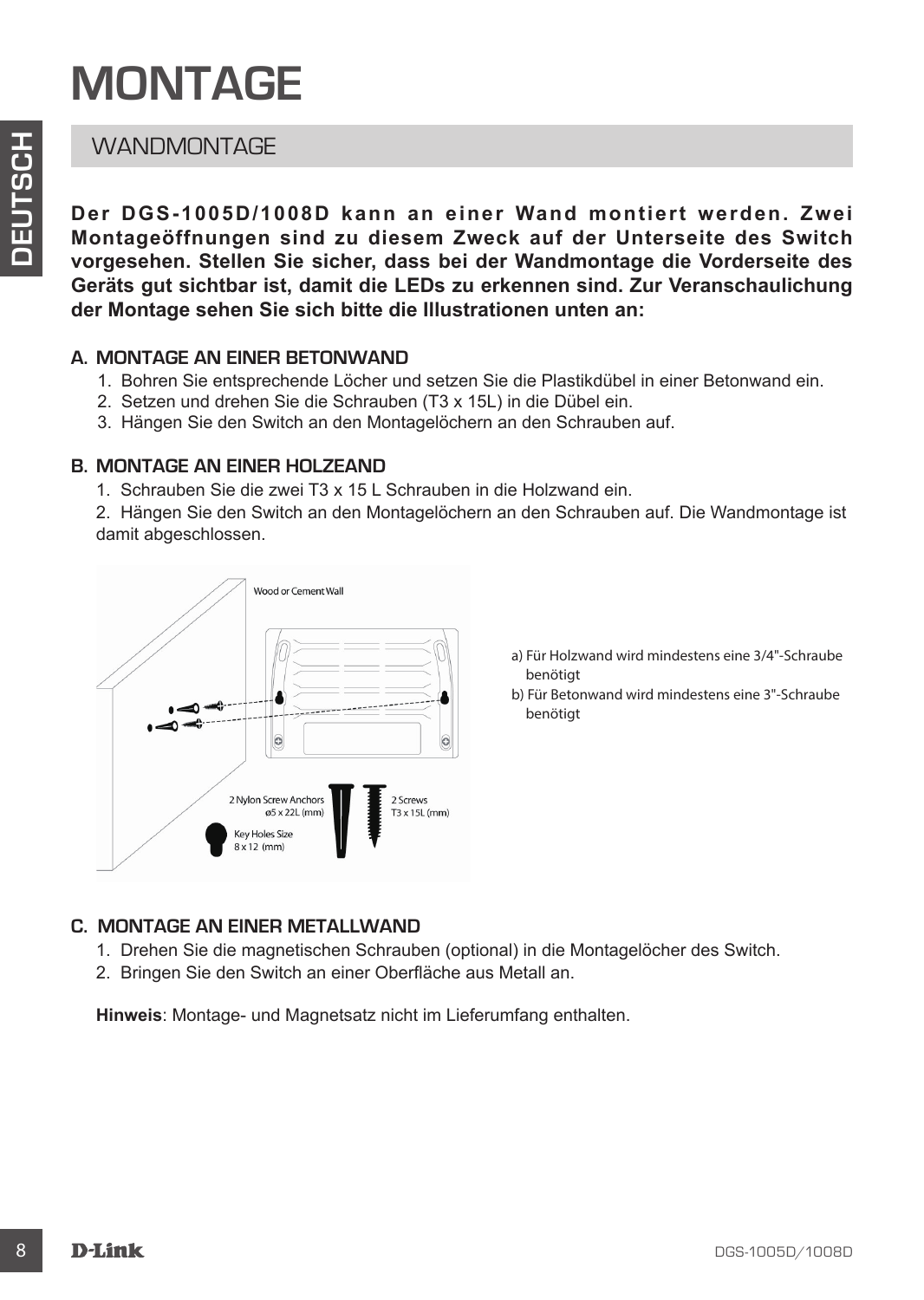## **FEHLERBEHEBUNG**

#### EINRICHTUNGS- UND KONFIGURATIONSPROBLEME

**1. WAS MACHE ICH, WENN DIE LED-BETRIEBSANZEIGE NICHT LEUCHTET?** Stellen Sie sicher, dass das Netzteil korrekt an eine Wandsteckdose und das andere Ende des Kabels an der Rückseite des DGS-1005D/1008D eingesteckt ist.

**2. WAS MACHE ICH, WENN EIN ANGESCHLOSSENES GERÄT NICHT ERKANNT WIRD?** Prüfen Sie zunächst, ob die Port-LED blinkt. Wenn die LED nicht leuchtet, versuchen Sie, das Gerät mit einem anderen LAN-Kabel anzuschließen.

## TECHNISCHER SUPPORT

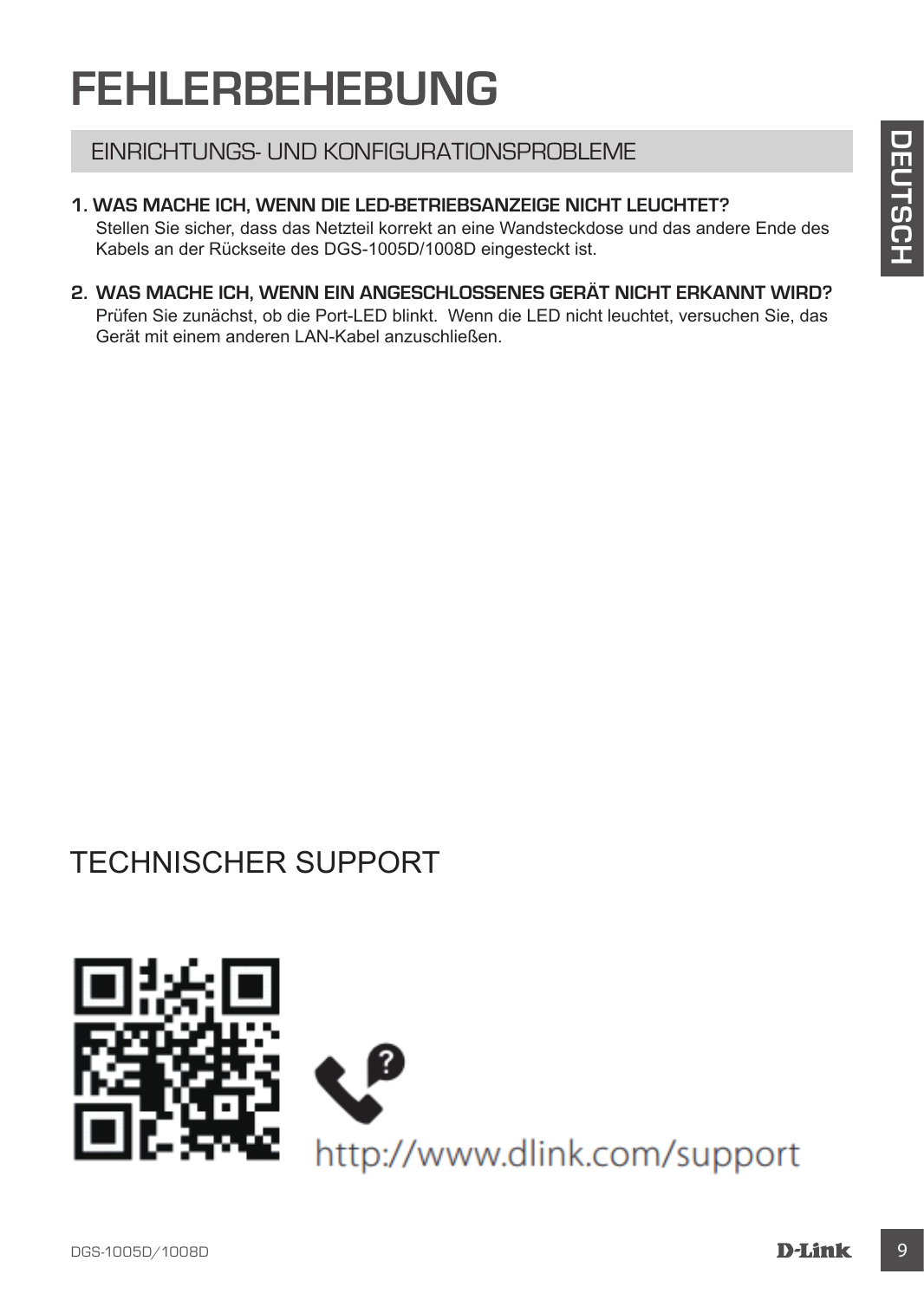## **CONTENU DE LA BOÎTE**

## TABLE DES MATIÈRES



#### **5/8-PORT GIGABIT EASY DESKTOP SWITCH** DGS-1005D/1008D

## **GUIDE DE DÉMARRAGE RAPIDE**

**ADAPTATEUR SECTEUR** 5 V / 1 A

Contactez immédiatement votre revendeur s'il manque l'un de ces éléments de la boîte.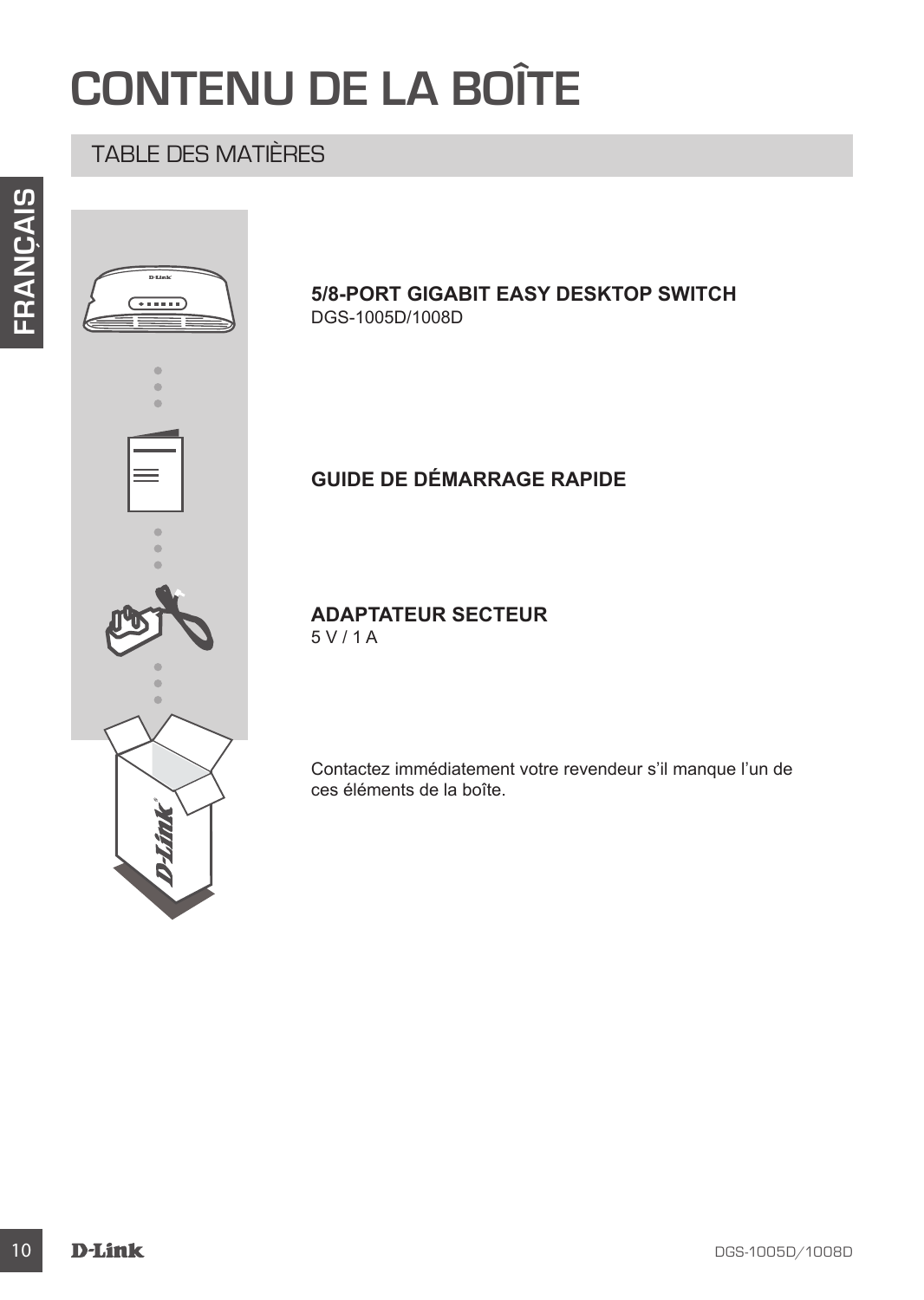## **CONFIGURATION DU PRODUIT**

### CONFIGURATION DU COMMUTATEUR







#### **Branchement de l'adaptateur secteur**

Experiment de l'adaptateur secteur<br>
Branchement de l'adaptateur secteur<br>
Branchement de l'adaptateur secteur<br>
Sumchar Français du cable de l'adaptateur déscriptes<br>
d'alimentation s'alimente du cable de l'adaptateur déscrip Branchez l'adaptateur électrique dans une prise murale libre, puis branchez l'autre extrémité du câble de l'adaptateur électrique dans le port d'alimentation du DGS-1005D/1008D. Le voyant d'alimentation s'allume pour confirmer que le périphérique a été correctement mis sous tension.

#### **Étape 2**

### **Utilisation des ports Ethernet Gigabit 10/100/1000 Mbits/s**

Utilisez l'un des 5 ports du DGS-1005D ou des 8 ports du DGS-1008D pour raccorder vos périphériques en réseau avec un câble de réseau local.



#### **Étape 3**

#### **Vérifiez que l'interrupteur est sous tension**

Ce voyant d'alimentation s'allume en vert lorsque le commutateur reçoit du courant. Sinon il reste éteint.

**Vérifiez que les périphériques du réseau sont connectés** Le voyant Link/Act s'allume en vert lorsque le port est connecté à un périphérique.

Le voyant vert clignote lorsque des données sont transmises ou reçues.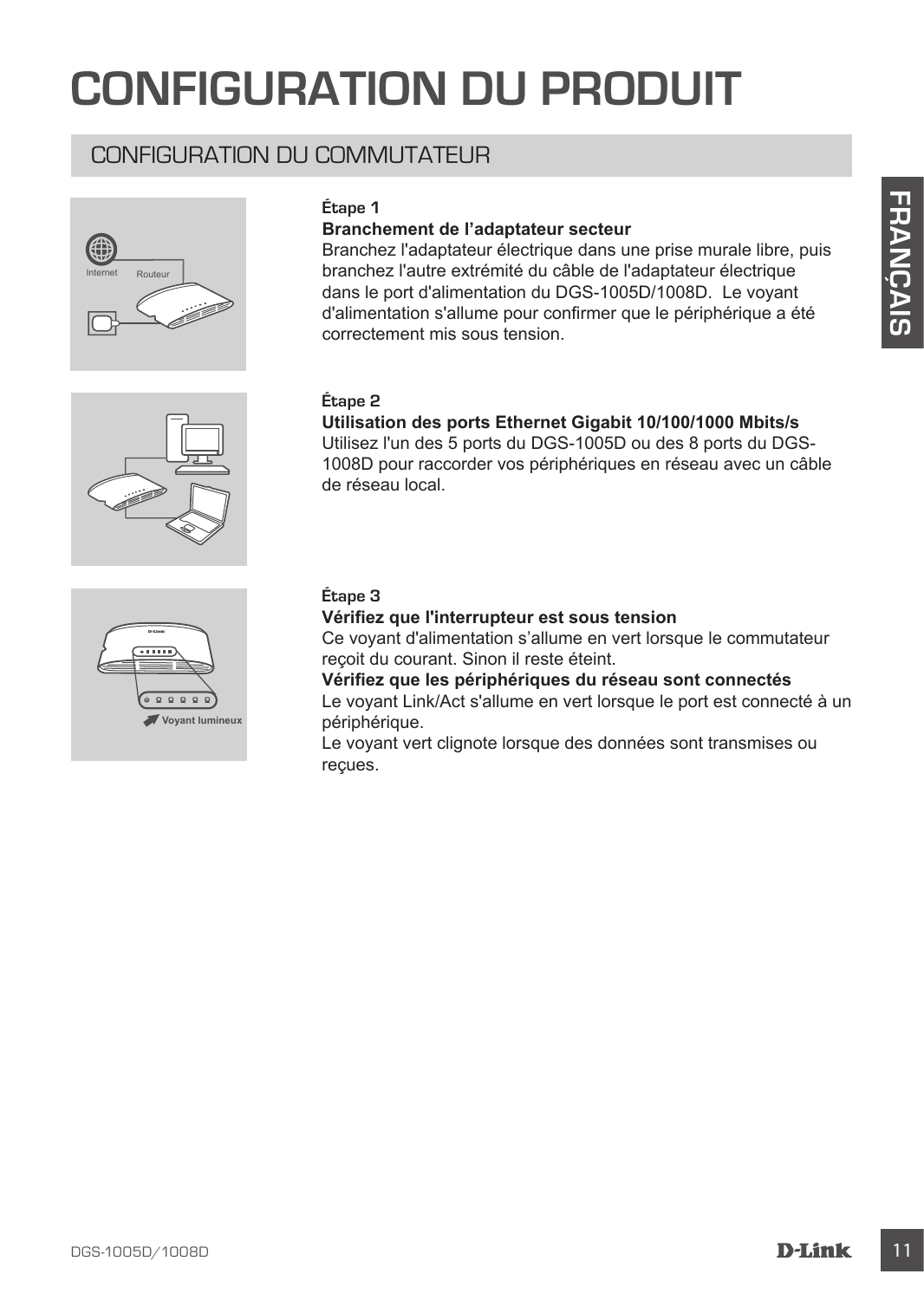## **FIXATION**

### CONFIGURATIONS MURALES

**Le DGS-1005D/1008D peut être monté sur un mur. À cet effet, deux trous de fixation sont prévus sous le Commutateur. Veuillez vous assurer que le panneau avant est bien en vue afin que les voyants lumineux soient visibles. Veuillez vous reporter à l'illustration ci-dessous :**

#### **A. MONTAGE SUR UN MUR EN CIMENT**

- 1. Fixez les chevilles nylon dans un mur en béton.
- 2. Vissez les vis T3 x 15L dans les chevilles nylon.
- 3. Accrochez les trous de fixation du commutateur sur les vis.

#### **B. MONTAGE SUR UN MUR EN BOIS**

1. Vissez les vis T3 x 15L dans le mur en bois.

2. Accrochez les trous de fixation du commutateur sur les vis. Vous avez terminé la fixation au mur.



- a) Vis de 3/4 de pouce minimum requise pour les murs en bois
- b) Vis de 3 pouces minimum requise pour les murs en ciment

#### **C. MONTAGE SUR UNE PAROI MÉTALLIQUE**

- 1. Accrochez les vis à base magnétique (en option) sur les trous de montage du commutateur.
- 2. Fixez le commutateur sur une surface métallique.

**Remarque** : Les kits de montage et d'aimants ne sont pas inclus dans le paquet.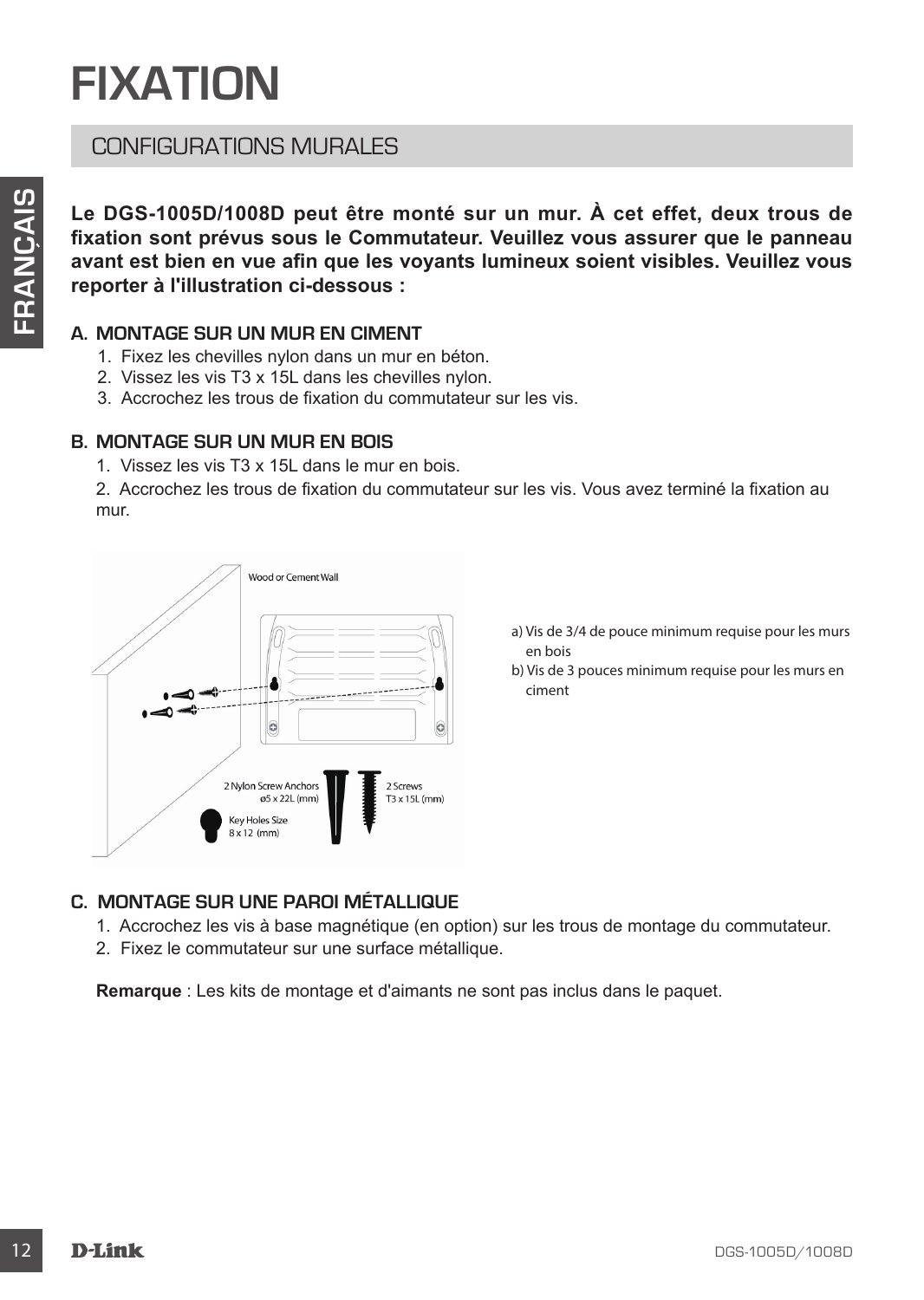## **RÉSOLUTION DES PROBLÈMES**

### PROBLÈMES DE CONFIGURATION ET D'INSTALLATION

#### **1. QUE FAIRE SI LE VOYANT D'ALIMENTATION EST ÉTEINT ?**

Vérifiez si l'adaptateur secteur est bien branché dans une prise murale et à l'arrière du DGS-1005D/1008D.

### **2. QUE FAIRE SI UN PÉRIPHÉRIQUE CONNECTÉ N'EST PAS DÉTECTÉ ?**

Commencez par vérifier si le voyant du port clignote. S'il est éteint, essayez de connecter le périphérique avec un autre câble de réseau local.

## SUPPORT TECHNIQUE

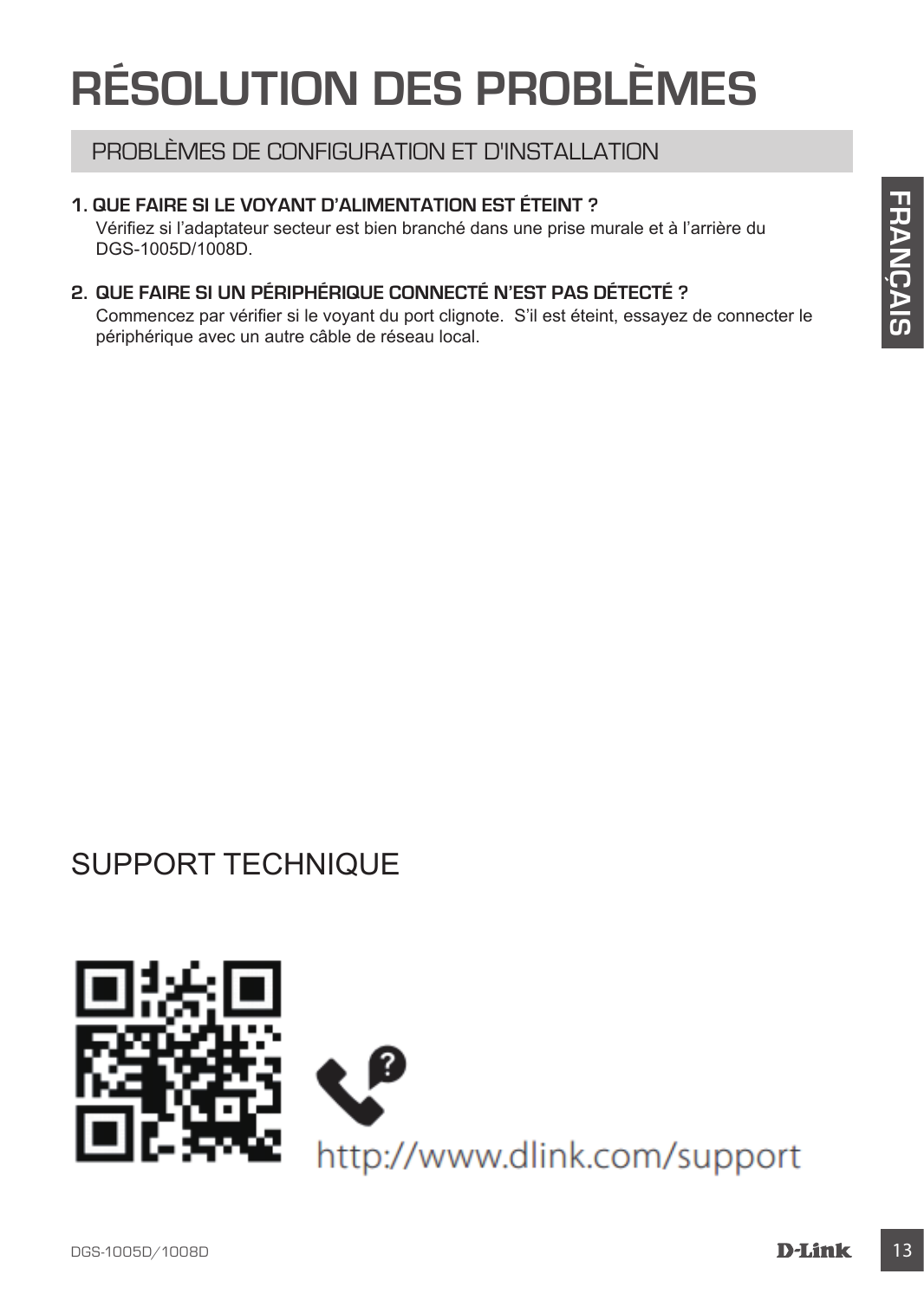## **CONTENIDO DEL PAQUETE**

### **CONTENIDO**



### **5/8-PORT GIGABIT EASY DESKTOP SWITCH** DGS-1005D/1008D

### **GUÍA DE INICIO RÁPIDO**

**ADAPTADOR DE ALIMENTACIÓN** 5 V / 1 A

Si falta cualquiera de estos componentes del paquete, póngase en contacto con el proveedor.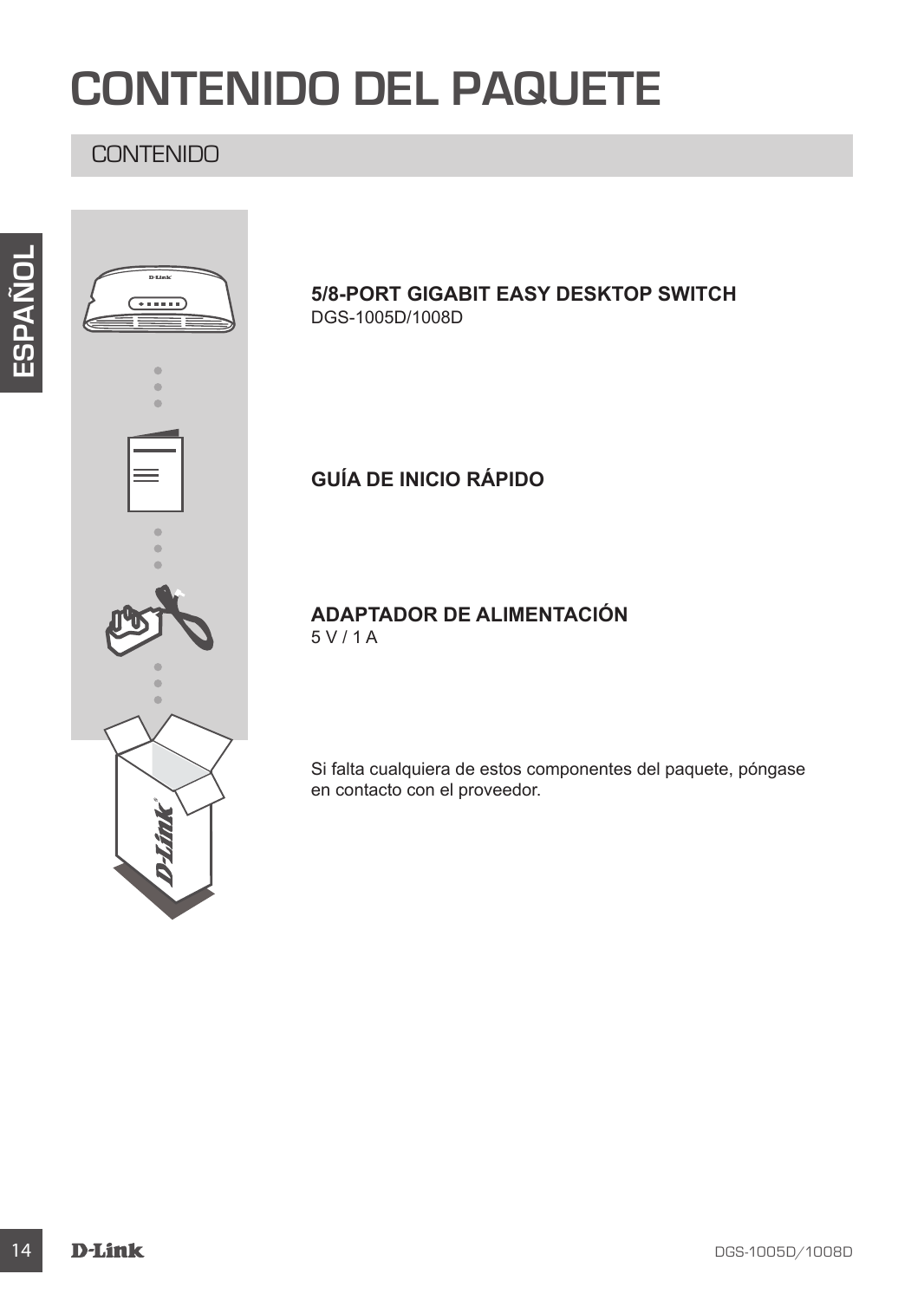## **CONFIGURACIÓN DEL PRODUCTO**

### CONFIGURACIÓN DEL CONMUTADOR







#### **Conexión del adaptador de alimentación**

**Example to the first developed to the distribution of the state of the control of the state of the collection of the puerto de allmentación en el puerto de allmentación en el puerto de la DS-1005D/1008D.<br>
El LED de allmen** Enchufe el adaptador de alimentación en una toma de pared libre y, a continuación, enchufe el otro extremo del cable del adaptador de alimentación en el puerto de alimentación del DGS-1005D/1008D. El LED de alimentación se iluminará, confirmando que el dispositivo se ha encendido correctamente.

#### **Paso 2**

#### **Utilización de los puertos Gigabit Ethernet de 10/100/1.000 Mbps**

Utilice uno de los 5 puertos del DGS-1005D o de los 8 puertos del 1008D para conectar los dispositivos de red con un cable de LAN.



#### **Paso 3**

**Determine que el conmutador está encendido**

Este LED de alimentación tiene una luz indicadora verde cuando el conmutador recibe alimentación; en caso contrario, está apagada. **Determine que los dispositivos de red están conectados**

La luz LED del indicador Link/Act está en verde cuando el puerto está conectado a un dispositivo.

El indicador verde parpadea mientras se transmiten o reciben los datos.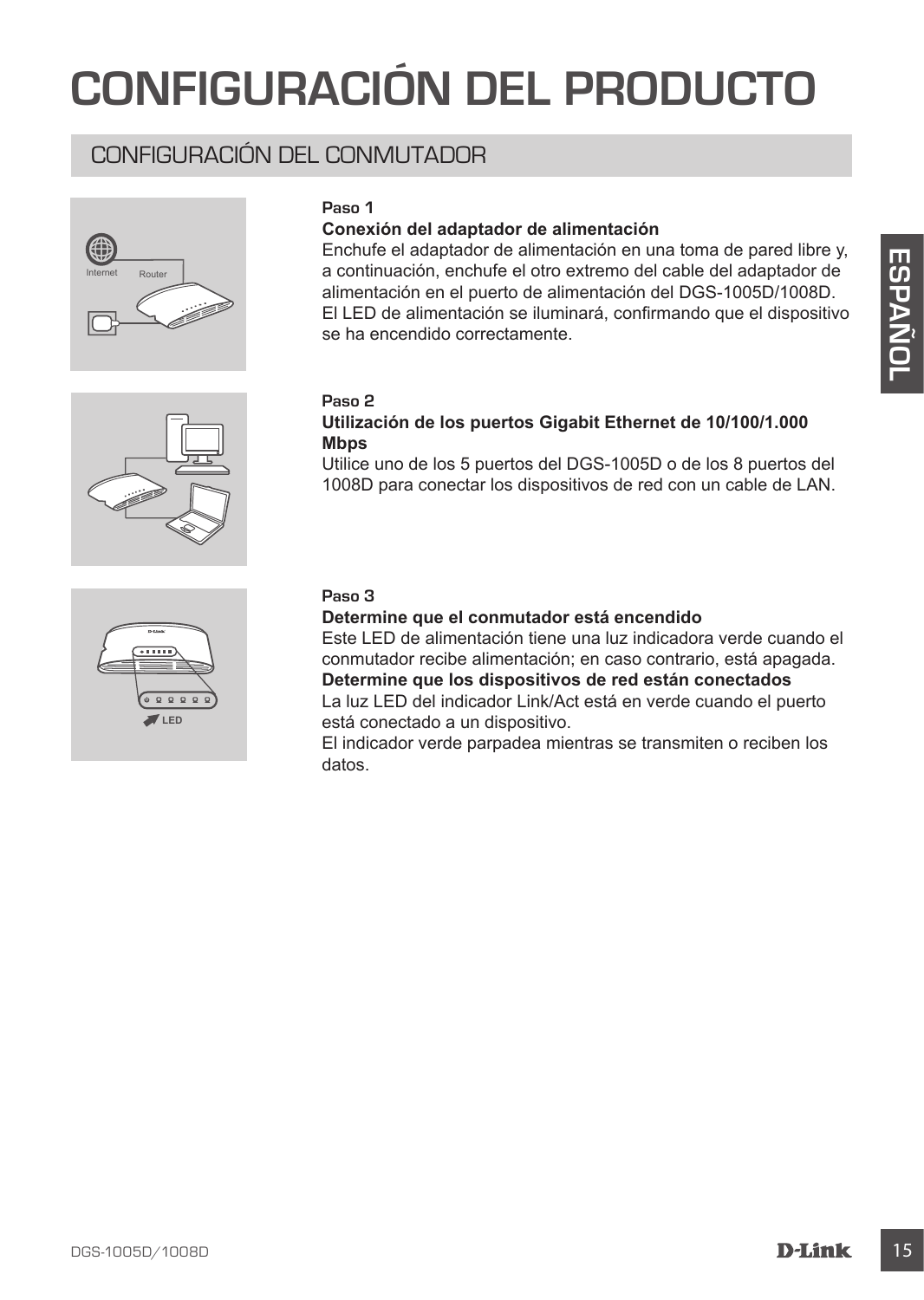## **MONTAJE**

### CONFIGURACIONES EN PARED

**El DGS-1005D/1008D se puede montar en una pared. Para este fin, en la parte inferior del conmutador existen dos bahías de montaje. Asegúrese de que el panel frontal está a la vista para poder ver los LED. Consulte la ilustración siguiente:**

#### **A. MONTAJE EN UNA PARED DE CEMENTO**

- 1. Monte los anclajes de nylon para tornillo en una pared de cemento.
- 2. Introduzca los tornillos T3 x 15L en los anclajes de nylon para tornillo.
- 3. Enganche los orificios de montaje de la parte posterior del conmutador en los tornillos.

#### **B. MONTAJE EN UNA PARED DE MADERA**

1. Introduzca los tornillos T3 x 15 L en la pared de madera.

2. Enganche los orificios de montaje de la parte posterior del conmutador en los tornillos; ha finalizado el montaje en la pared.



- a) Se precisan tornillos de 3/4 de pulgada como mínimo para paredes de madera
- b) Se precisan tornillos de 3 pulgadas como mínimo para paredes de cemento

#### **C. MONTAJE EN UNA PARED DE METAL**

- 1. Monte los tornillos con base magnética (opcional) en los orificios de montaje del conmutador.
- 2. Acople el conmutador a una superficie metálica.

**Nota**: Los kits de montaje e imanes no están incluidos en la caja.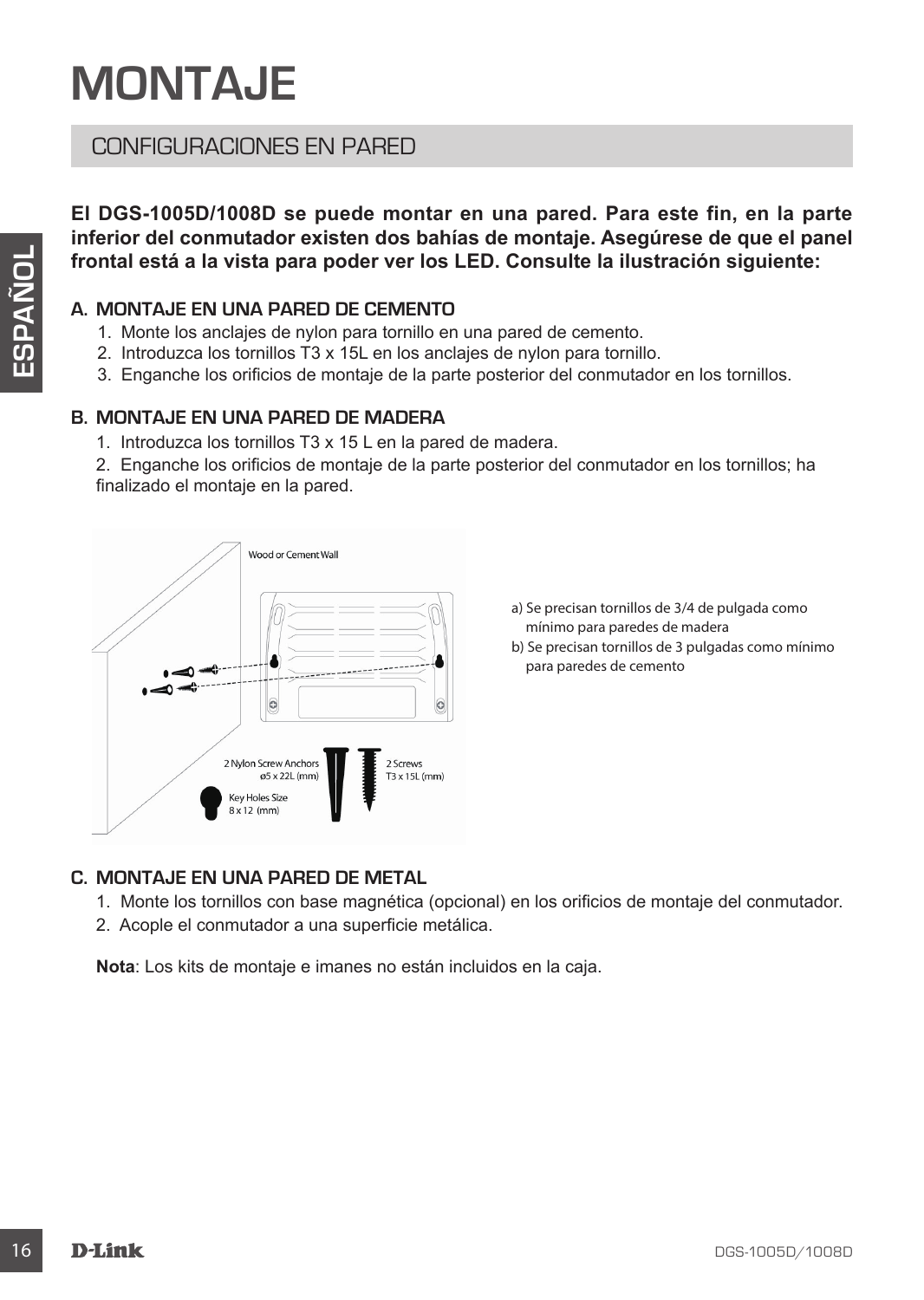## **SOLUCIÓN DE PROBLEMAS**

### PROBLEMAS DE INSTALACIÓN Y CONFIGURACIÓN

#### **1. ¿QUÉ DEBE HACER SI EL LED DE ALIMENTACIÓN NO ESTÁ ENCENDIDO?**

Compruebe que el adaptador de alimentación está conectado correctamente a una toma de pared y a la parte posterior del DGS-1005D/1008D.

#### **2. ¿QUÉ DEBE HACER SI NO SE DETECTA UN DISPOSITIVO CONECTADO?**

En primer lugar, compruebe si el LED del puerto está parpadeando. Si el LED del puerto no se ilumina, intente conectar el dispositivo utilizando un cable de LAN diferente.

## ASISTENCIA TÉCNICA

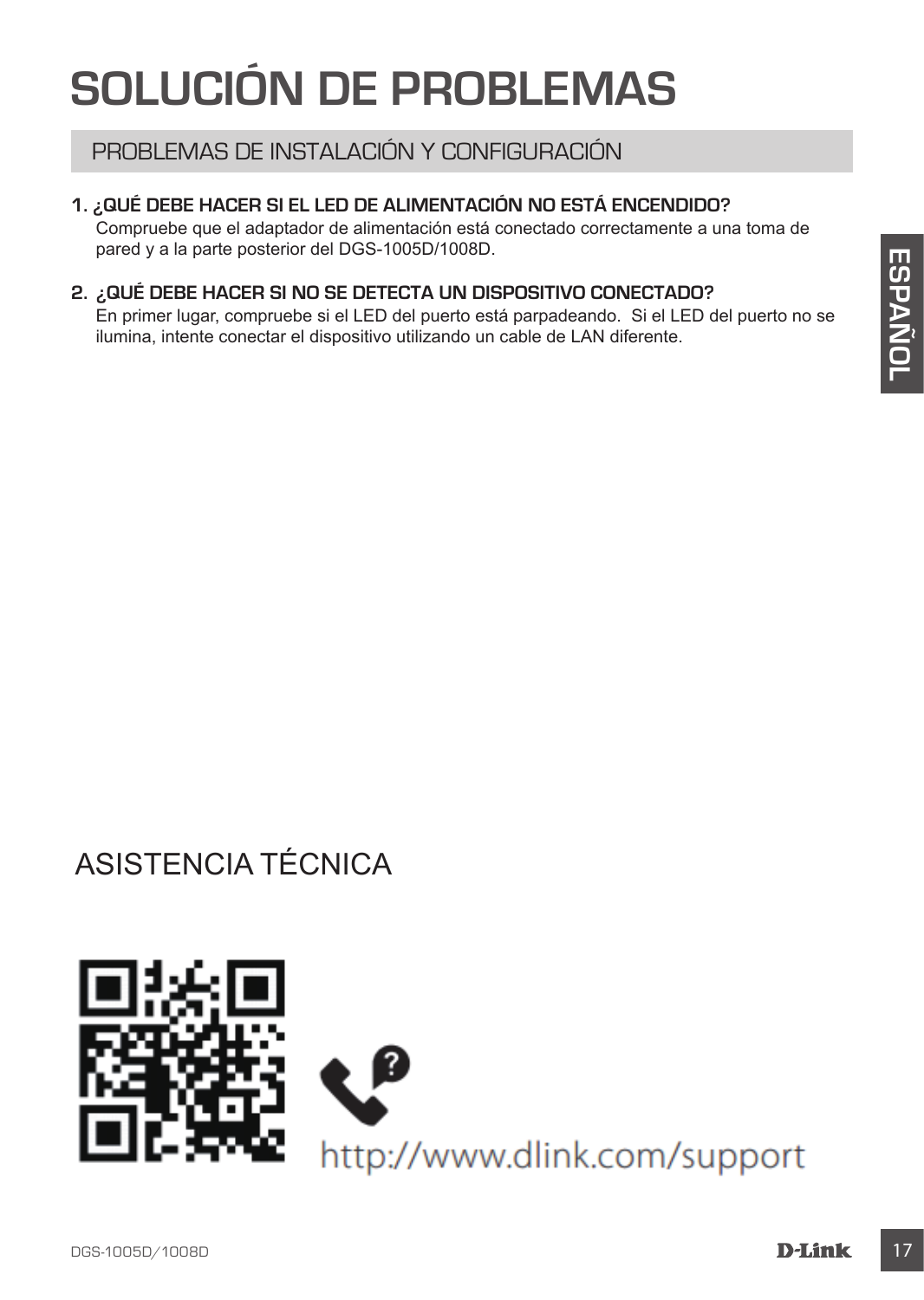## **CONTENUTO DELLA CONFEZIONE**

### **SOMMARIO**



#### **5/8-PORT GIGABIT EASY DESKTOP SWITCH** DGS-1005D/1008D

### **GUIDA DI AVVIO RAPIDO**

**ALIMENTATORE**

5V / 1A

Se uno di questi articoli non sono inclusi nella confezione, rivolgersi al rivenditore.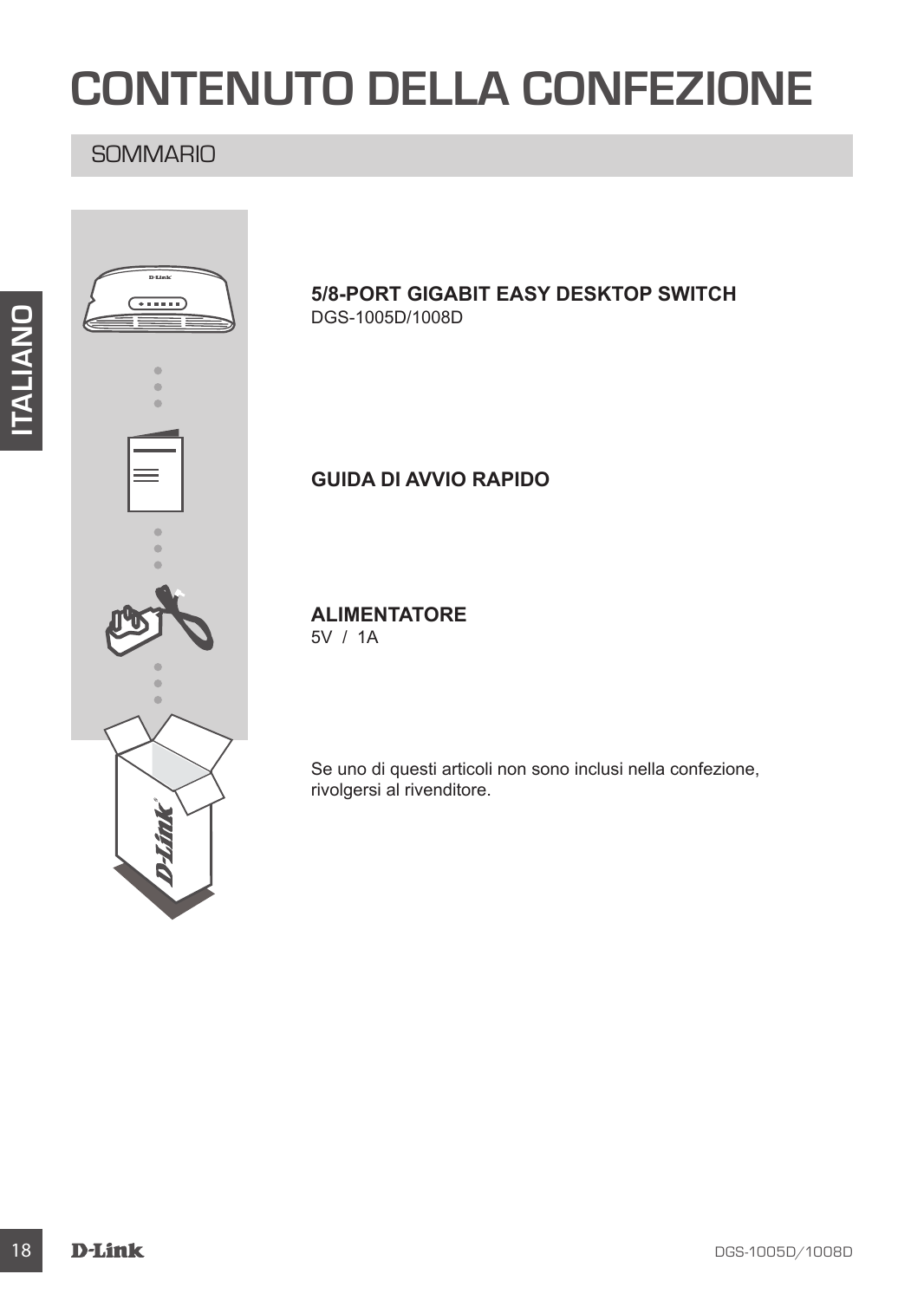## **CONFIGURAZIONE DEL PRODOTTO**

### CONFIGURAZIONE SWITCH





#### **Collegamento dell'alimentatore**

Collegare l'adattatore di alimentazione a una presa a muro libera, quindi collegare l'altra estremità del cavo dell'adattatore di alimentazione alla porta di alimentazione di DGS-1005D/1008D. Il LED di alimentazione si accenderà a confermare che il dispositivo è correttamente alimentato.

#### **Fase 2**

#### **Utilizzo di porte Gigabit Ethernet a 10/100/1000 Mbps**

Utilizzare una delle 5 porte sul DGS-1005D o 8 porte sul 1008D per collegare i dispositivi di rete con un cavo LAN.



#### **Fase 3**

#### **Controllare se lo switch è acceso**

Questa spia LED di alimentazione è verde quando lo switch è alimentato; in caso contrario, è spenta.

**Controllare se i dispositivi di rete sono collegati** La spia dell'indicatore LED Link/Act è di colore verde quando alla porta è collegato un dispositivo e

lampeggia durante la trasmissione o la ricezione di dati.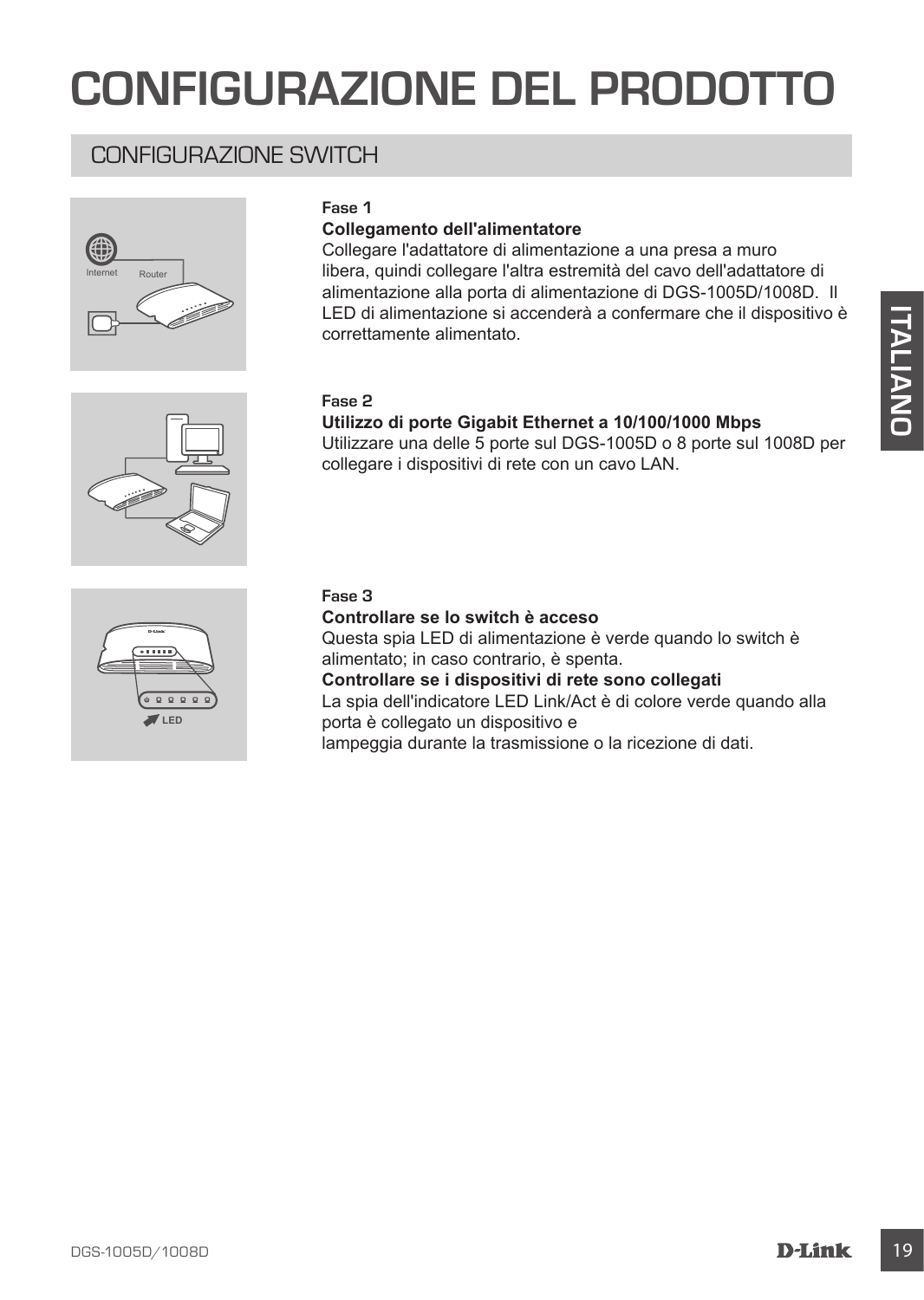## **Montaggio**

### CONFIGURAZIONI A PARETE

**DGS-1005D/1008D può essere montato a parete. A tale scopo è possibile utilizzare le apposite scanalature presenti nella parte inferiore dello switch. Per il montaggio assicurarsi di sistemare il pannello frontale in modo da consentire la visualizzazione dei LED. Fare riferimento all'illustrazione riportata di seguito:**

#### **A. MONTAGGIO SU PARETE DI CEMENTO**

- 1. Montare gli ancoraggi a vite in nylon su una parete di cemento.
- 2. Inserire le viti T3 x 15L negli ancoraggi a vite in nylon.
- 3. Riagganciare i fori di montaggio dell'interruttore alle viti.

#### **B. MONTAGGIO SU PARETE DI LEGNO**

- 1. Inserire le viti T3 x 15 L nella parete di legno.
- 2. Riagganciare i fori di montaggio dello switch alle viti; il montaggio a parete è stato completato.



- a) Utilizzare una vite di almeno 3/4 pollici per la parete in legno
- b) Utilizzare una vite di almeno 3 pollici per la parete di cemento

#### **C. MONTAGGIO SU UNA PARETE METALLICA**

- 1. Montare le viti a base magnetica (opzionale) sui fori di montaggio dell'interruttore.
- 2. Collegare lo switch a una superficie metallica.

**Nota**: i kit di montaggio e magnete non sono inclusi nella confezione.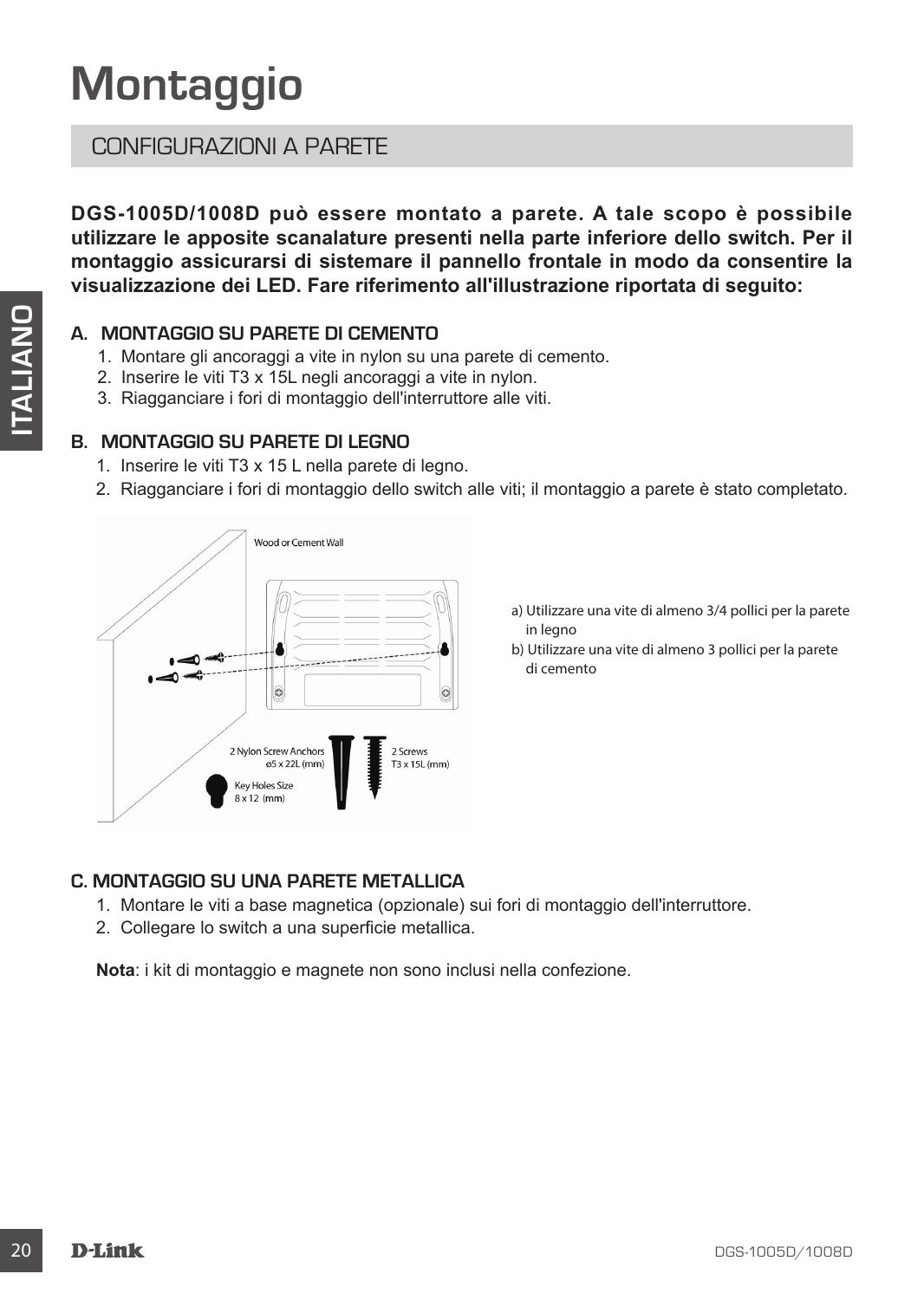## **RISOLUZIONE DEI PROBLEMI**

### PROBLEMI DI IMPOSTAZIONE E CONFIGURAZIONE

#### **1. CHE COSA È NECESSARIO FARE SE IL LED ALIMENTAZIONE NON È ACCESO?**

Verificare che l'adattatore di alimentazione sia collegato correttamente a una presa a muro e sul retro di DGS-1005D/1008D.

#### **2. CHE COSA È NECESSARIO FARE SE UN DISPOSITIVO COLLEGATO NON VIENE RILEVATO?**

In primo luogo, verificare che il LED porta lampeggi. Se il LED porta non è acceso, provare a utilizzare un altro cavo LAN per collegare il dispositivo.

## ASSISTENZA TECNICA

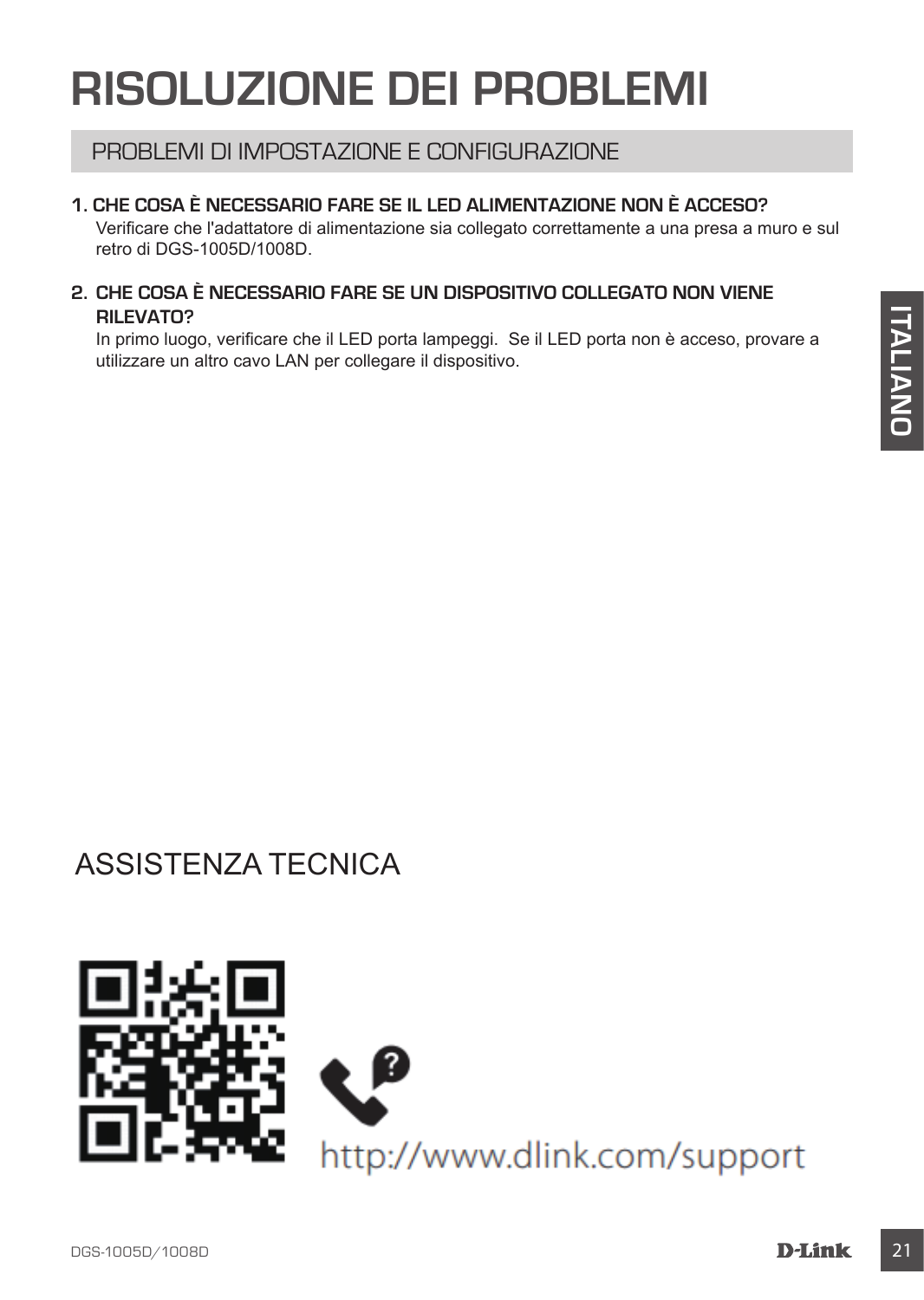## **INHOUD VAN DE VERPAKKING**

### INHOUD



#### **5/8-PORT GIGABIT EASY DESKTOP SWITCH** DGS-1005D/1008D

**SNELSTARTGIDS**

**VOEDINGSADAPTER** 5V / 1A

Neem contact op met uw verkoper wanneer items uit uw verpakking ontbreken.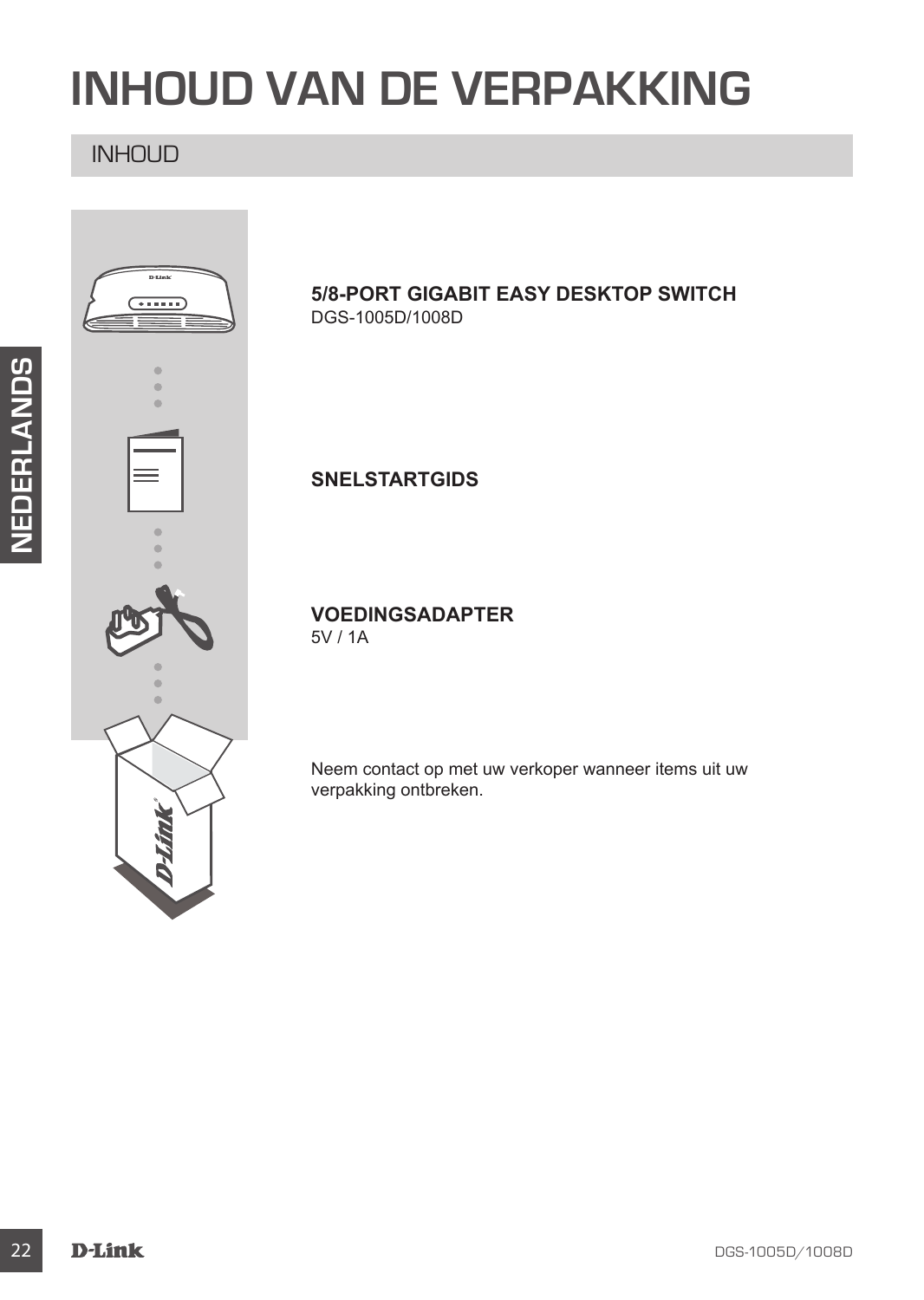## **PRODUCTINSTALLATIE**

### SWITCH INSTALL ATIF



#### **Stap 1**

#### **Voedingsadapter aansluiten**

Sluit de voedingsadapter aan op een wandcontactdoos en sluit het andere uiteinde van de voedingskabel van de adapter aan op de voedingsuitgang van DGS-1005D/1008D. Het aan/uit-lampje gaat branden ter bevestiging dat het apparaat met succes is opgestart.

#### **Stap 2**

#### **De 10/100/1000 Mbps Gigabit ethernetpoorten gebruiken**

Stap 2<br>
De 101/00/1000 Mbps Gigabit ethernetpoorten gebruiken<br>
Gebruik een van de 5 poorten op de DOS-1005D of een van de 8<br>
poorten op de 1008D om uw netwerkapparaten aan te skillen met<br>
een LAN-kabel.<br> **Stap 3**<br>
Magaan o Gebruik een van de 5 poorten op de DGS-1005D of een van de 8 poorten op de 1008D om uw netwerkapparaten aan te sluiten met een LAN-kabel.



#### **Stap 3**

#### **Nagaan of de switch is ingeschakeld**

Dit voedingsledlampje brandt groen wanneer de switch onder spanning staat, anders brandt het niet.

**Nagaan of de netwerkapparaten zijn verbonden**

Het Link/Act indicatieledlampje brandt groen wanneer er een apparaat is aangesloten op de poort.

Het groene indicatielampje knippert wanneer gegevens worden verzonden of ontvangen.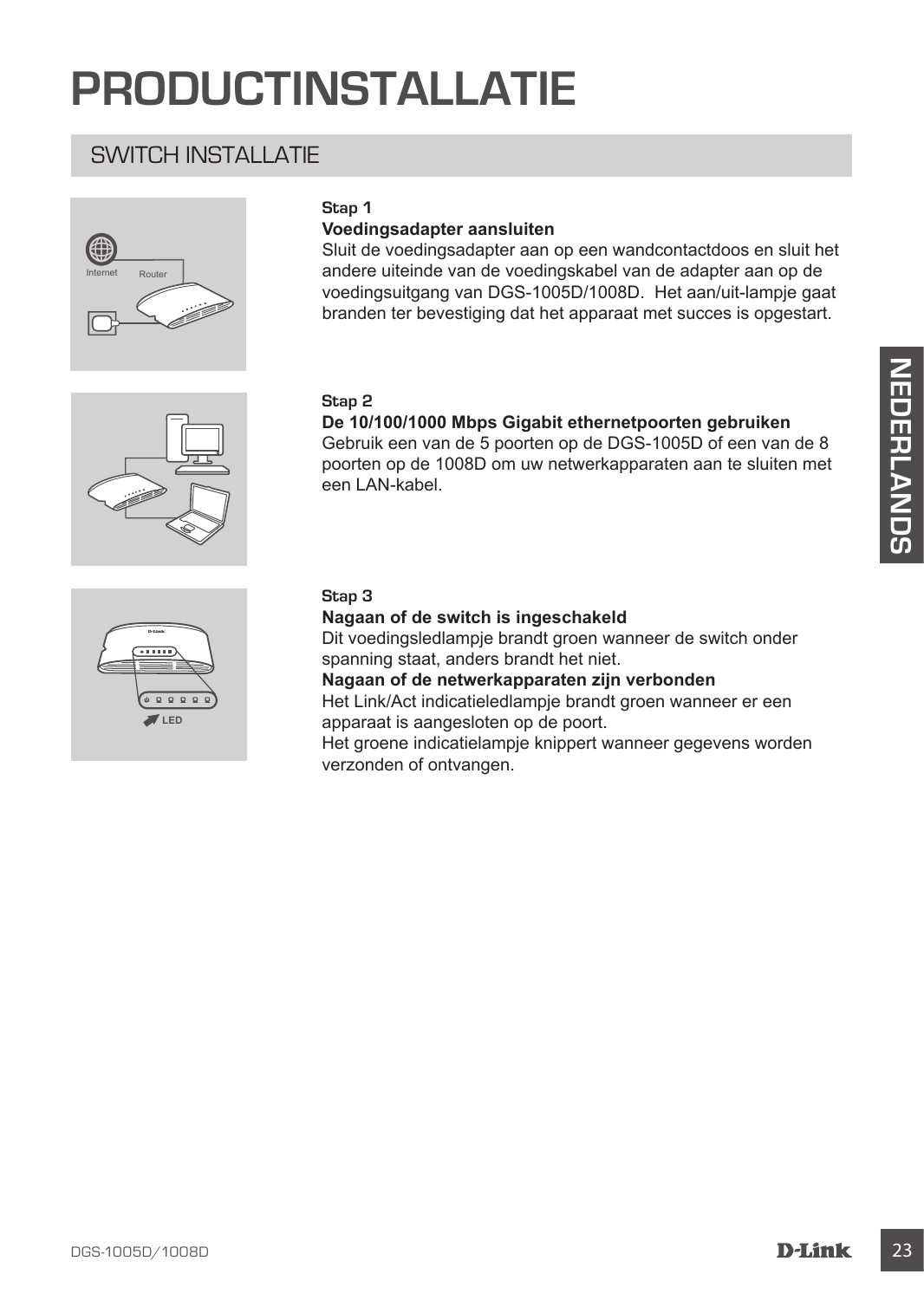## **BEVESTIGING:**

### **WANDBEVESTIGING**

**De DGS-1005D/1008D kan tegen de wand worden bevestigd. Op de onderkant van de switch zitten hiervoor twee montage-uitsparingen. Zorg ervoor dat het voorpaneel zodanig is geplaatst dat de ledlampjes zichtbaar zijn. Raadpleeg de onderstaande illustratie:**

#### **A. MONTAGE TEGEN EEN STENEN WAND**

- 1. Breng de kunststofpluggen aan in de muur
- 2. Schroef de T3 x 15L-schroeven in de kunststofpluggen.
- 3. Haak de montageopeningen van de switch aan de schroeven.

#### **B. MONTAGE TEGEN EEN HOUTEN WAND**

- 1. Schroef de T3 x 15L-schroeven in de houten wand.
- 2. Haak de montageopeningen van de switch aan de schroeven. De wandmontage is voltooid.



a) Minstens 3/4 inch-schroef vereist voor houten wand b) Minstens 3 inch-schroeven vereist voor stenen wand

#### **C. MONTAGE TEGEN METALEN WAND**

- 1. Monteer de magnetische schroeven (optioneel) op de montageopeningen van de switch.
- 2. Bevestig de switch tegen een metalen oppervlak.

**Opmerking**: De magnetische en montagekits zijn niet meegeleverd.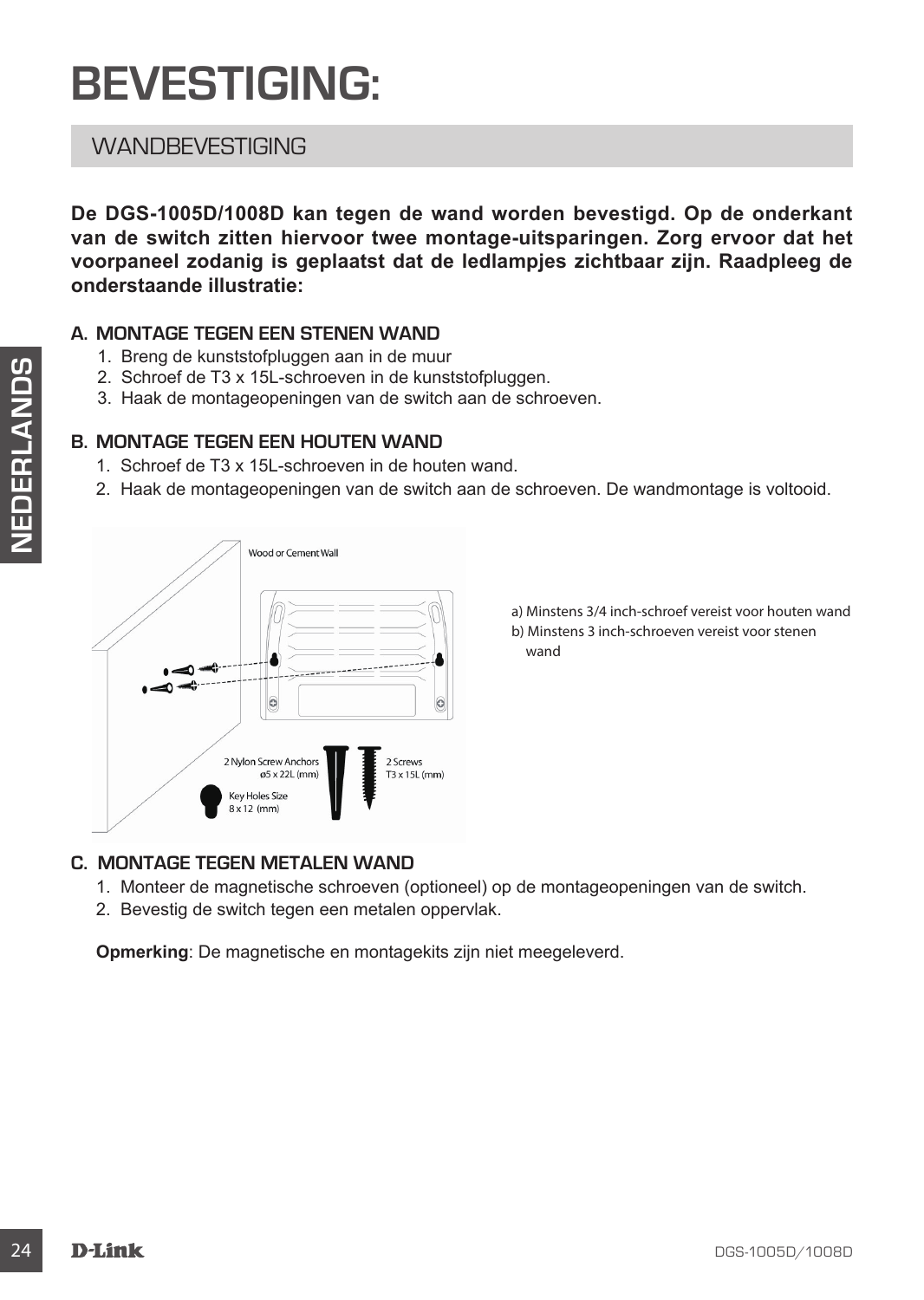## **PROBLEEMOPLOSSING**

### INSTALLATIE- EN CONFIGURATIEPROBLEMEN

#### **1. WAT ALS HET AAN/UIT-LAMPJE NIET BRANDT?**

Controleer of de stroomadapter goed is aangesloten op de wandcontactdoos en de achterkant van de DGS-1005D/1008D.

#### **2. WAT ALS EEN AANGESLOTEN APPARAAT NIET GEDETECTEERD WORDT?**

Controleer eerst of het lampje van de poort knippert. Als het lampje van de poort niet brandt, kunt u het apparaat met een andere LAN-kabel proberen aan te sluiten.

Technische ondersteuning

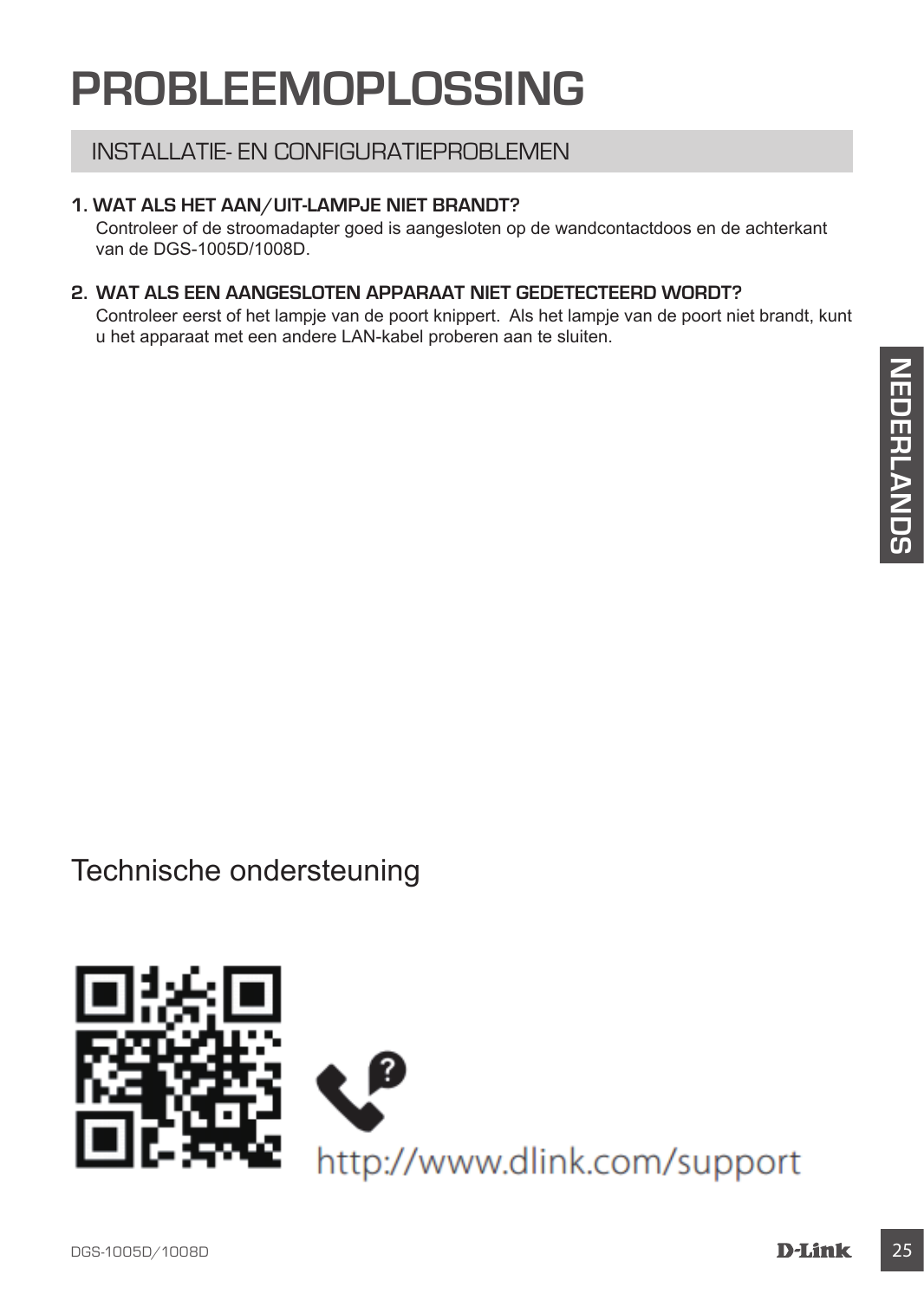## **ZAWARTOŚĆ OPAKOWANIA**

## SPIS TREŚCI



#### **5/8-PORT GIGABIT EASY DESKTOP SWITCH** DGS-1005D/1008D

### **SKRÓCONA INSTRUKCJA OBSŁUGI**

#### **ZASILACZ** 5V / 1A

Jeśli w opakowaniu brakuje jakiegokolwiek elementu, skontaktuj się ze sprzedawcą.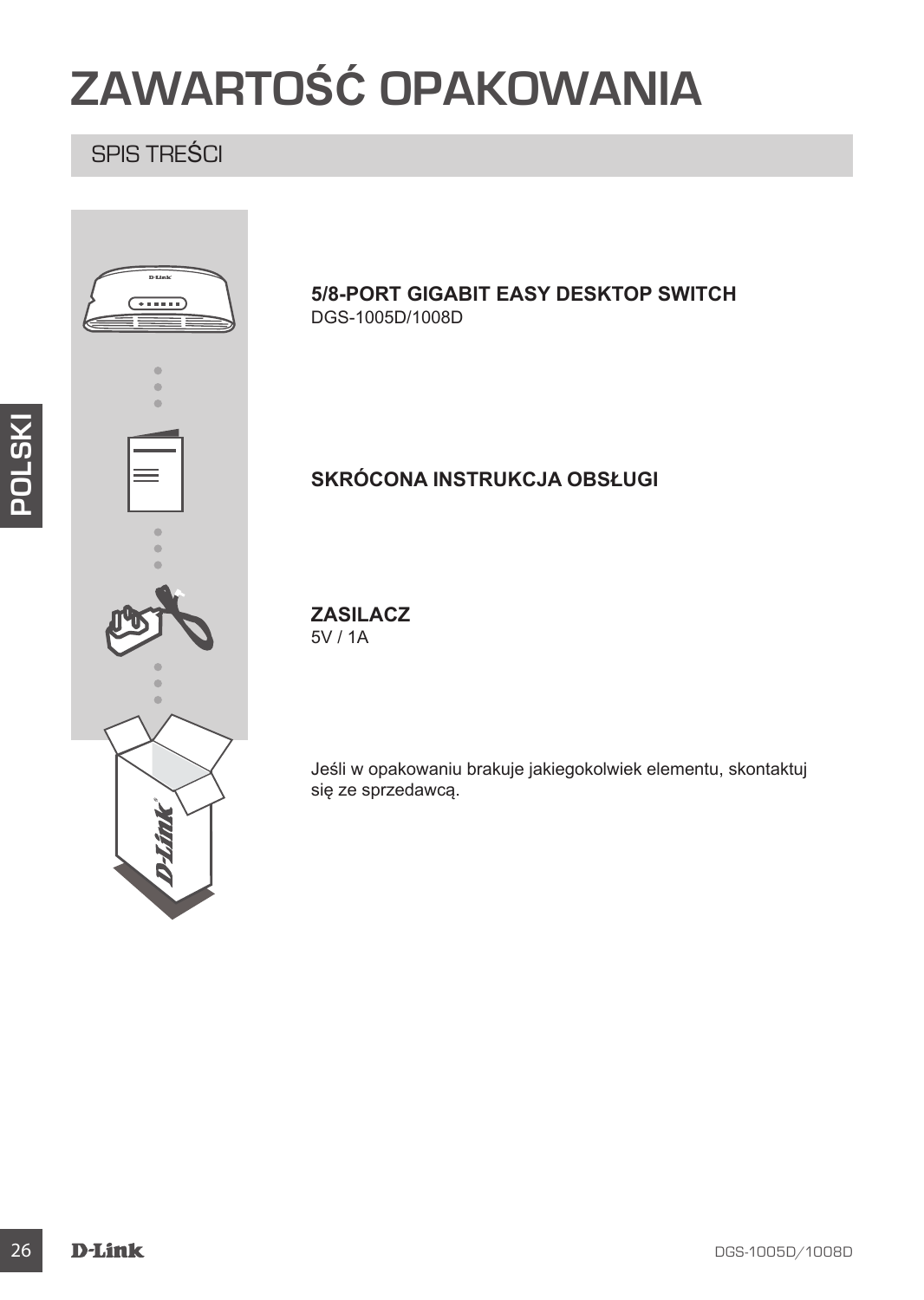## **KONFIGURACJA PRODUKTU**

### Konfiguracja przełącznika sieciowego



**Krok 1**

#### **Podłączanie zasilacza**

Podłącz zasilacz do gniazdka sieci elektrycznej i do gniazda zasilania przełącznika DGS-1005D/1008D. Dioda LED zasilania zaświeci się, potwierdzając, że urządzenie jest zasilane.



## **Korzystanie z portów Gigabit Ethernet (10/100/1000 Mb/s)**

Podłącz swoje urządzenia sieciowe za pomocą kabla sieci LAN do dowolnych z 5 portów w urządzeniu DGS-1005D lub 8 portów w urządzeniu DGS-1008D.



#### **Krok 3**

#### **Sprawdź, czy urządzenie jest włączone**

Morzystanie z portow **Gigatit Elientre (191001000 Mbs)**<br>
Podlącz swoje urządzeniu DGS-1005D lub 8 portów w<br>
dowolnych z 5 portów w urządzeniu DGS-1005D lub 8 portów w<br>
urządzeniu DGS-1008D.<br>
Sprawdż, czy urządzenie jest wi Gdy przełącznik jest podłączony do zasilania, wskaźnik LED zasilania świeci na zielono, w przeciwnym razie nie świeci się. **Sprawdź, czy urządzenia sieciowe są podłączone** Wskaźnik LED Link/Act świeci na zielono, gdy urządzenie jest podłączone do portu. Wskaźnik miga podczas wysyłania lub odbierania danych.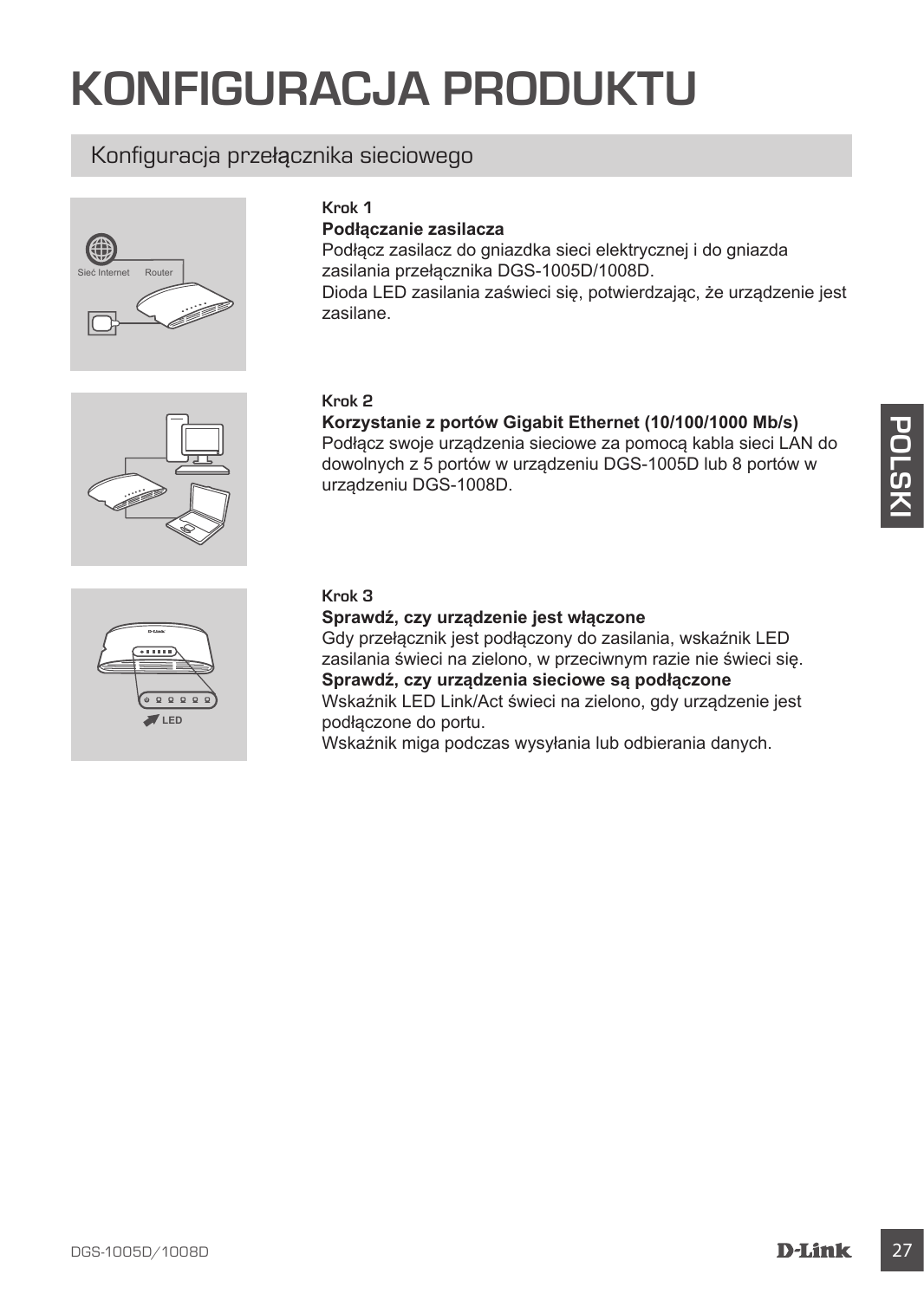

## MONTAŻ NAŚCIENNY

**Urządzenie DGS-1005D/1008D można zamontować na ścianie. Do tego celu służą dwa zaczepy montażowe na spodzie urządzenia. Po zamontowaniu, wskaźniki LED na panelu przednim powinny być widoczne. Użyj poniższej ilustracji jako odniesienia:**

#### **A. MONTAŻ NA ŚCIANIE MUROWANEJ**

- 1. Wywierć otwory w ścianie i włóż w nie kołki mocujące z tworzywa.
- 2. Wkręć wkręty T3 x 15L w kołki mocujące.
- 3. Zaczep otwory montażowe z tyłu urządzenia za łby wkrętów.

#### **B. MONTAŻ NA ŚCIANIE DREWNIANEJ**

1. Wkręć wkręty T3 x 15 L w ścianę.

2. Zaczep otwory montażowe z tyłu urządzenia za łby wkrętów. Montaż naścienny został ukończony.



a) W przypadku ściany drewnianej wymagane są wkręty o długości co najmniej 3/4 cala b) W przypadku ściany murowanej wymagane są wkręty o długości co najmniej 3 cali

### **C. MONTAŻ NA ŚCIANIE METALOWEJ**

- 1. Zamocuj wkręty magnetyczne (opcja) w otworach montażowych w urządzeniu.
- 2. Zamocuj urządzenie do powierzchni metalowej

**Uwaga**: Zestaw nie zawiera elementów montażowych ani magnetycznych.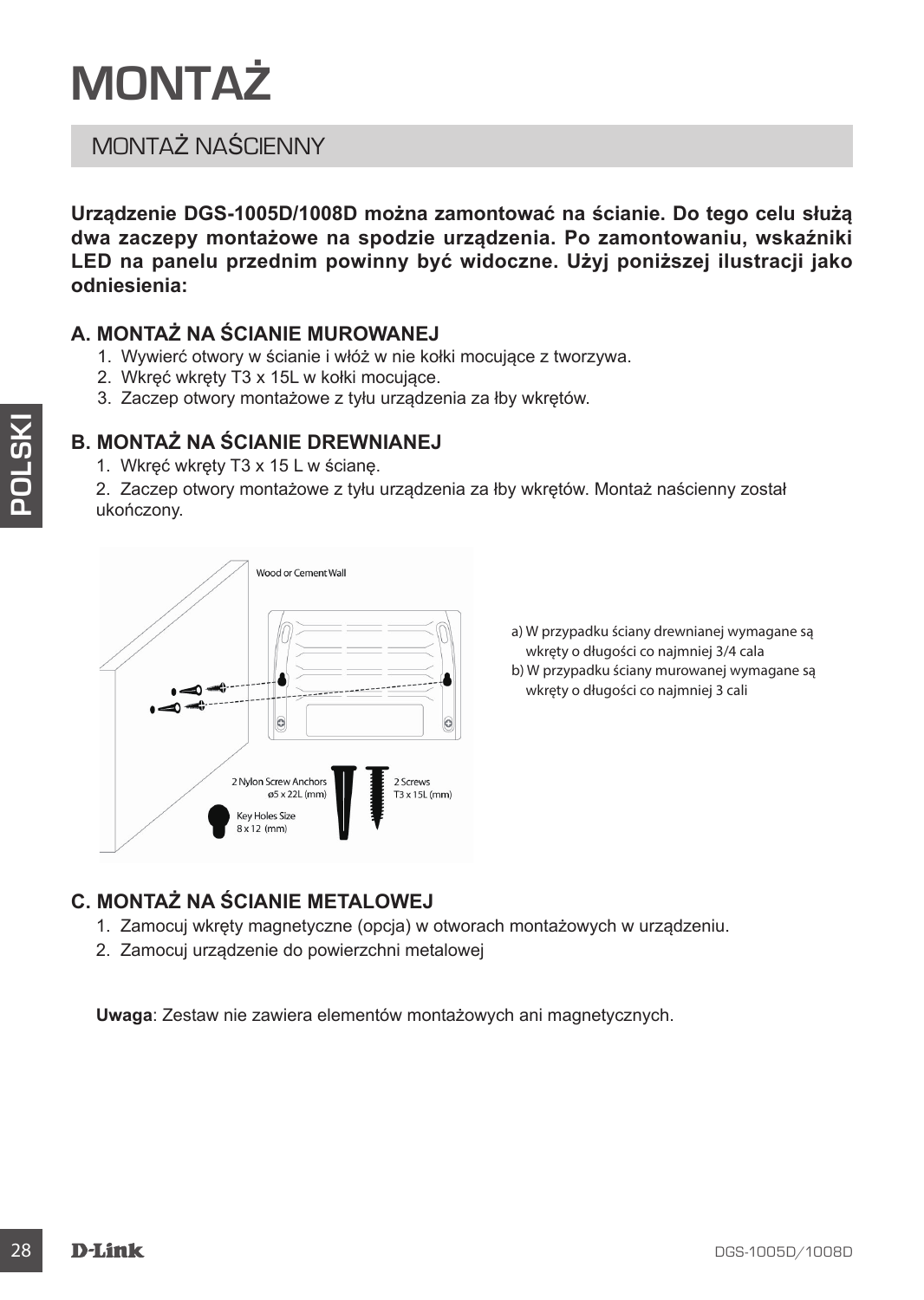## **ROZWIĄZYWANIE PROBLEMÓW**

### PROBLEMY Z INSTALACJĄ I KONFIGURACJĄ

#### **1. CO ZROBIĆ, GDY DIODA LED ZASILANIA NIE ŚWIECI SIĘ?**

Sprawdź, czy zasilacz jest właściwie podłączony do gniazdka sieci elektrycznej oraz do gniazda zasilania z tyłu przełącznika DGS-1005D/1008D.

#### **2. CO ZROBIĆ, JEŚLI PODŁĄCZONE URZĄDZENIE NIE JEST WYKRYWANE?**

Sprawdź, czy miga wskaźnik LED portu. Jeśli wskaźnik LED danego portu nie świeci, spróbuj podłączyć urządzenie za pomocą innego kabla Ethernet.

## POMOC TECHNICZNA

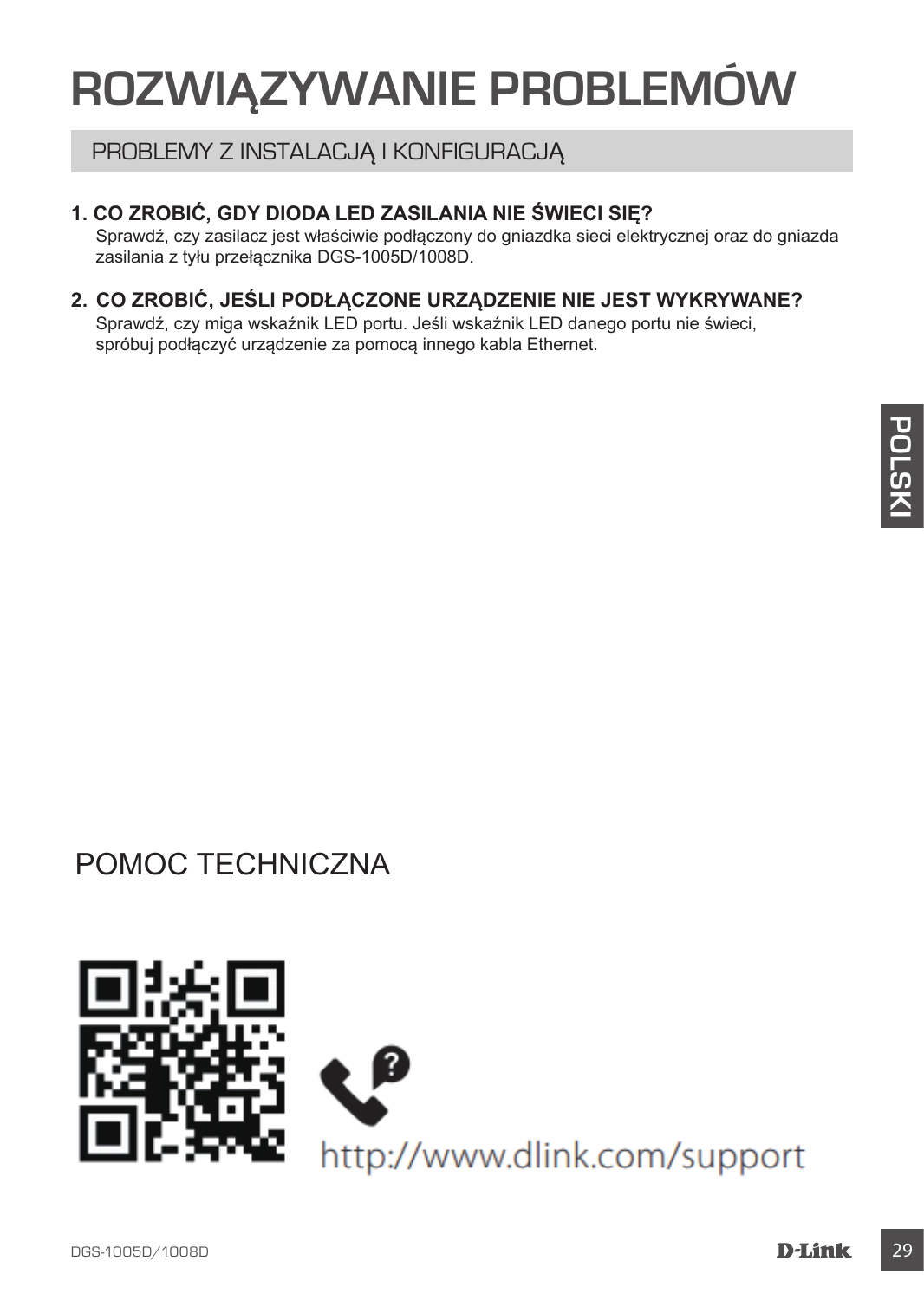## **OBSAH BALENÍ**

## OBSAH



**5/8-PORT GIGABIT EASY DESKTOP SWITCH**

## **STRUČNÁ INSTALAČNÍ PŘÍRUČKA**

Pokud některá z uvedených položek v balení chybí, kontaktujte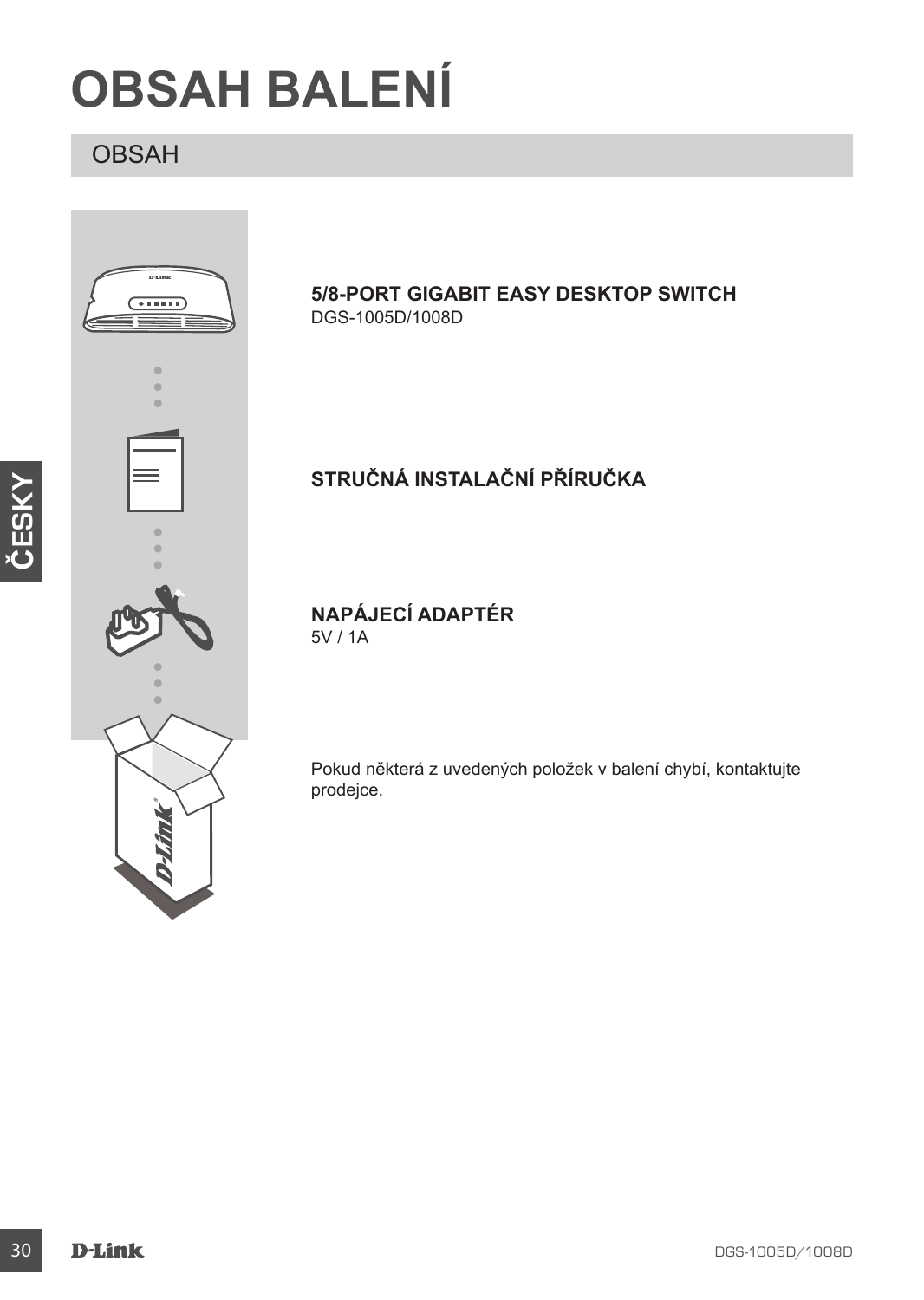## **NASTAVENÍ PRODUKTU**

## NASTAVENÍ PŘEPÍNAČE



#### **Krok č. 1**

#### **Připojení napájecího adaptéru**

Zapojte napájecí adaptér do neobsazené elektrické zásuvky, poté zapojte druhý konec kabelu napájecího adaptéru do napájecího konektoru DGS-1005D/1008D. Rozsvítí se LED napájení, která potvrzuje, že je zařízení správně napájeno.

#### **Krok č. 2**

#### **Používání portů Gigabit Ethernet 10/100/1000 Mbit/s**

Do 5 portů na přepínači DGS-1005D nebo 8 portů 1008D zapojte síťová zařízení pomocí kabelů sítě LAN.



#### **Krok č. 3**

**Zjistěte, zda je přepínač zapnutý** Tato LED kontrolka napájení svítí zeleně, pokud je přepínač napájen; jinak nesvítí. **Zjistěte, zda jsou síťová zařízení připojená** LED kontrolka Link/Act svítí zeleně, pokud je port připojený k zařízení. Zelená kontrolka bliká, pokud probíhá přenos nebo příjem dat.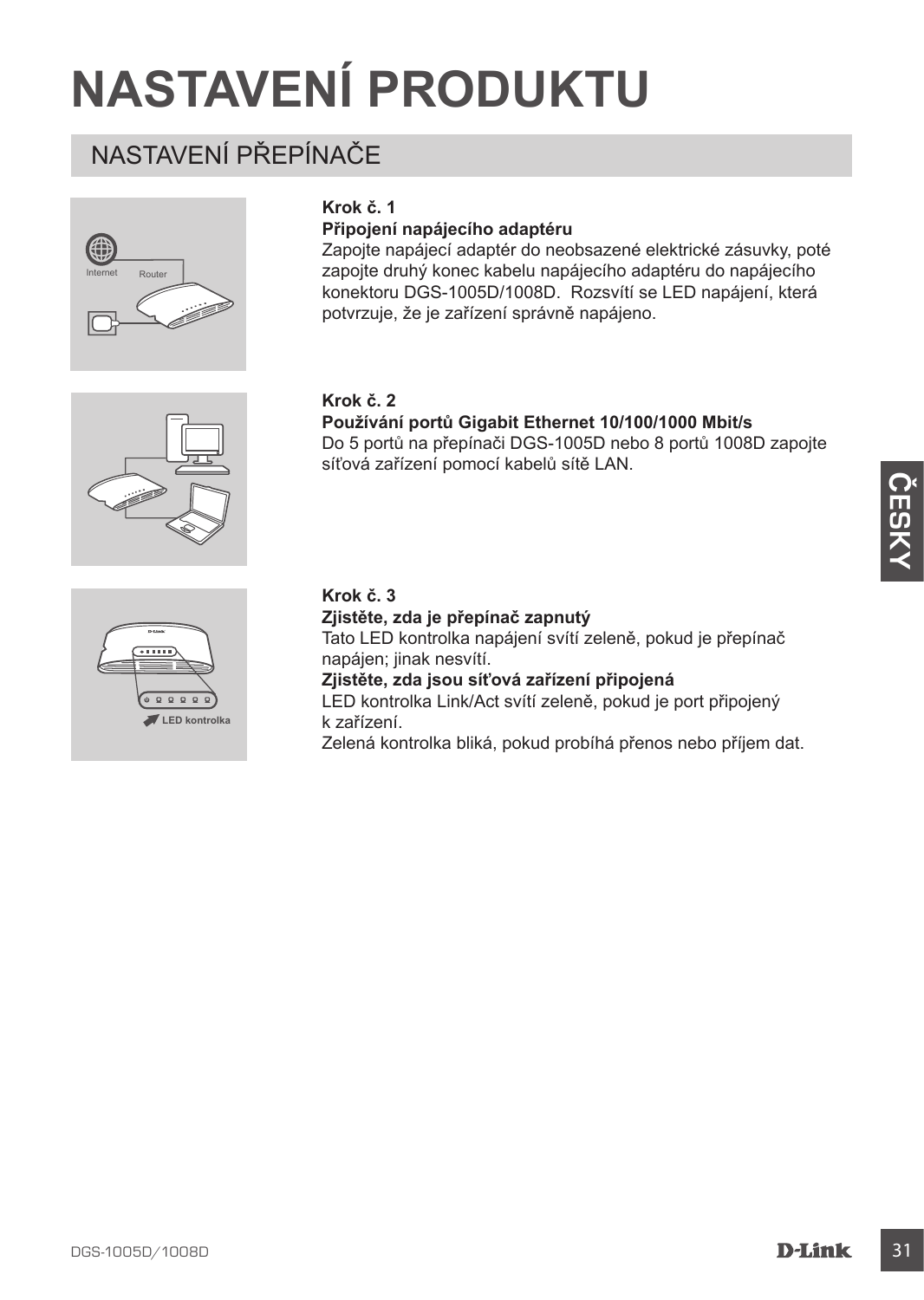# **PŘIPOJOVÁNÍ**

## KONFIGURACE NA STĚNĚ

**Přepínač DGS-1005D/1008D lze umístit na zeď. Za tímto účelem jsou na spodní straně přepínače umístěny dva připojovací sloty. Ujistěte se, zda je přední panel viditelný, aby bylo možné LED kontrolky sledovat. Podívejte se na ilustraci níže:**

### **A. MONTÁŽ NA BETONOVOU STĚNU**

- 1. Namontujte do betonové zdi hmoždinky.
- 2. Zašroubujte do hmoždinek šrouby T3 × 15L.
- 3. Zahákněte montážní otvory zadní stěny přepínače na šrouby.

### **B. MONTÁŽ NA DŘEVĚNOU STĚNU**

- 1. Zašroubujte šrouby T3 × 15L do dřevěné stěny.
- 2. Zahákněte montážní otvory zadní stěny přepínače na šrouby; upevnění na stěnu je hotové.



- a) Pro dřevěnou střechu je vyžadován minimálně 3/4″ šroub
- b) Pro betonovou střechu je vyžadován minimálně 3″ šroub

### **C. MONTÁŽ NA KOVOVOU STĚNU**

1. Namontujte šrouby magnetického podstavce (volitelná možnost) na montážní otvory přepínače.

2. Připevněte přepínač ke kovovému povrchu.

**Poznámka**: Montážní a magnetické sady nejsou součástí balení.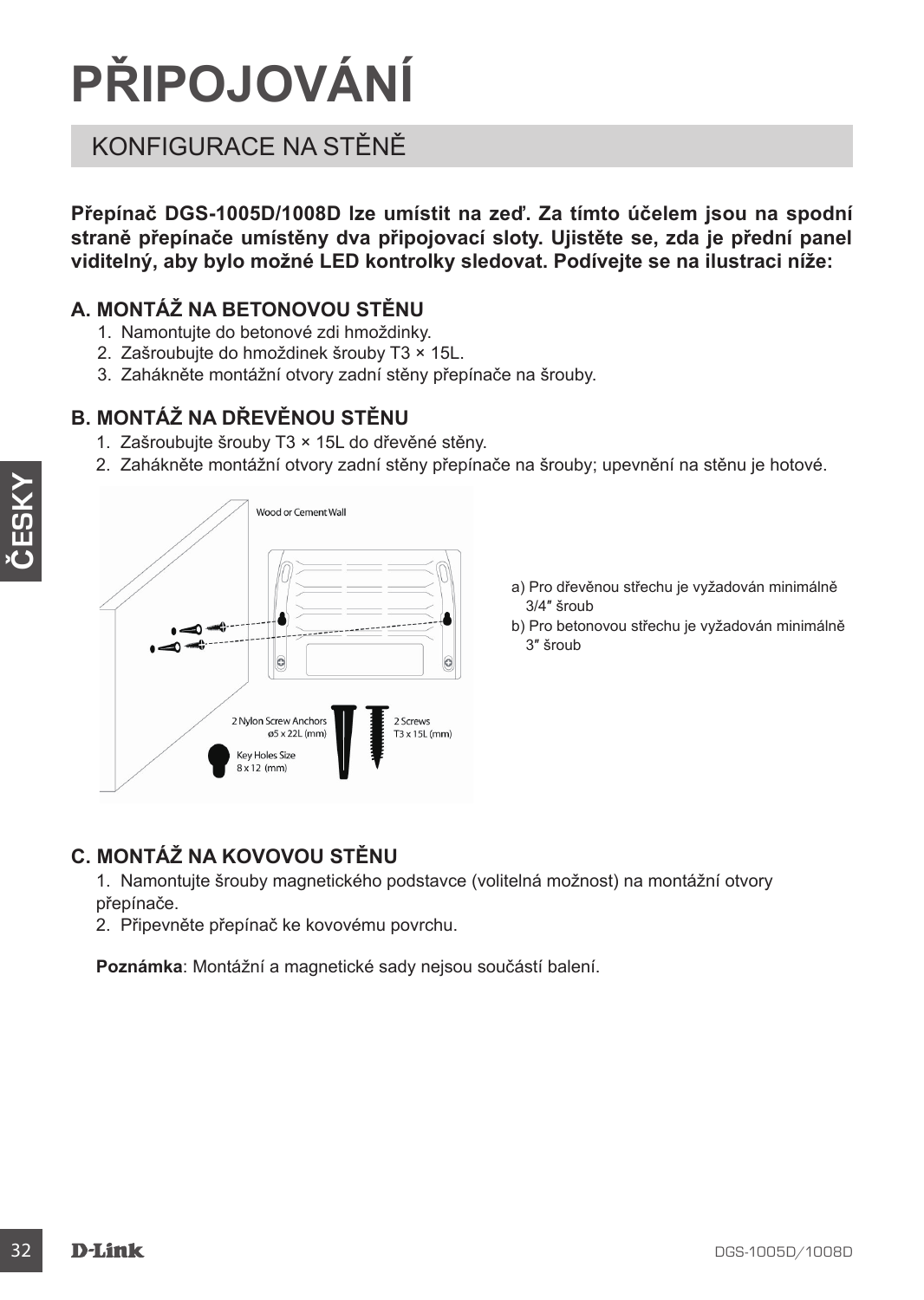# **ŘEŠENÍ POTÍŽÍ**

## PROBLÉMY S INSTALACÍ A KONFIGURACÍ

### **1. CO MÁM DĚLAT, KDYŽ SE LED KONTROLKA NAPÁJENÍ NEROZSVÍTÍ?**

Zkontrolujte, zda je napájecí adaptér správně zapojen do zásuvky a na zadní straně DGS-1005D/1008D.

### **2. CO MÁM DĚLAT, KDYŽ PŘIPOJENÉ ZAŘÍZENÍ NELZE ROZPOZNAT?**

Nejdříve ověřte, zda LED kontrola portu napájení bliká. Pokud LED kontrolka portu nesvítí, zkuste zařízení připojit pomocí jiného kabelu LAN.

TECHNICKÁ PODPORA

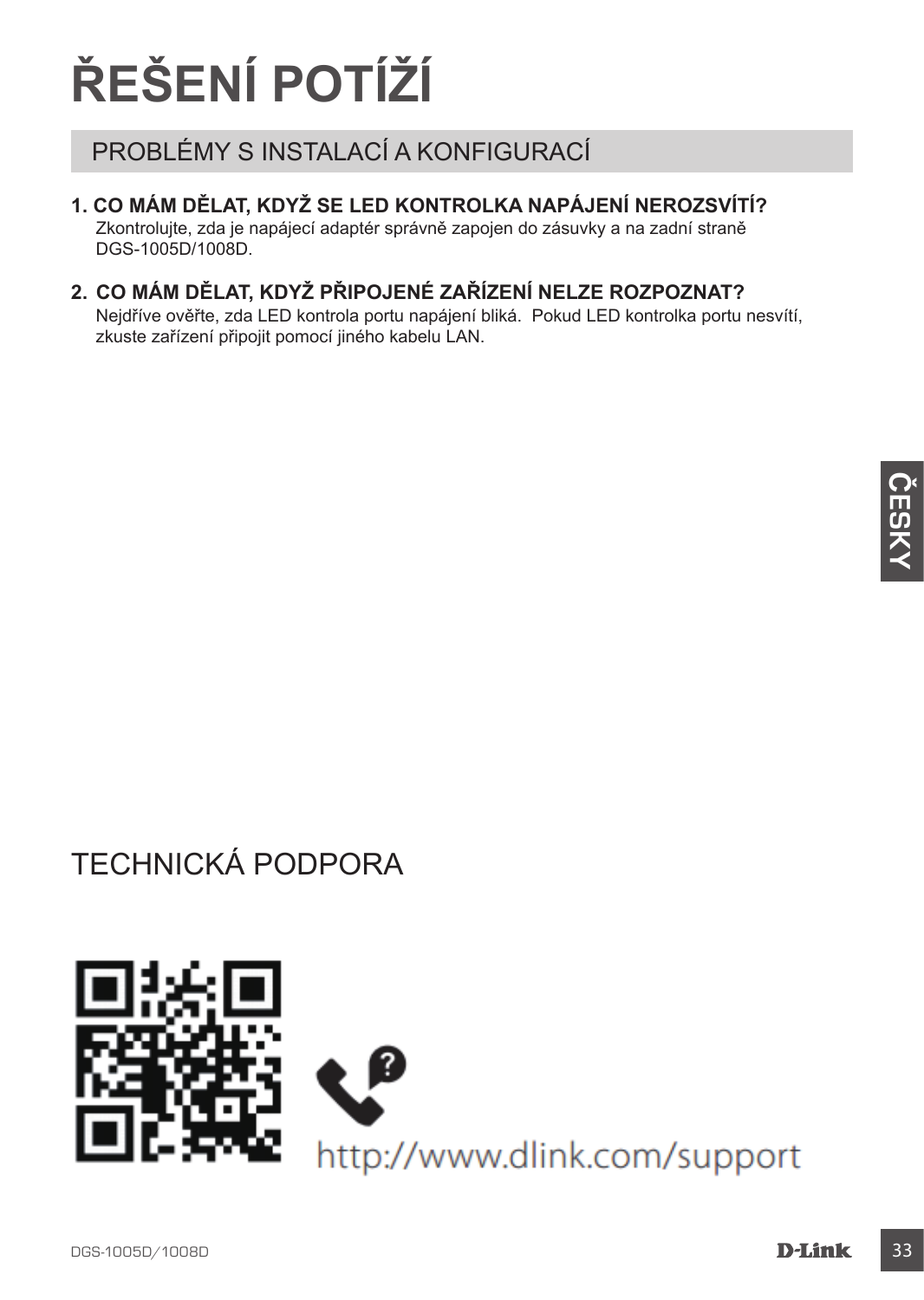## **A CSOMAG TARTALMA**

### TARTALOM

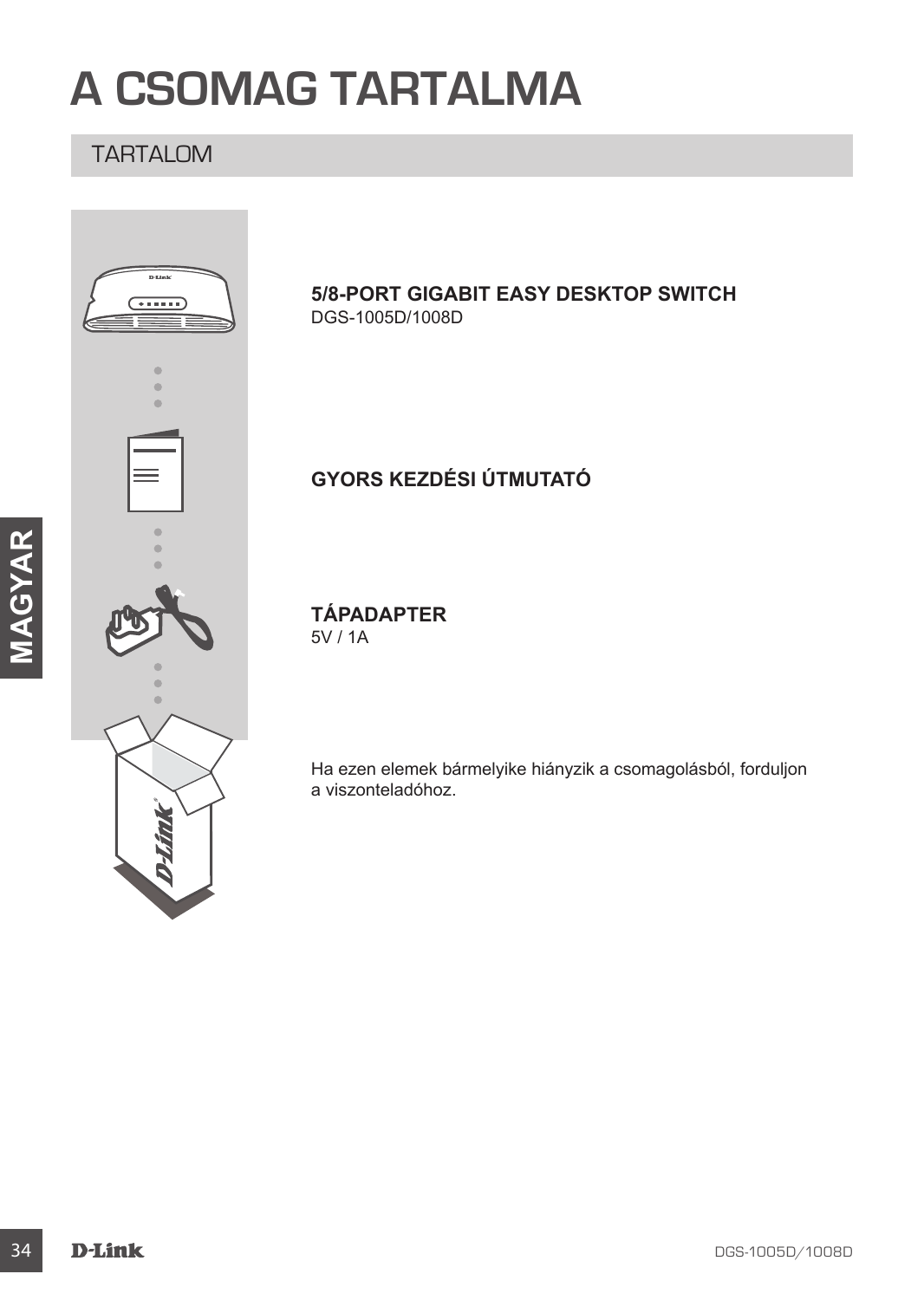## **TERMÉKBEÁLLÍTÁS**

## A SWITCH BEÁLLÍTÁSA





#### **A tápadapter csatlakoztatása**

Csatlakoztassa a tápadaptert egy szabad fali konnektorba, a kábel másik végét pedig a(z) DGS-1005D/1008D tápaljzatába. A tápjelzőfény kigyullad, megerősítve azt, hogy az eszköz sikeresen bekapcsolódott.

#### **2. lépés**

**A 10/100/1000 Mbps gigabites Ethernet portok használata** Használja a DGS-1005D 5 portjának egyikét, vagy az 1008D 8 portjának egyikét a hálózati eszközeinek LAN-kábellel való összekapcsolásához.



#### **3. lépés**

**Miből látható, hogy a switch be van-e kapcsolva?**

Ez a tápjelzőfény zölden világít, amikor a switch tápellátás alatt van; máskülönben nem ég.

3. lépés<br>
Miből látható, hogy a switch be van-e kapcsolva?<br>
Ez déplezőfény zolden világit, amikor a switch tápellátás alatt van;<br>
máskulohadn morádge hálózati eszközök csatakoznak vannak-e?<br>
ALDIKACI LED jejzőfény zolden v **Miből látható, hogy a hálózati eszközök csatlakoznak vannak-e?** A Link/Act LED jelzőfény zölden világít, ha a porthoz valamilyen eszköz csatlakozik.

Adatok küldésekor és fogadásakor a jelzőfény zölden villog.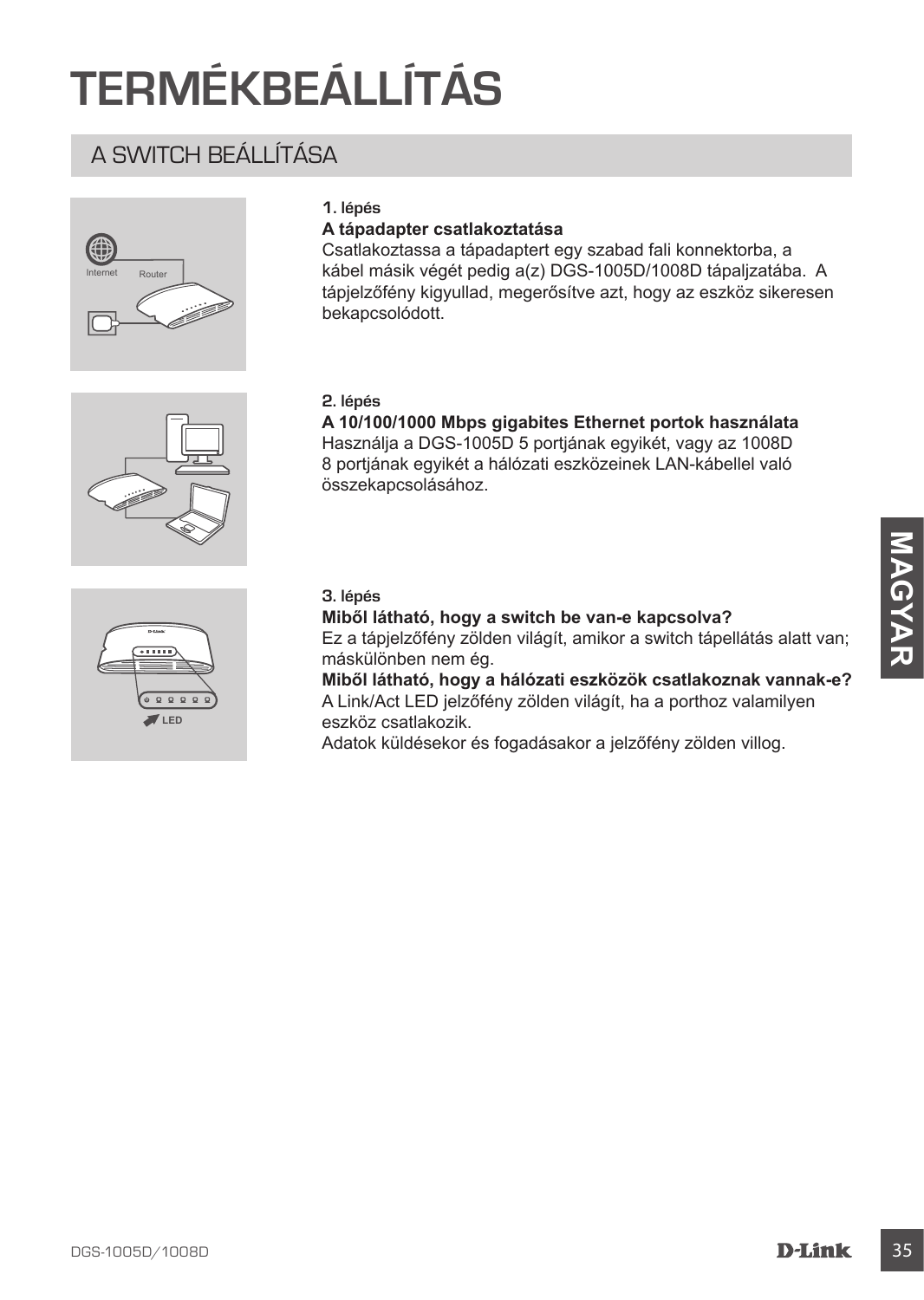## **FELSZERELÉS**

## FALI KONFIGURÁCIÓK

**A DGS-1005D/1008D falra szerelhető. A switch alján két rögzítőnyílás található erre a célra. Ügyeljen, hogy az előlap előrefelé nézzen, és így a LED-ek látszódjanak. Kérjük, kövesse az alábbi ábrát:**

### **A. FELSZERELÉS BETONFALRA**

- 1. Rögzítse a nylon dübeleket a betonfalra.
- 2. Csavarja be a T3x15L csavarokat a nylon dübelekbe.
- 3. Akassza a switch rögzítőlyukait a csavarokra.

### **A. FELSZERELÉS FÁBÓL KÉSZÜLT FALRA**

- 1. Csavarja be a T3x15 L csavarokat a fából készült falba.
- 2. Akassza a switch rögzítőlyukait a csavarokra; a falra szerelés ezzel elkészült.



a) Fából készült falhoz legalább 3/4 hüvelykes csavar szükséges

a) Betonfalhoz legalább 3 hüvelykes csavar szükséges

### **A. FELSZERELÉS FÉMBŐL KÉSZÜLT FALRA**

- 1. Rögzítse az (opcionális) mágneses csavarokat a switch rögzítőlyukaira.
- 2. Rögzítse a switch-et egy fémes felületre.

**Megjegyzés**: A rögzítő- és mágneses készletek nem részei a csomagnak.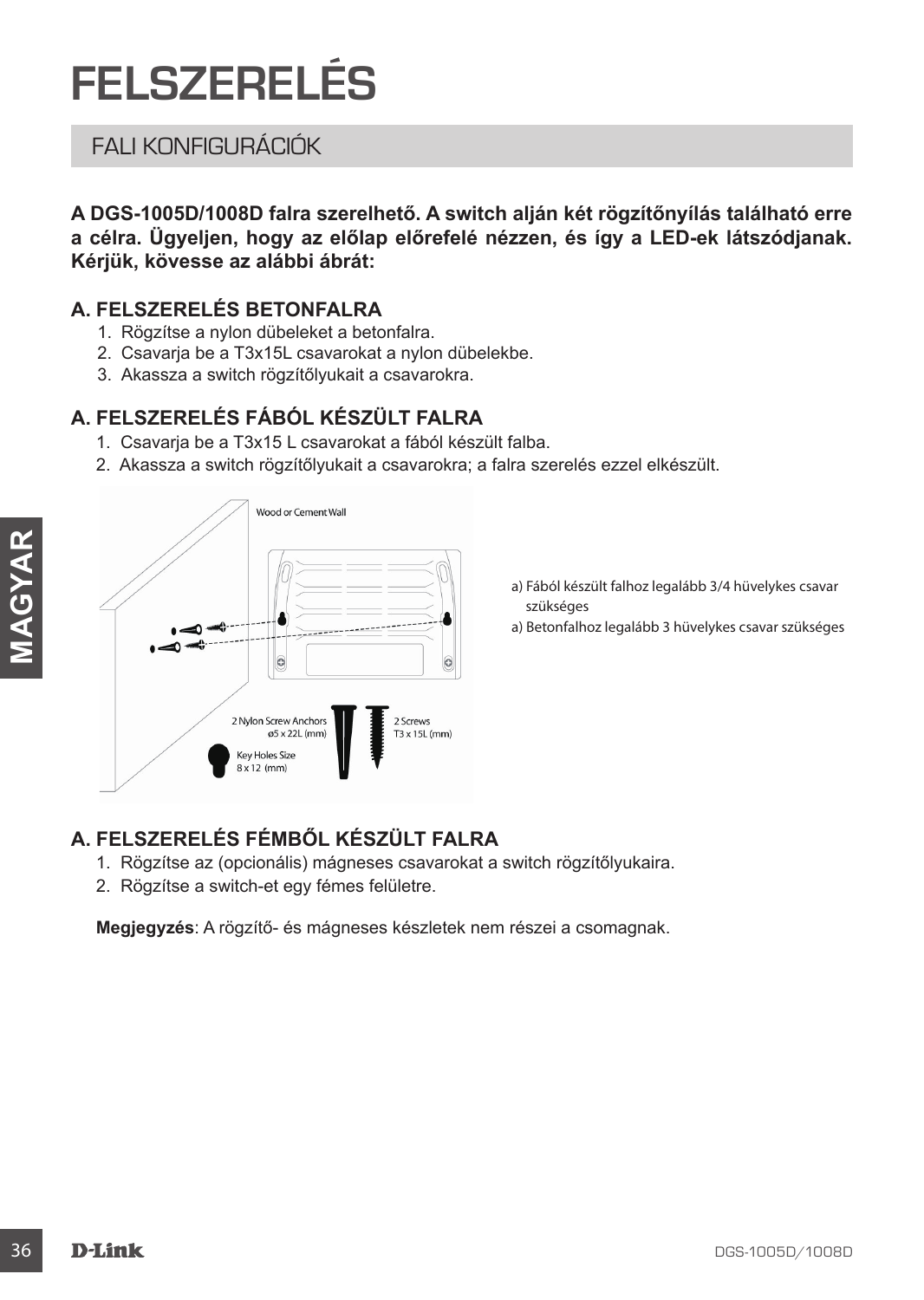# **HIBAELHÁRÍTÁS**

BEÁLLÍTÁSI ÉS KONFIGURÁCIÓS PROBLÉMÁK

#### **1. MIT TEGYEK, HA A TÁPJELZŐFÉNY NEM VILÁGÍT?**

Ellenőrizze, hogy a tápadapter a fali konnektorba és a(z) DGS-1005D/1008D hátuljába megfelelően van-e csatlakoztatva.

#### **2. MIT TEGYEK, HA A CSATLAKOZTATOTT ESZKÖZT A SWITCH NEM ÉSZLELI?**

Először ellenőrizze, hogy a port jelzőfénye villog-e. Ha a port jelzőfénye nem világít, próbálja meg másik LAN-kábellel csatlakoztatni az eszközt.

MŰSZAKI TÁMOGATÁS

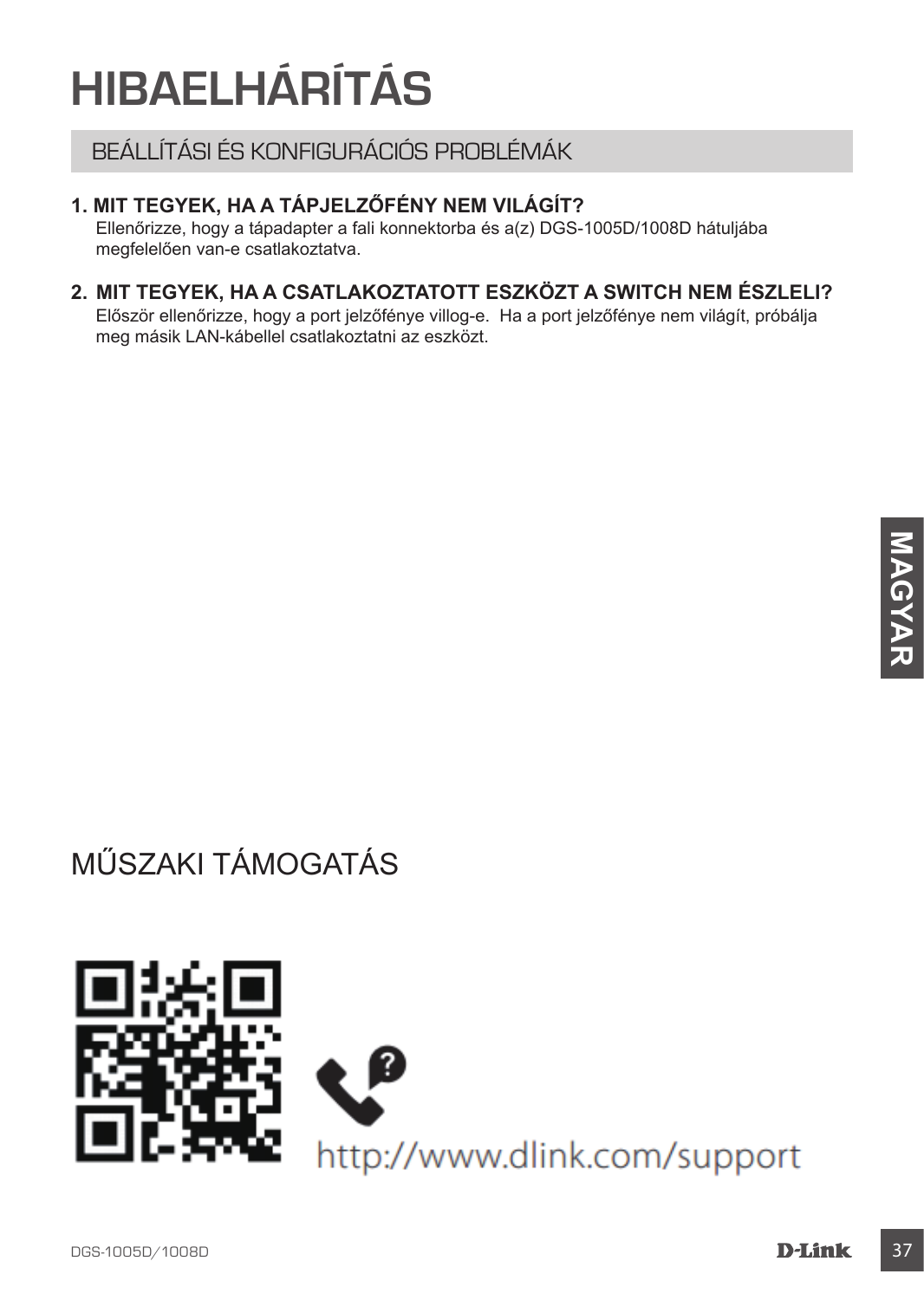# **PAKKEINNHOLD**

### INNHOLD

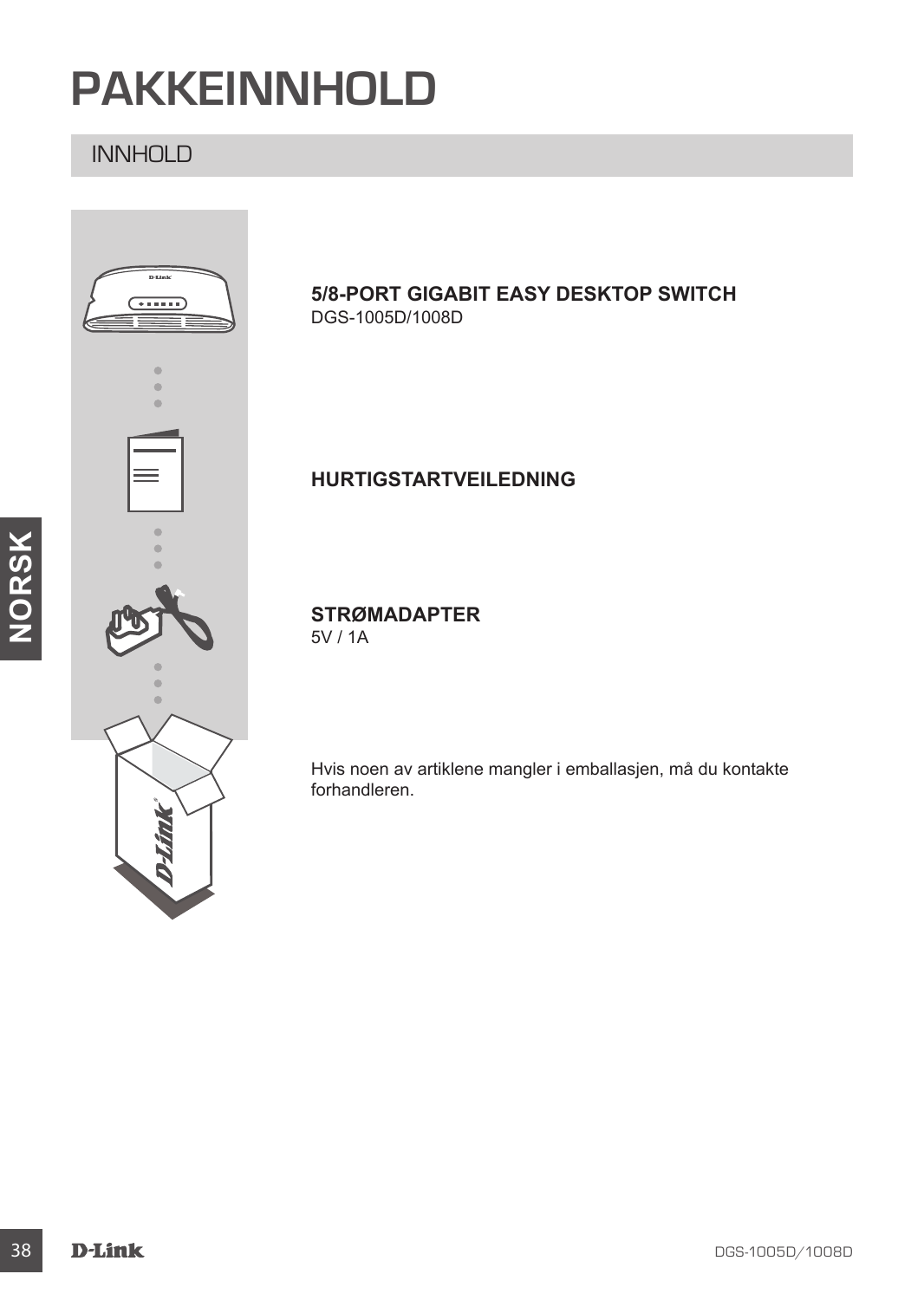# **PRODUKTOPPSETT**

### KONFIGURERING AV SVITSJ



#### **Trinn 1**

#### **Koble til strømadapteren**

Sett strømadapteren inn i en ledig stikkontakt og koble til den andre enden av strømadapterkabelen i strømporten på DGS-1005D/1008D. LED-indikatoren for av/på lyser opp og bekrefter at enheten er slått på.

#### **Trinn 2**

#### **Bruke 10/100/1000 Mbps Gigabit Ethernet-porter**

Bruk en av de 5 portene på DGS-1005D eller 8 portene på 1008D til å koble til nettverksenheter med en LAN-kabel.



#### **Trinn 3**

#### **Finne ut om svitsjen er slått på**

Denne LED-indikatorlampen for av/på lyser grønt når svitsjen mottar strøm, ellers er den slukket.

**Finne ut om nettverksenhetene er tilkoblet**

LED-indikatorlampen for tilkobling/aktiv lyser grønt når porten er tilkoblet en enhet.

Den grønne indikatoren blinker mens data blir sendt eller mottatt.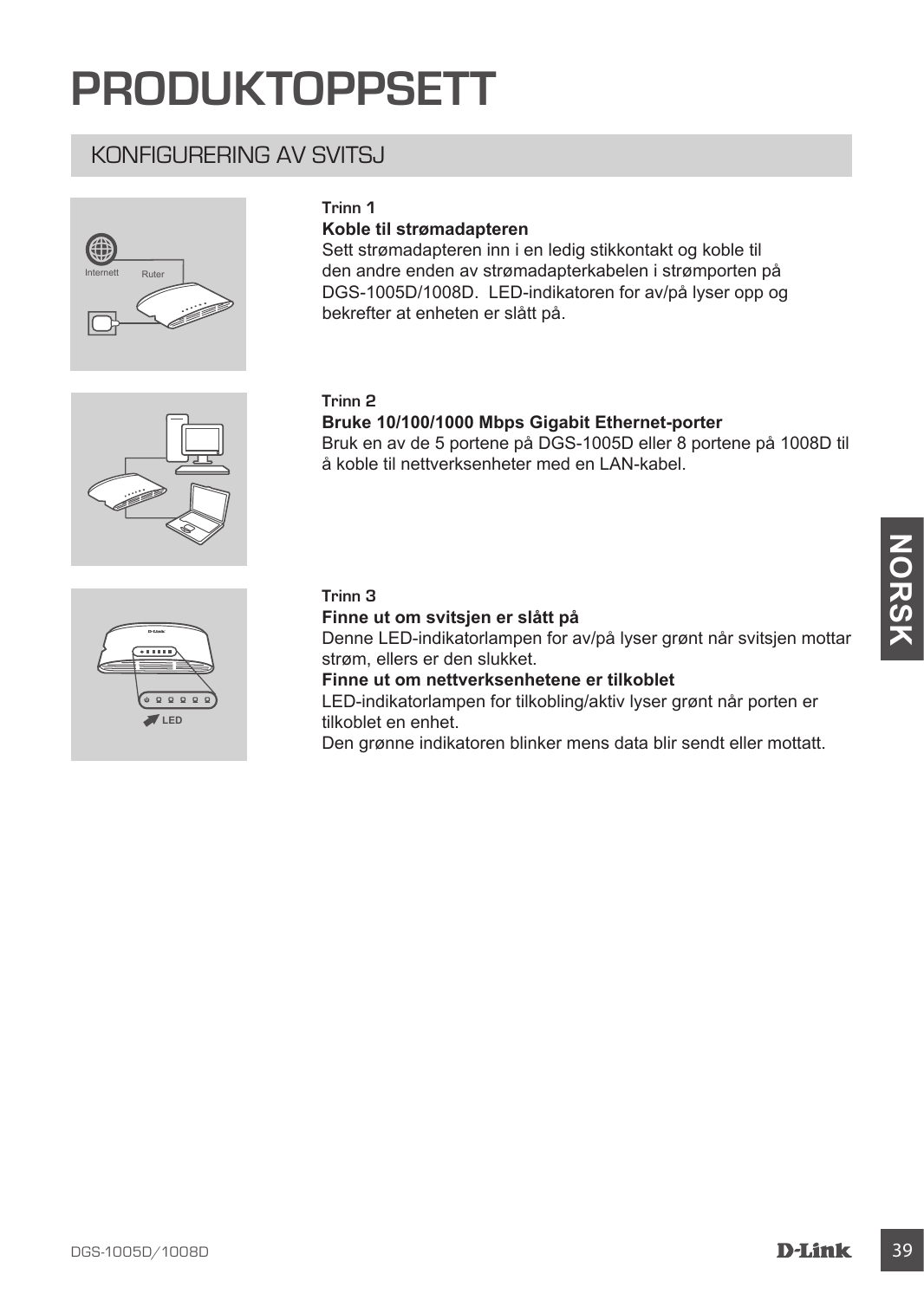# **Montering**

### VEGGKONFIGLIBAS, JONER

**DGS-1005D/1008D kan monteres på en vegg. Du finner to monteringsspor nederst på svitsjen. Sørg for at frontpanelet er eksponert, slik at du ser LED-indikatorene. Se illustrasjonen nedenfor:**

#### **A. MONTERE PÅ BETONGVEGG**

- 1. Monter ekspansjonsboltene av nylon i betongveggen.
- 2. Skru T3 x 15L-skruene inn i ekspansjonsboltene av nylon.
- 3. Hekt monteringshullene på baksiden av svitsjen på skruene.

#### **A. MONTERE PÅ TREVEGG**

1. Skru T3 x 15L-skruene inn i treveggen.

2. Hekt monteringshullene på baksiden av svitsjen på skruene. Dermed er veggmonteringen fullført.



a) Skruer på minst 3/4 tommer kreves for trevegger a) Skruer på minst 3 tommer kreves for betongvegger

#### **A. MONTERE PÅ METALLVEGG**

- 1. Monter skruene med magnetisk baser (valgfritt) i monteringshullene på svitsjen.
- 2. Fest svitsjen på en metallisk overflate.

**Merk**: Monterings- og magnetsettene er ikke vedlagt i pakken.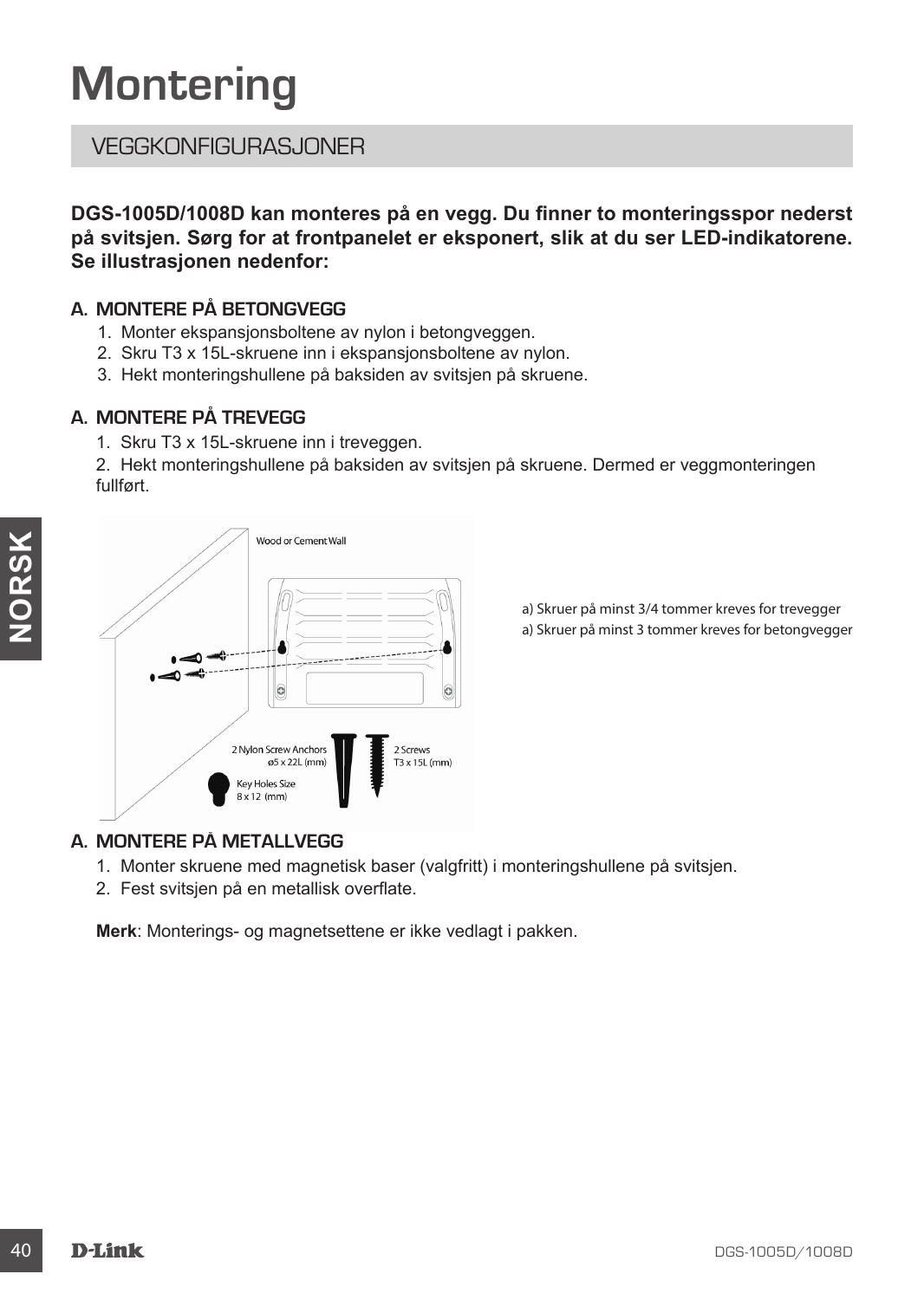# **FEILSØKING**

### OPPSETT- OG KONFIGURASJONSPROBLEMER

#### **1. HVA GJØR JEG HVIS LED-INDIKATOREN FOR AV/PÅ IKKE LYSER?**

Kontroller at strømadapteren er riktig tilkoblet i en stikkontakt og på baksiden av DGS-1005D/1008D.

#### **2. HVA GJØR JEG HVIS EN TILKOBLET ENHET IKKE BLIR REGISTRERT?**

Kontroller først om portens LED-indikator blinker. Hvis portens LED-indikator ikke lyser, kan du prøve å koble til enheten med en annen LAN-kabel.

# TEKNISK STØTTE

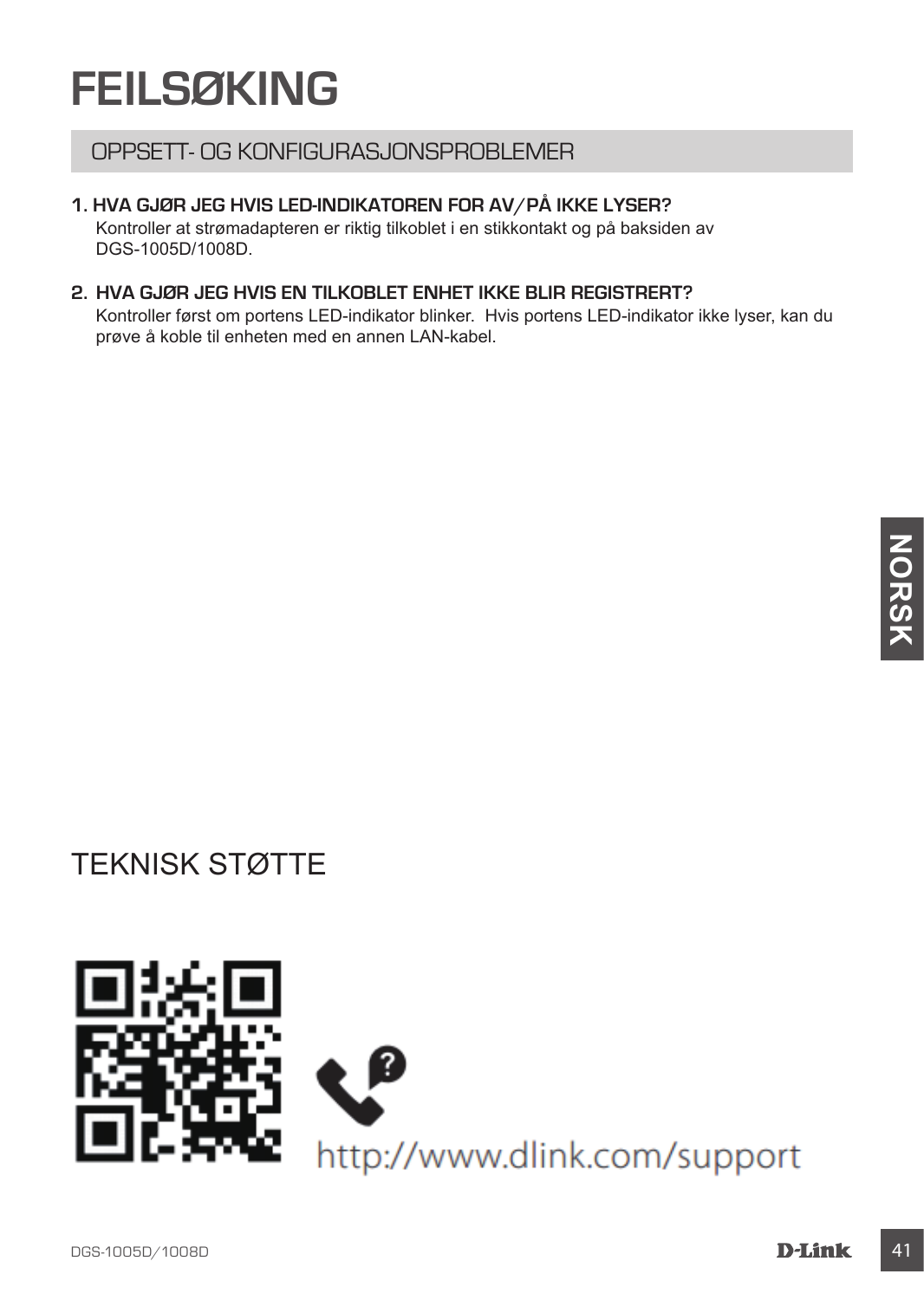# **PAKKENS INDHOLD**

### INDHOLD



#### **5/8-PORT GIGABIT EASY DESKTOP SWITCH** DGS-1005D/1008D

### **HURTIG STARTVEJLEDNING**

### **STRØMADAPTER**

Hvis nogle af disse genstande mangler i din pakke, skal du kontakte sælgeren.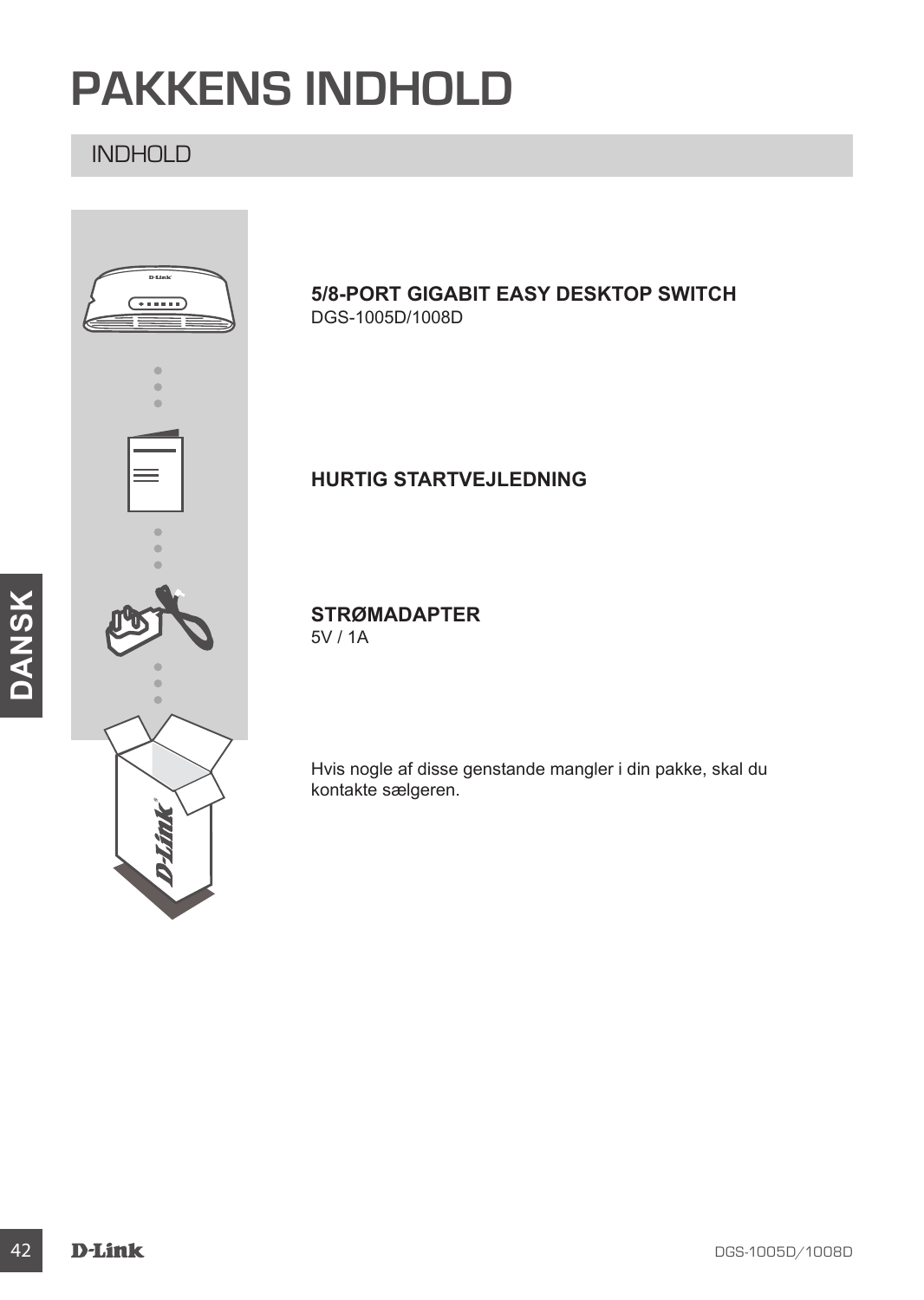# **OPSÆTNING AF PRODUKT**

### OPSÆTNING AF SWITCH



#### **Trin 1**

#### **Tilslutning af strømadapter**

Sæt strømadapteren i en ledig stikkontakt, og sæt dernæst den anden ende af strømadapterkablet ind i strømporten for DGS-1005D/1008D. Strøm-LED'en vil lyse og dermed bekræfte, at enheden er korrekt forsynet med strøm.

#### **Trin 2**

**Brug af gigabit ethernetportene på 10/100/1000 mbps gigabit** Brug en af de 5 porte på DGS-1005D eller 8 porte på 1008D til at tilslutte dine netværksenheder med et LAN-kabel.



# **LED**

#### **Trin 3**

**Find ud af, om omskifteren er tændt**

Find ud af, om omskifteren er tændt<br>
Denne LED-indiklatolrampen for fartem lyser grønt, når omskifteren<br>
moddager strøm. Eliers er den slukket.<br>
Find ud, om netverksenhederne er tilsluttet<br>
Find ud, om netverksenhederne er Denne LED-indikatorlampen for strøm lyser grønt, når omskifteren modtager strøm. Ellers er den slukket.

**Find ud, om netværksenhederne er tilsluttet**

LED-indikatorlampen for Link/Act LED lyser grønt, når porten er tilsluttet til en enhed.

Den grønne indikator blinker, når der sendes eller modtages data.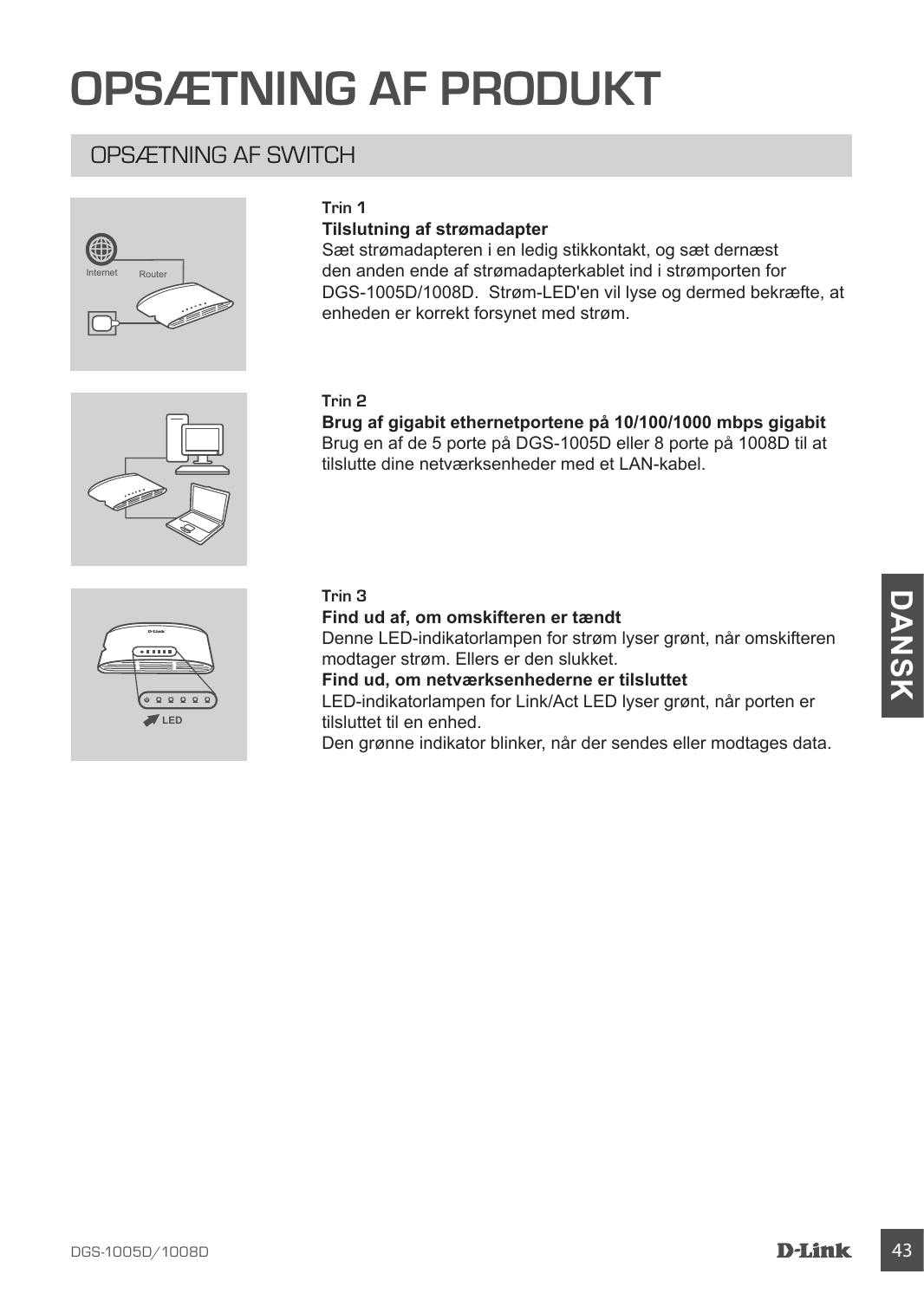# **MONTERING**

### KONFIGURATIONER TIL VÆG

**DGS-1005D/1008D kan monters på en væg. Der findes to monteringsstik i bunden af omskifteren til dette. Sørg for, at fronpanelet ikke er dækket til for at kunne se LED-lamperne. Se illustrationen nedenfor:**

#### **A. MONTERING PÅ EN CEMENTVÆG**

- 1. Monter nylondyblerne i cementvæggen.
- 2. Skru T3 x 15L-skruerne ind i nylondyblerne.
- 3. Hægt monteringshullerne på switchen på skruerne.

#### **A. MONTERING PÅ EN TRÆVÆG**

- 1. Skru T3 x 15 L-skruerne ind i trævæggen.
- 2. Hægt monteringshullerne på switchen på skruerne; du er færdig med vægmonteringen.



- a) Der kræves en skrue på minimum 3/4 tomme til en trævæg
- a) Der kræves en skrue på minimim 3 tommer til en cementvæg

#### **A. MONTERING PÅ EN METALVÆG**

- 1. Monter skruerne til den magnetiske fod (valgfri) på monteringshullerne på switchen.
- 2. Fastgør switchen på en metallisk overflade.

**Bemærk**: Sættene med montering og magnet er ikke inkluderet i pakken.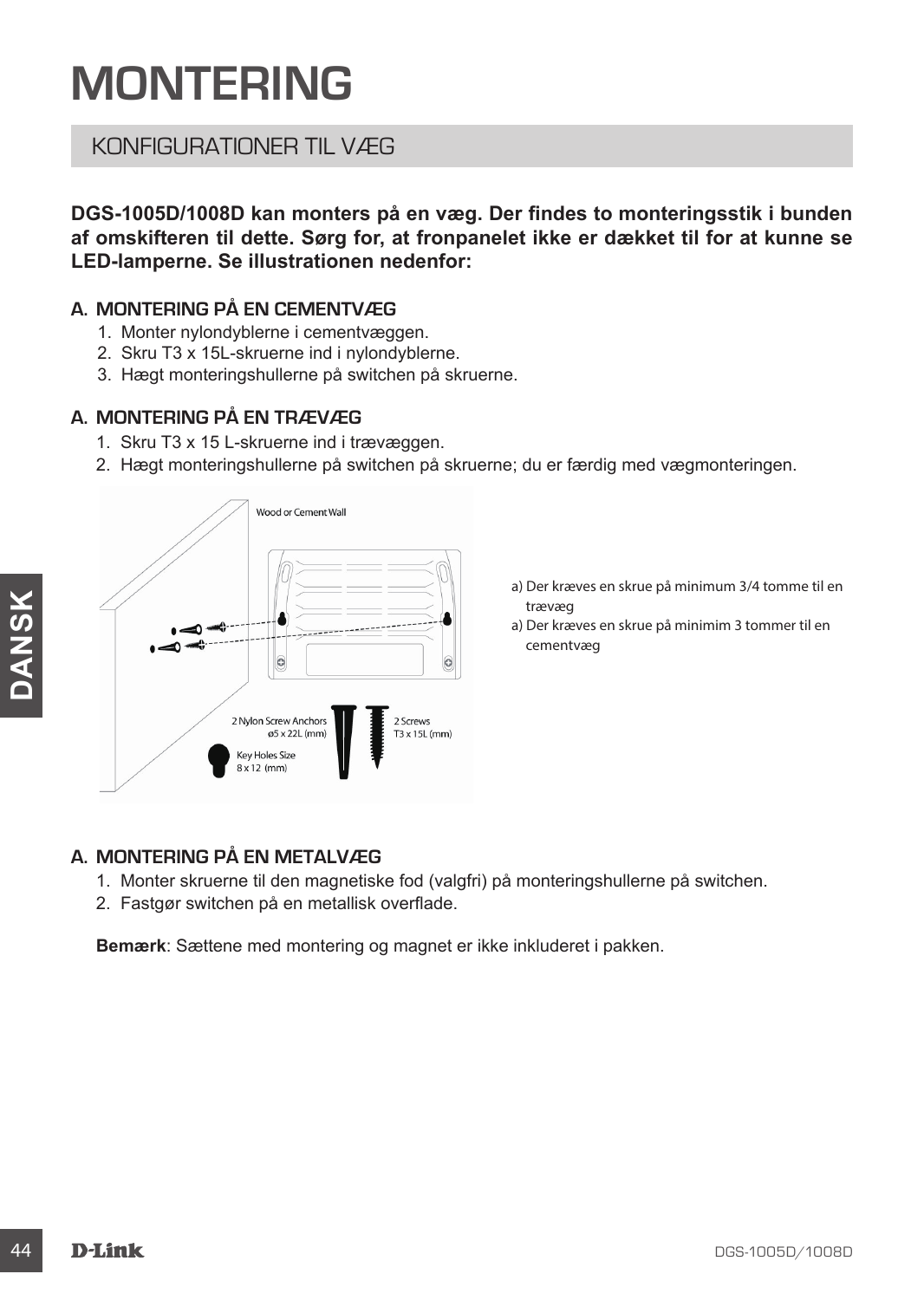# **FEJLFINDING**

### PROBLEMER VED OPSÆTNING OG KONFIGURATION

#### **1. HVAD GØR JEG, HVIS STRØM-LED'EN IKKE LYSER?**

Kontrollér, at strømadapteren er korrekt tilsluttet til en stikkontakt og til bagsiden af DGS-1005D/1008D.

#### **2. HVAD GØR JEG, HVIS EN TILSLUTTET ENHED IKKE REGISTRERES?**

Tjek først, om Port LED-lampen blinker. Hvis Port LED-lampen ikke er tændt, prøv da at tilslutte enheden med at andet LAN-kabel.

# TEKNISK SUPPORT

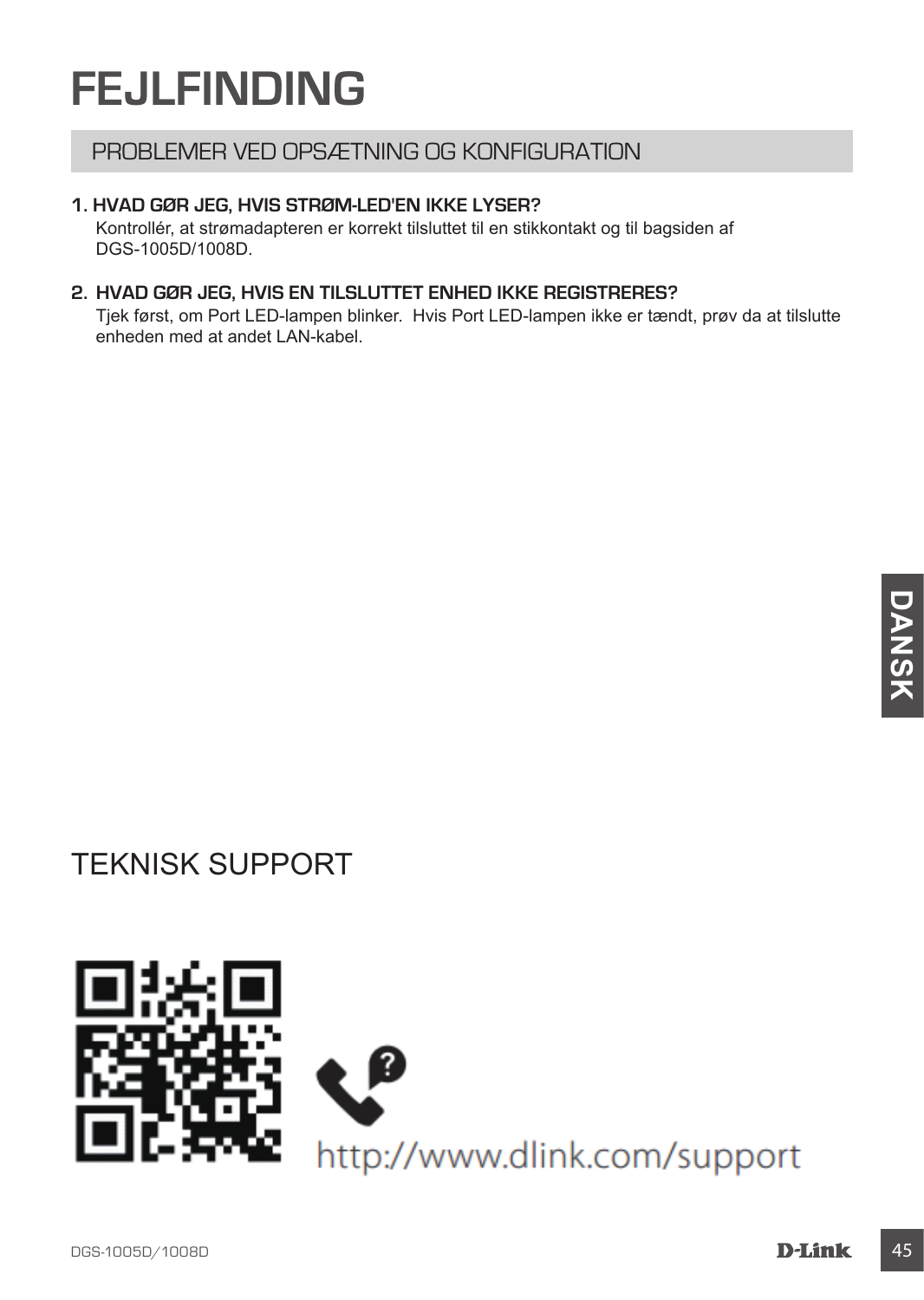# **PAKKAUKSEN SISÄLTÖ**

### SISÄLLYS

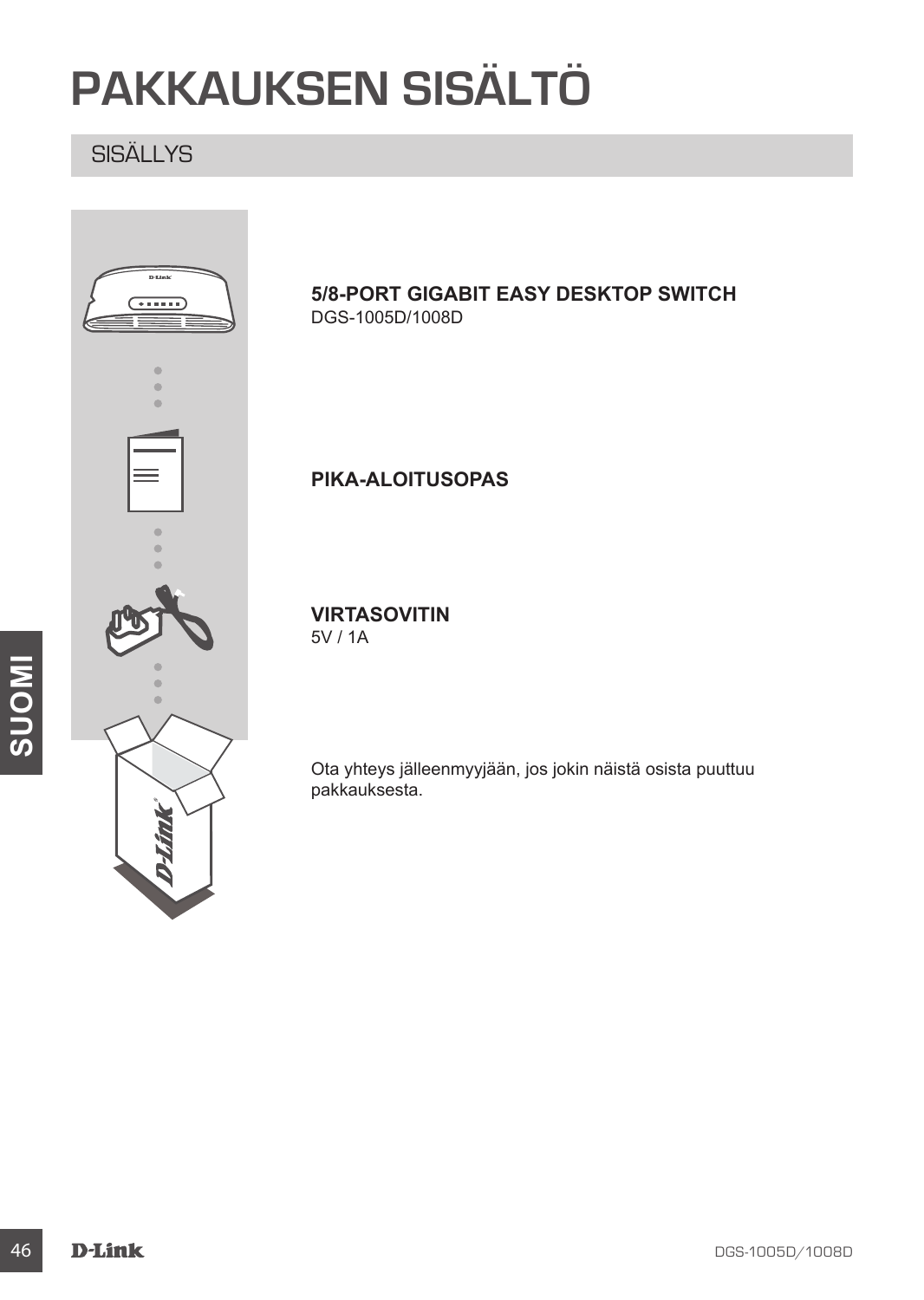# **TUOTTEEN KÄYTTÖÖNOTTO**

### KYTKIMEN ASENNI IS



#### **Vaihe 1**

#### **Virtasovittimen kytkeminen**

Kytke virtasovitin vapaaseen pistorasiaan ja kytke sitten sovittimen kaapelin toinen pää laitteen DGS-1005D/1008D virtaliittimeen. Virran merkkivalo syttyy sen merkiksi, että laitteeseen on kytketty virta.



#### **Vaihe 2**

**10/100/1000 Mbps:n Gigabit-Ethernet-porttien käyttö** Kytke verkkolaitteesi LAN-kaapelilla yhteen DGS-1005D:n 5 portista tai 1008D:n 8 portista.



#### **Vaihe 3**

#### **Varmista, että kytkin on kytketty päälle.**

Virran merkkivalo palaa vihreänä, kun kytkin saa virtaa. Muuten se ei pala.

**Määritä, että verkkolaitteet on yhdistetty**

**DE Palait (State of Marital), että verkkolaitteet on yhdistetty<br>
Määritä, että verkkolaitteet on yhdistetty<br>
Link/Act-merkkivalo palaa vihreana, kun portti on yhdistetty<br>
link/Suomineana vihreana, kun portti on yhdistetty** Link/Act-merkkivalo palaa vihreänä, kun portti on yhdistetty laitteeseen.

Vihreä merkkivalo vilkkuu, kun tietoja lähetetään tai vastaanotetaan.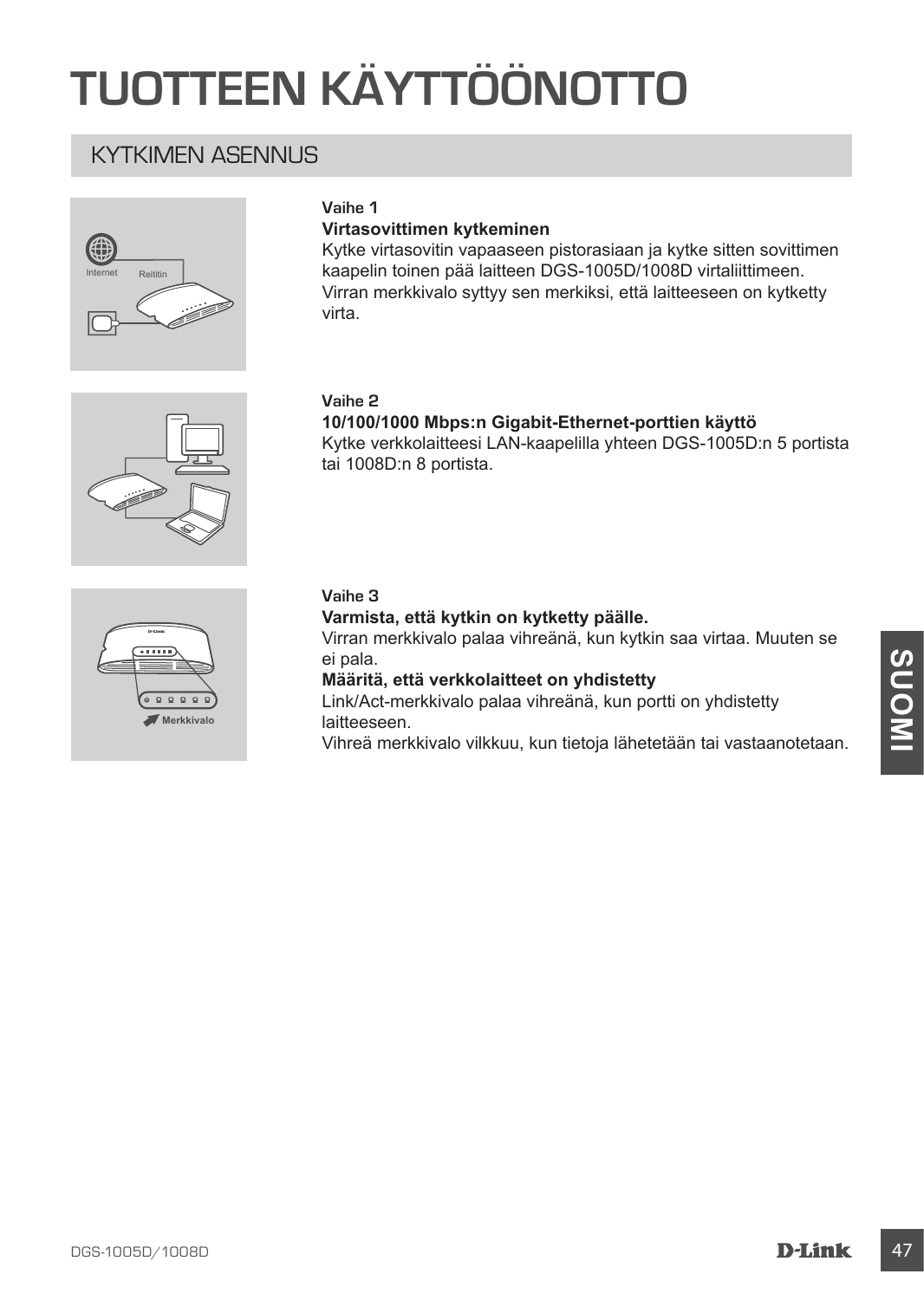# **KIINNITYS**

### **SEINÄKOKOONPANOT**

**DGS-1005D/1008D voidaan kiinnittää seinälle. Kytkimen pohjassa on kaksi kiinnitysaukkoa tähän tarkoitukseen. Varmista, että etupaneeli on paljaana, jotta näet merkkivalot. Katso lisätietoja alla olevasta kuvasta:**

#### **A. SEMENTTISEINÄÄN KIINNITYS**

- 1. Kiinnitä nailonista valmistetut ruuviankkurit sementtiseinään.
- 2. Kierrä T3 x 15L -ruuvit nailonista valmistettuihin ruuviankkureihin.
- 3. Ripusta kytkin kiinnitysrei'istä takaisin ruuvien varaan.

#### **B. PUUSEINÄÄN KIINNITYS**

- 1. Kierrä T3 x 15L -ruuvit kiinni puuseinään.
- 2. Ripusta kytkin kiinnitysrei'istä takaisin ruuvien varaan. Nyt seinäkiinnitys on valmis.



- a) Puuseinään kiinnittämiseen tarvitaan vähintään 3/4 tuuman ruuvi.
- b) Sementtiseinään kiinnittämiseen tarvitaan vähintään 3 tuuman ruuvi.

#### **C. METALLISEINÄÄN KIINNITYS**

- 1. Kiinnitä magneettikantaiset ruuvit (lisävaruste) kytkimen kiinnitysreikiin.
- 2. Kiinnitä kytkin metallipinnalle.

**Huomaa:** kiinnitys- ja magneettivälinepaketit eivät sisälly pakkaukseen.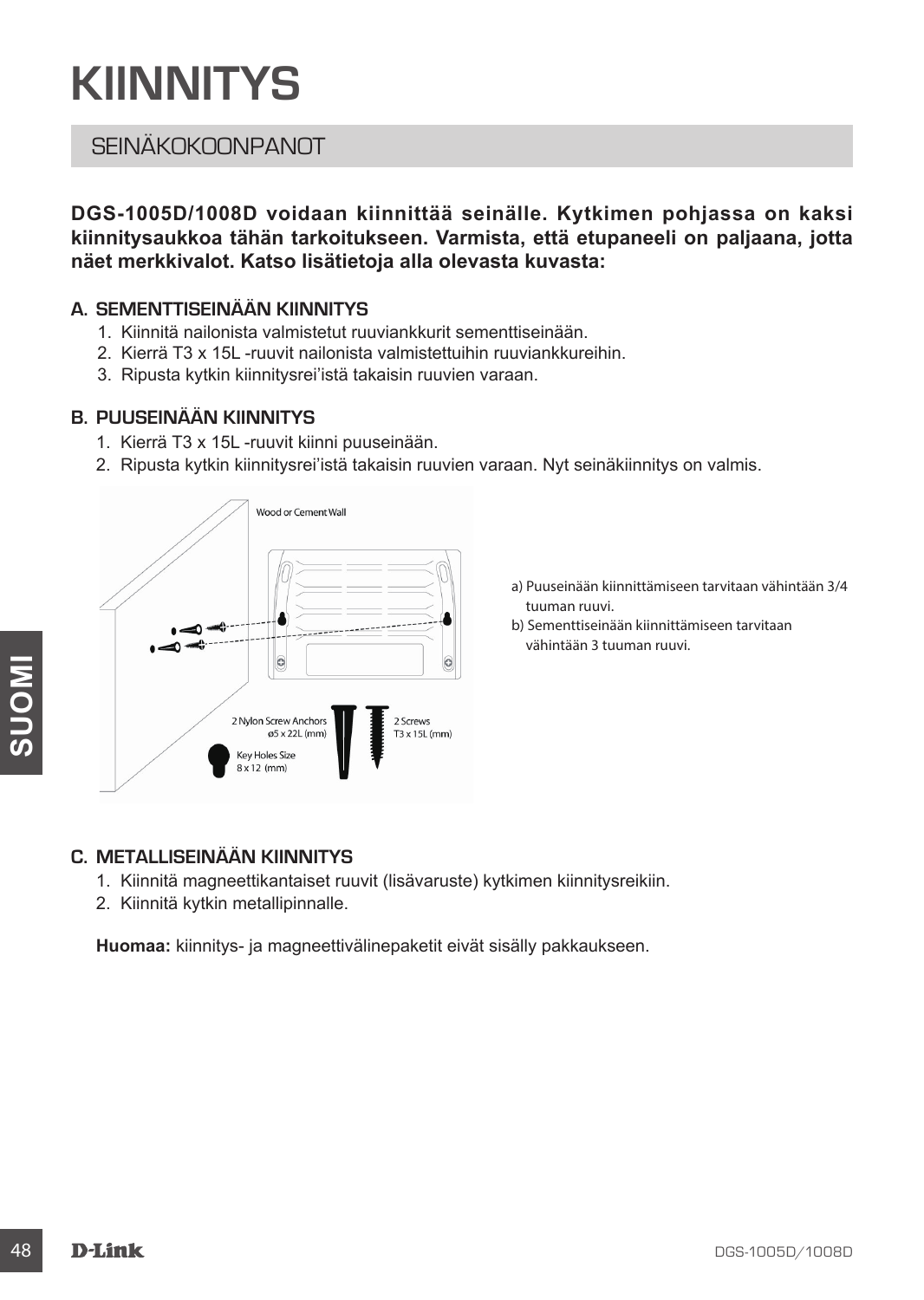# **VIANMÄÄRITYS**

### ASENNUS- JA ASETUSONGELMAT

#### **1. MITÄ VOIN TEHDÄ, JOS VIRRAN MERKKIVALO EI SYTY?**

Tarkista, että virtasovitin on liitetty oikein pistorasiaan ja laitteen DGS-1005D/1008D takaosaan.

#### **2. MITÄ VOIN TEHDÄ, JOS YHDISTETTYÄ LAITETTA EI TUNNISTETA?**

Tarkista ensin, että portin merkkivalo vilkkuu. Jos portin merkkivalo ei pala, yritä yhdistää laite käyttämällä toista LAN-kaapelia.

# TEKNINEN TUKI

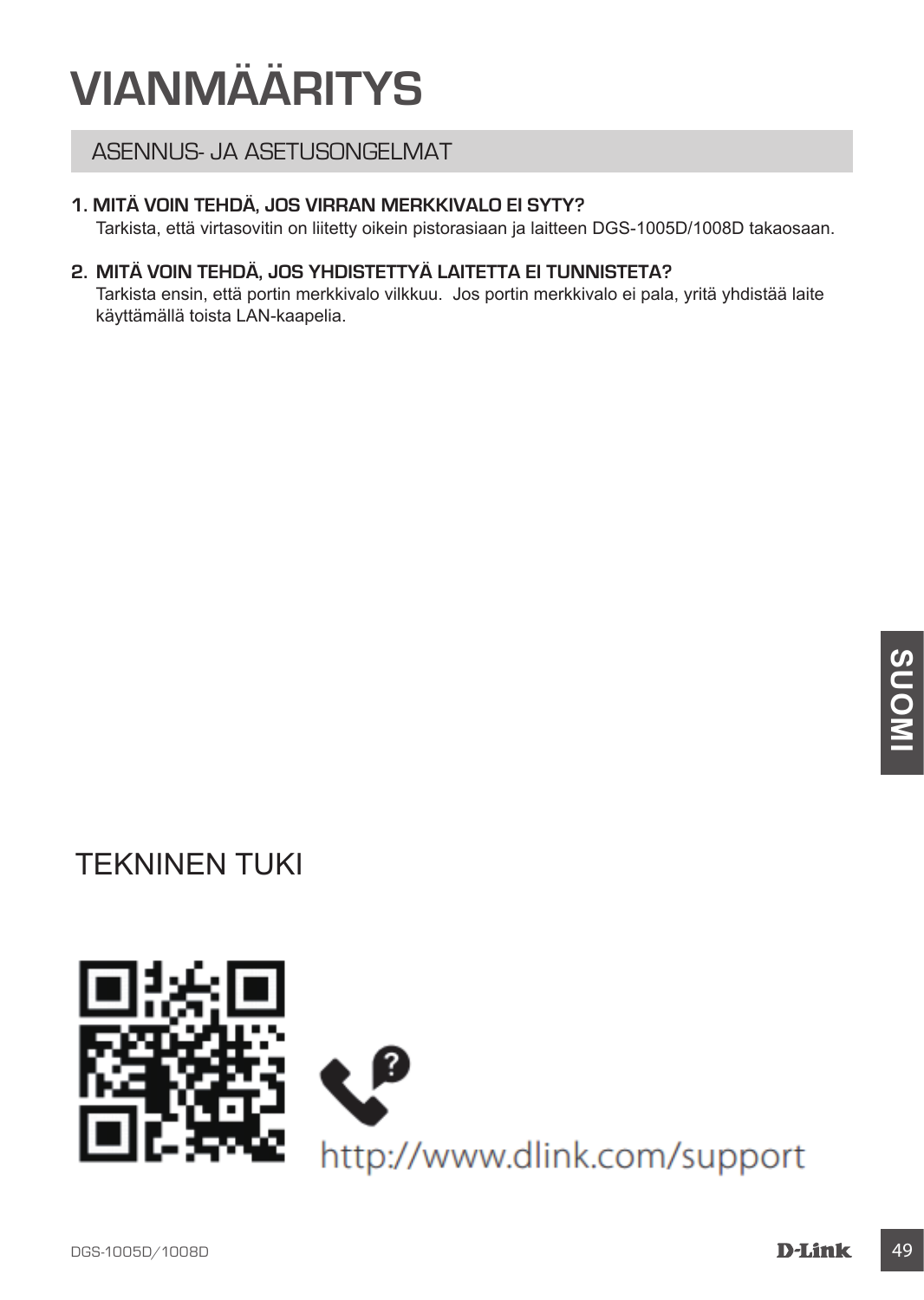# **FÖRPACKNINGENS INNEHÅLL**

# INNEHÅLL

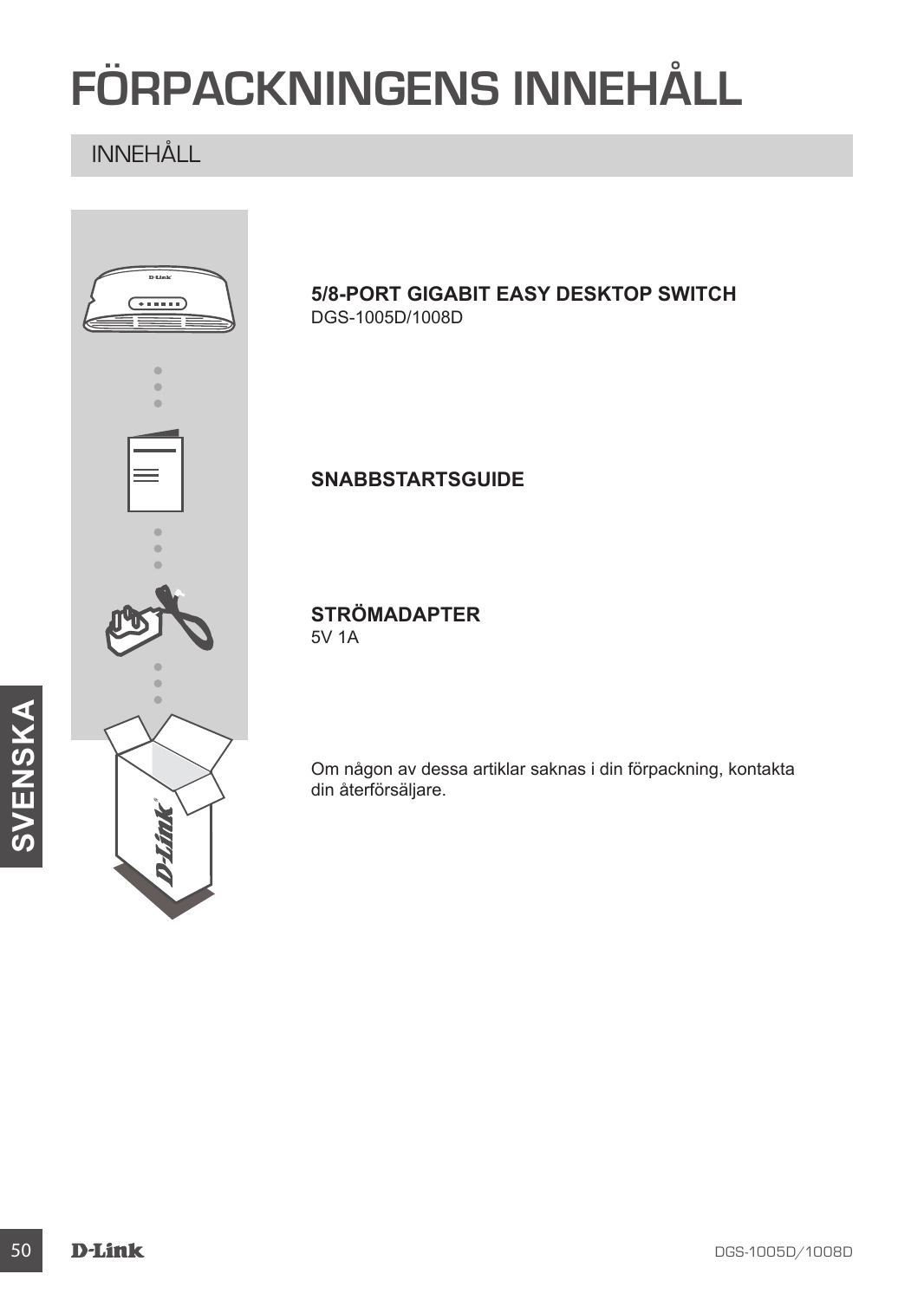# **PRODUKTINSTALLATION**

### SWITCHKONFIGURATION



#### **Steg 1**

#### **Ansluta strömadaptern**

Koppla in strömadaptern i ett ledigt strömuttag och koppla sedan in den andra änden av strömadapterkabeln i strömporten på DGS-1005D/1008D. Lysdioden för strömförsörjning tänds för att bekräfta att enheten är påslagen.

#### **Steg 2**

#### **Använda 10/100/1000 Mbps Gigabit-ethernet-portarna** Använd en av de 5 portarna på DGS-1005D eller 8 portarna på

1008D för att koppla upp dina nätverksenheter med en LAN-kabel.



#### **Steg 3**

#### **Fastställ att switchen är på**

Den här strömlysdioden är grön när switchen får ström; i annat fall är den släckt.

**Fastställ att nätverksenheterna är anslutna**

munkakunstillen en het.<br> **Den gröna indikatoriampan blinkar när data skickas eller tas emot.**<br>
Den gröna indikatoriampan blinkar när data skickas eller tas emot.<br>
D-Link 51 Indikatorlampan till lysdioden för Link/Act lyser grön när porten är ansluten till en enhet.

Den gröna indikatorlampan blinkar när data skickas eller tas emot.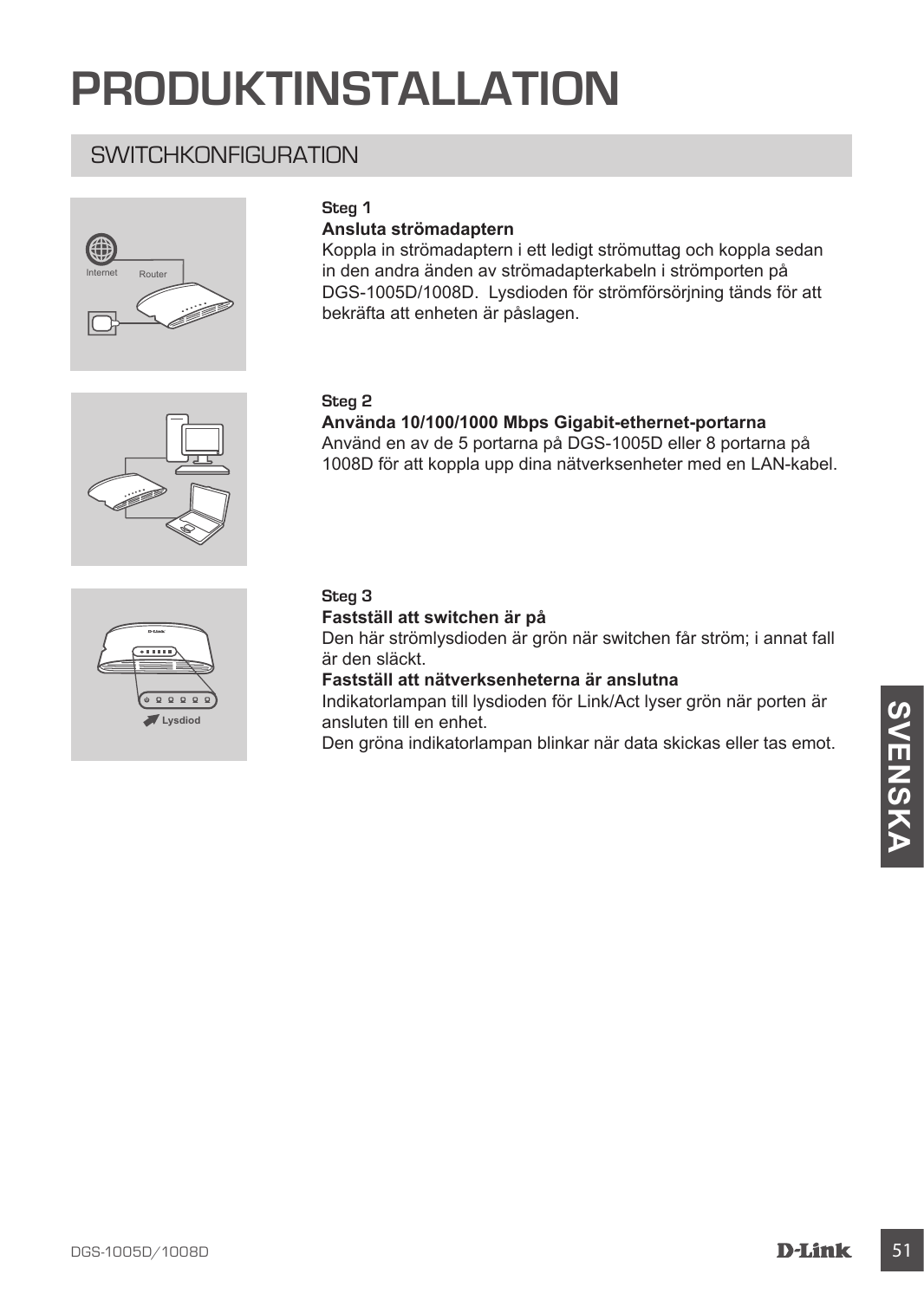# **FASTSÄTTNING**

### VÄGGKONFIGURATIONER

**DGS-1005D/1008D kan monteras på en vägg. För det här syftet finns det två öppningar längst ned på switchen. Kontrollera att frontpanelen exponeras så att det går att se lysdioderna. Se nedan illustration:**

#### **A. MONTERA PÅ EN CEMENTVÄGG**

- 1. Sätt in nylonpluggarna i en cementvägg.
- 2. Kör in T3 x 15L-skruvarna i nylonpluggarna.
- 3. Haka på monteringshålen på switchens baksida på skruvarna.

#### **B. MONTERA PÅ EN TRÄVÄGG**

- 1. Kör in T3 x 15L-skruvarna i träväggen.
- 2. Haka på monteringshålen på switchens baksida på skruvarna; du är klar med väggmonteringen.



a) För trävägg krävs minst 3/4-tums skruv

#### **B. MONTERA PÅ EN METALLVÄGG**

1. Montera de magnetiska basskruvarna (tillval) i monteringshålen på switchens baksida.

2. Fäst switchen på en metallyta.

**Obs**: Monterings- och magnetsatserna medföljer inte i förpackningen.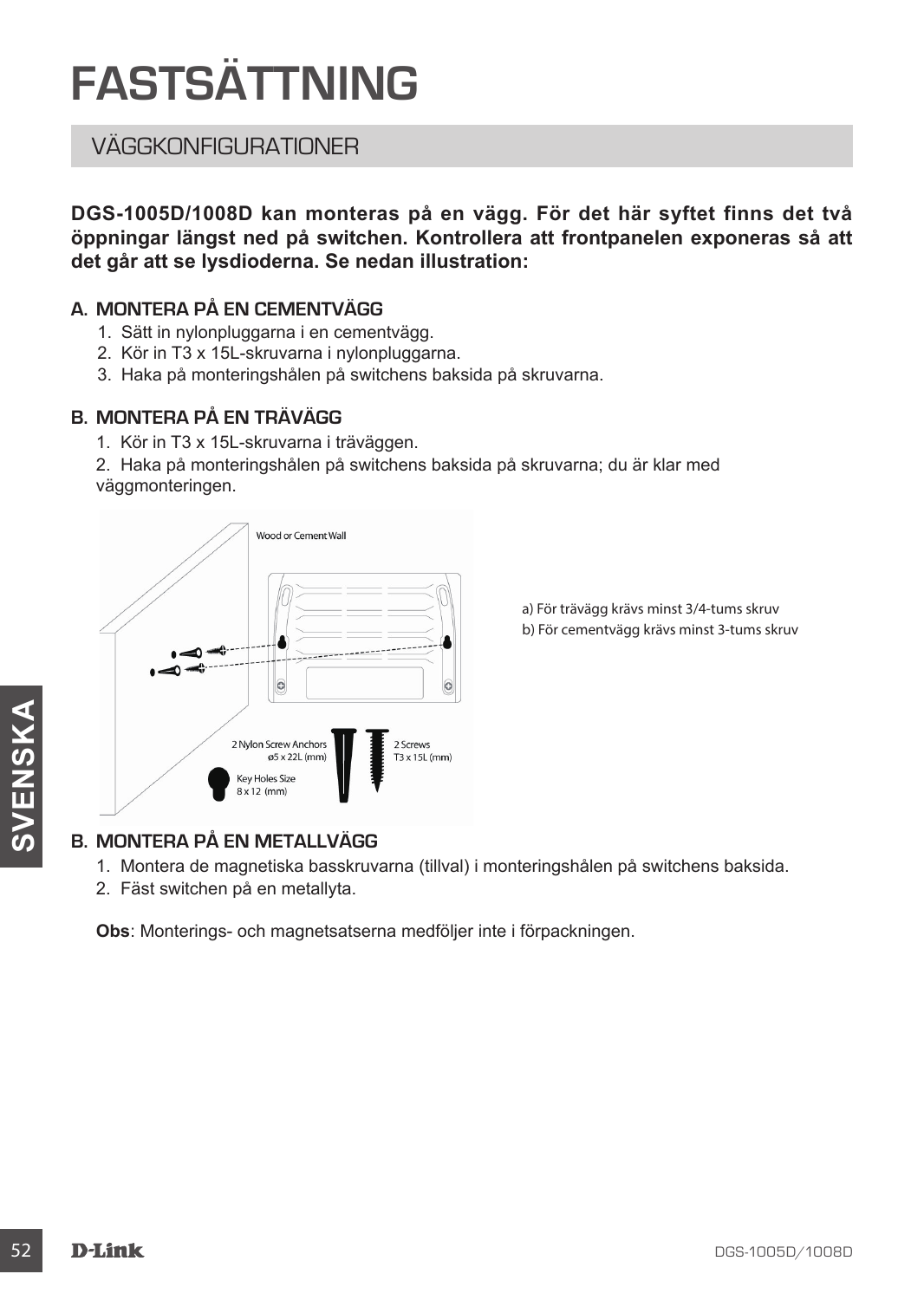# **FELSÖKNING**

### PROBLEM MED INSTÄLLNING OCH KONFIGURATION

#### **1. VAD SKA JAG GÖRA OM STRÖMLYSDIODEN INTE TÄNDS?**

Kontrollera om strömadaptern är ordentligt ansluten till ett vägguttag och baksidan på DGS-1005D/1008D.

#### **2. VAD SKA JAG GÖRA OM EN ANSLUTEN ENHET INTE ÄR ANSLUTEN?**

Kontrollera först och portens lysdiod blinkar. Om portens lysdiod inte tänds så försök med att använd enheten med en annan LAN-kabel.

# TEKNISK SUPPORT

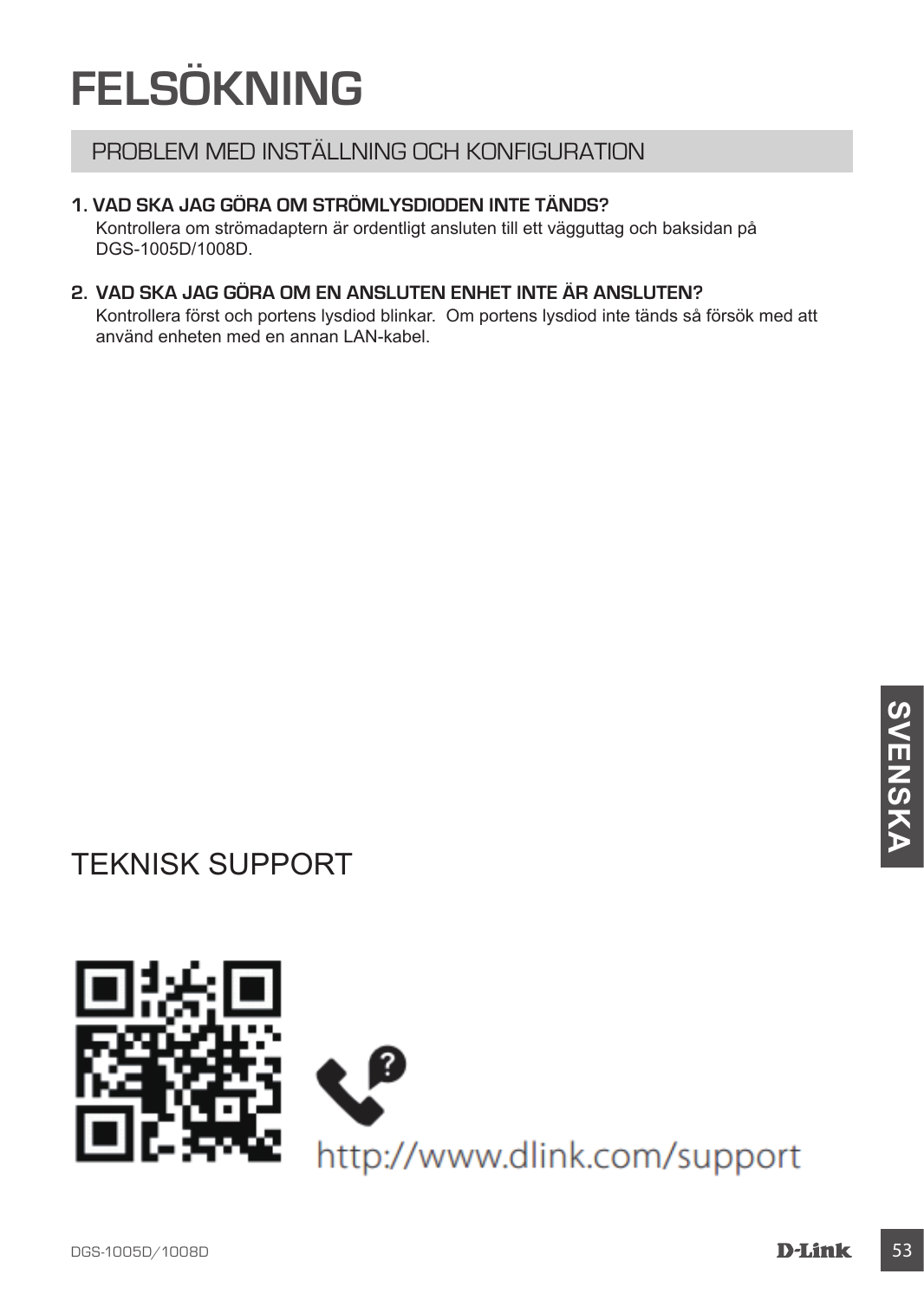# **CONTEÚDO DA EMBALAGEM**

### ÍNDICE

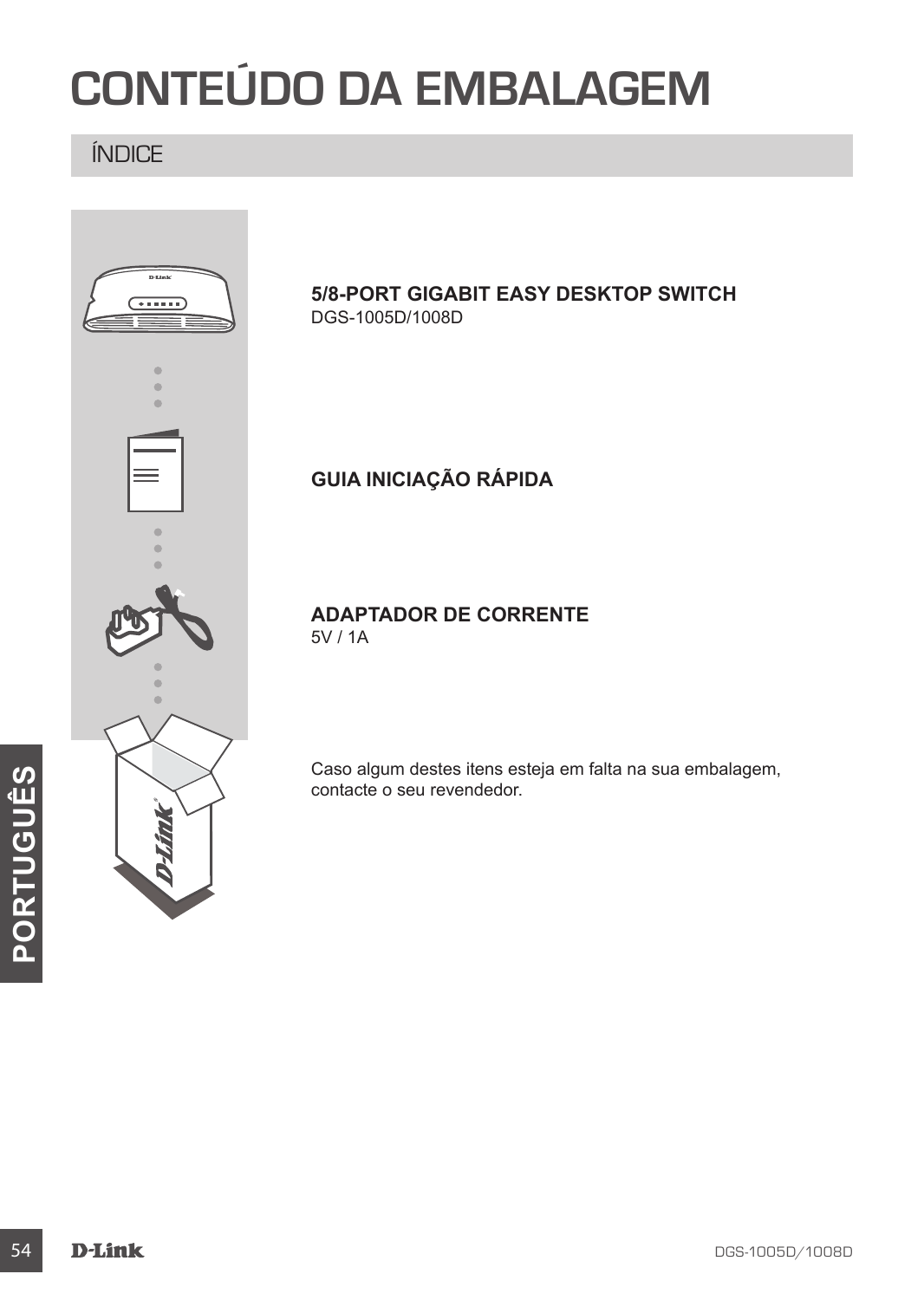# **CONFIGURAÇÃO DO PRODUTO**

### CONFIGURAÇÃO DO COMUTADOR



#### **Passo 1**

#### **Ligação do adaptador de corrente**

Ligue o adaptador de corrente numa tomada livre e, em seguida, ligue a outra extremidade do cabo do adaptador de corrente à porta de energia do DGS-1005D/1008D. O LED de energia acender-se-á para confirmar que o dispositivo foi acionado correctamente.

#### **Passo 2**

#### **Utilizar as portas Ethernet Gigabit de 10/100/1000 Mbps**

Utilize uma das 5 portas no DGS-1005D ou 8 portas no 1008D para acionar os seus dispositivos de rede com um cabo LAN.



#### **Passo 3**

**Determine se o Comutador está ligado.**

Esta luz indicadora LED de energia acende em verde quando o Comutador recebe energia; caso contrário, fica desligada. **Determine se os Dispositivos de Rede estão ligados entre si** A luz indicadora LED Link/Act acende em verde quando a porta está ligada a um dispositivo.

O indicador verde pisca quando os dados são transmitidos ou recebidos.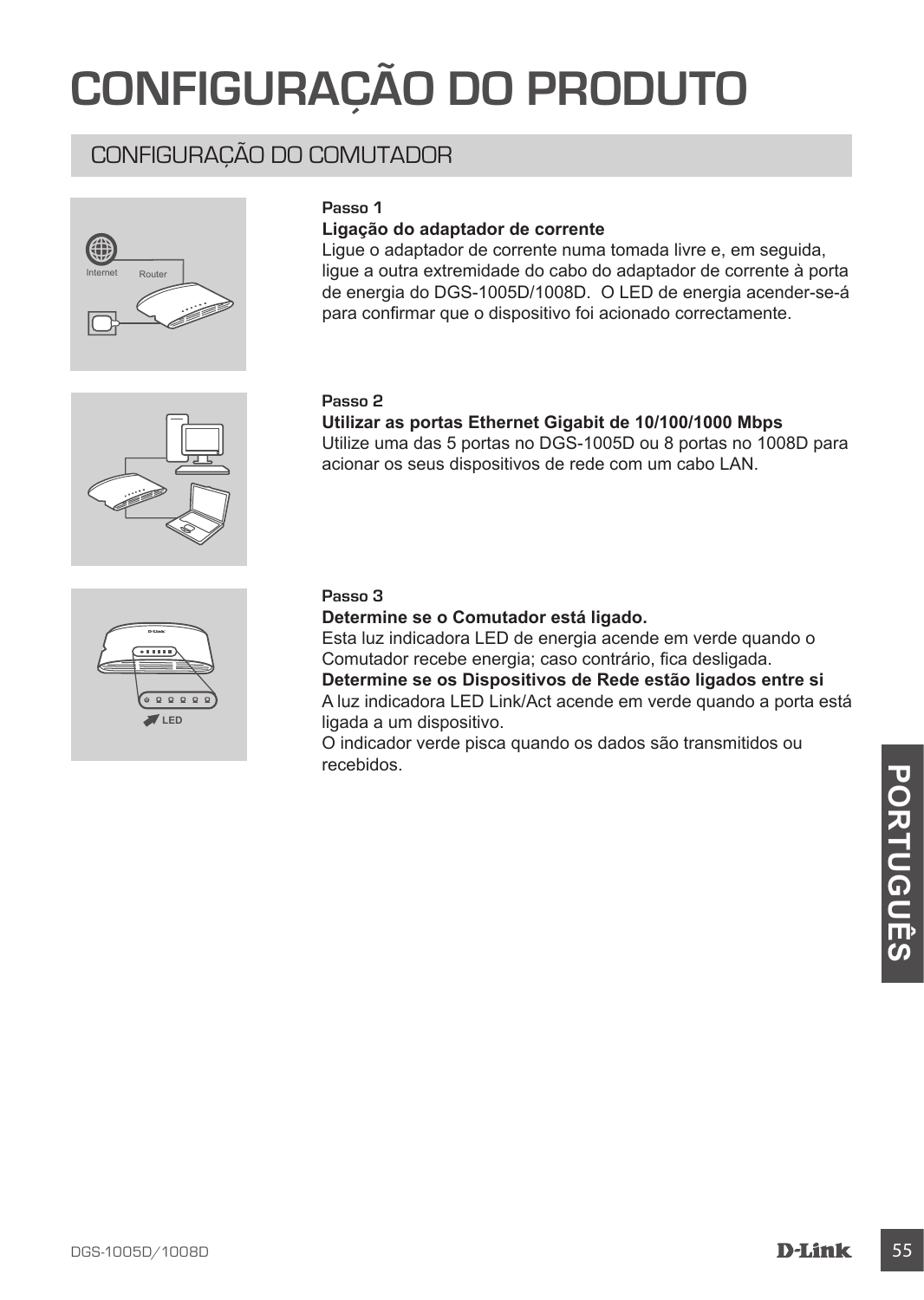# **Montagem**

### APLICAÇÕES EM PAREDES

**O DGS-1005D/1008D pode ser montado numa parede. Para este efeito, estão disponíveis duas ranhuras para montagem na parte inferior do comutador. Certifique-se de que o painel frontal fica exposto para poder visualizar os LEDs. Consulte a ilustração abaixo:**

#### **A. MONTAGEM NUMA PAREDE DE CIMENTO**

- 1. Aplique as buchas de nylon na parede de cimento.
- 2. Aperte os parafusos T3 x 15L nas buchas de nylon.
- 3. Pendure o comutador nos parafusos, usando os orifícios de montagem na parte traseira.

#### **A. MONTAGEM NUMA PAREDE DE MADEIRA**

1. Aperte os parafusos T3 x 15L na parede de madeira.

2. Pendure o comutador nos parafusos, usando os orifícios de montagem na parte traseira. Está concluída a montagem na parede.



- a) Necessário parafuso com o mínimo de 3/4 de polegada para a parede de madeira.
- a) Necessário parafuso com o mínimo de 3 polegadas para a parede de cimento.

#### **A. MONTAGEM NUMA PAREDE DE METAL**

- 1. Aplique os parafusos de base magnética (opcional) nos orifícios de montagem do comutador.
- 2. Aplique o comutador numa superfície metálica.

**Nota**: Os kits de ímanes e de montagem não estão incluídos na embalagem.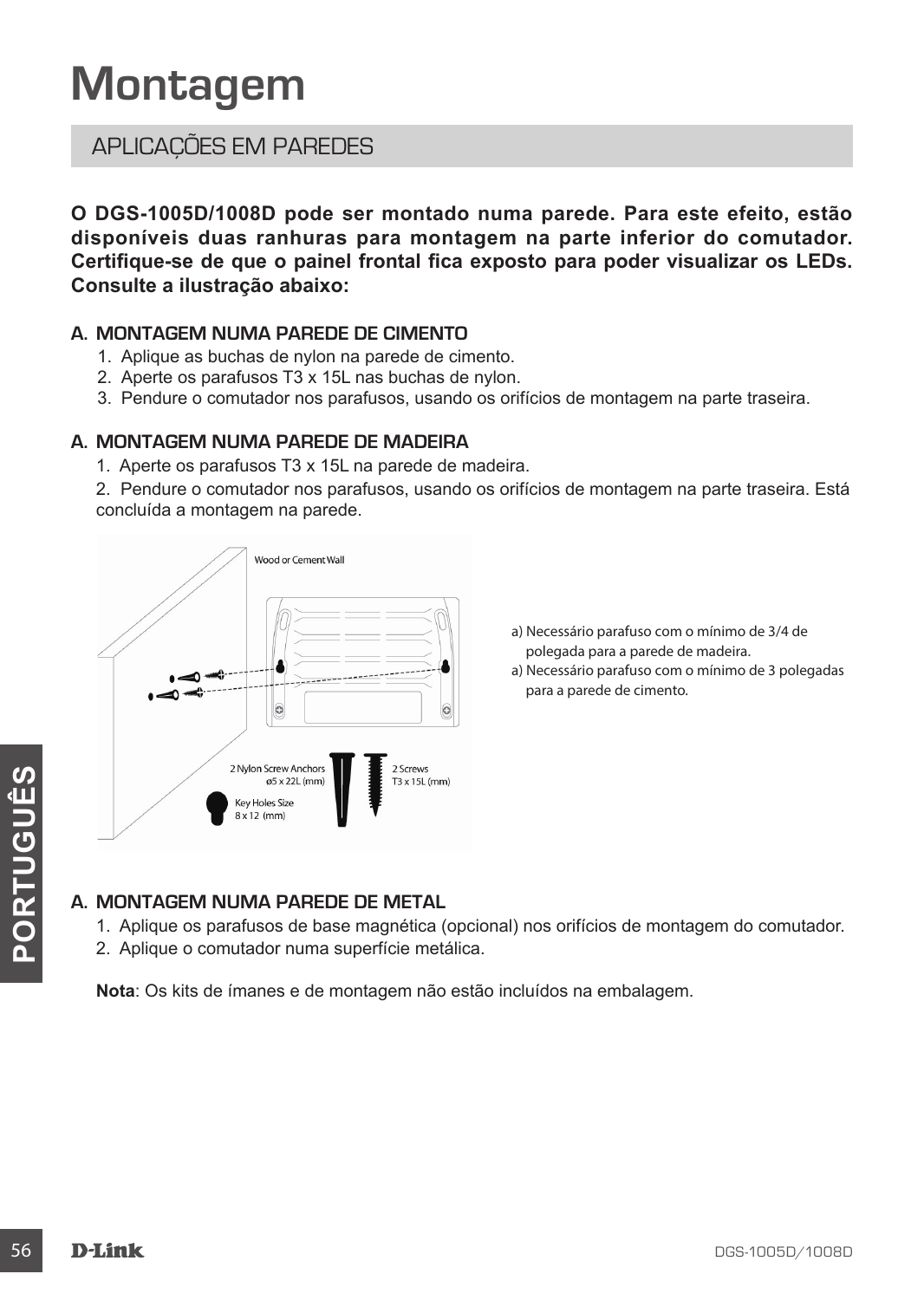# **RESOLUÇÃO DE PROBLEMAS**

### PROBLEMAS DE DEFINIÇÃO E CONFIGURAÇÃO

#### **1. COMO DEVO PROCEDER SE O LED DE ENERGIA NÃO ACENDER?**

Verifique se o adaptador de corrente está devidamente ligado a uma tomada elétrica e na parte traseira do DGS-1005D/1008D.

#### **2. COMO DEVO PROCEDER SE UM DISPOSITIVO LIGADO NÃO FOR DETECTADO?**

Em primeiro lugar, verifique se o LED da Porta está a piscar. Se o LED da Porta não estiver aceso, tente ligar o dispositivo usando outro cabo LAN.

# ASSISTÊNCIA TÉCNICA

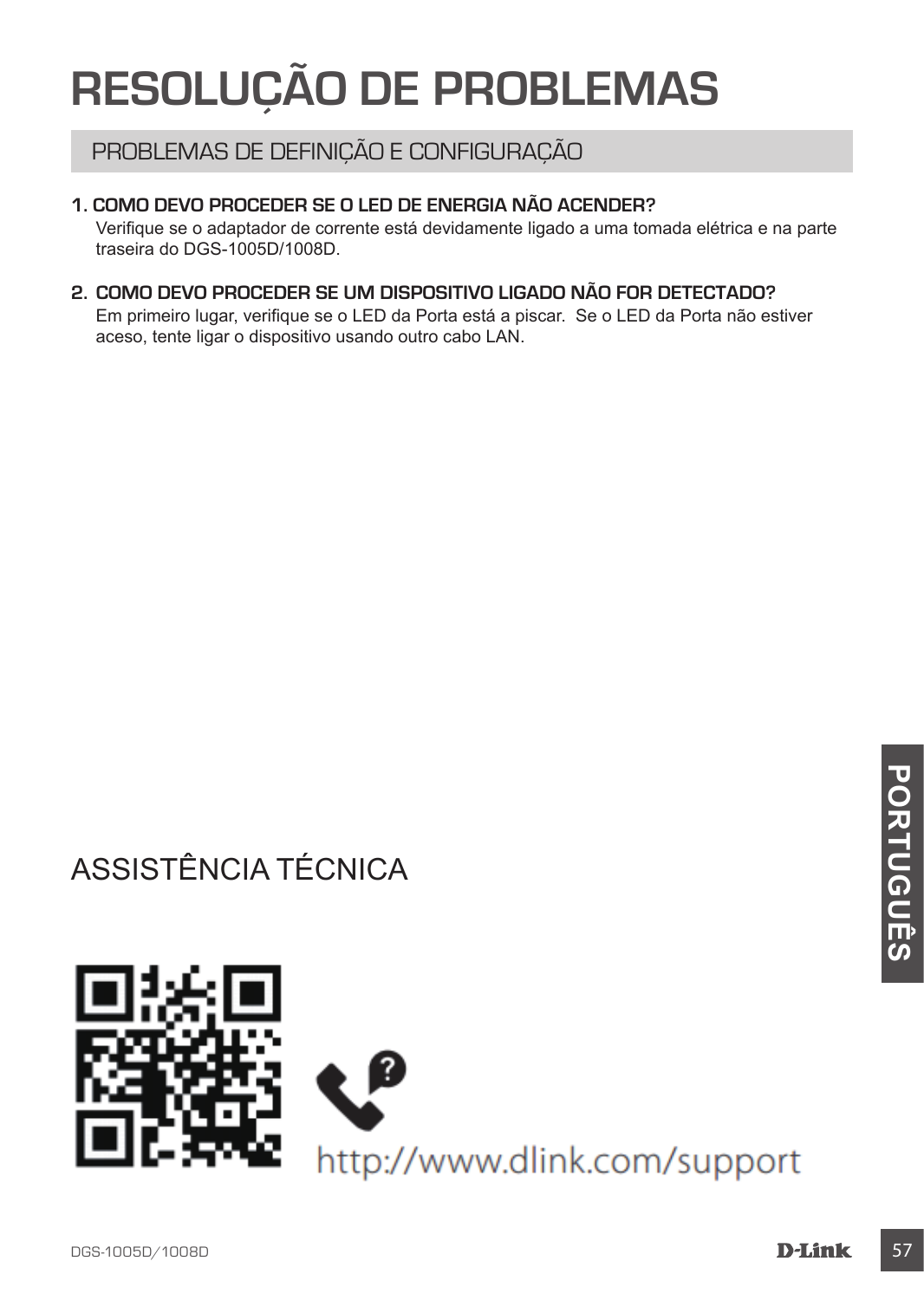# **ΠΕΡΙΕΧΟΜΕΝΑ ΣΥΣΚΕΥΑΣΙΑΣ**

### ΠΕΡΙΕΧΟΜΕΝΑ

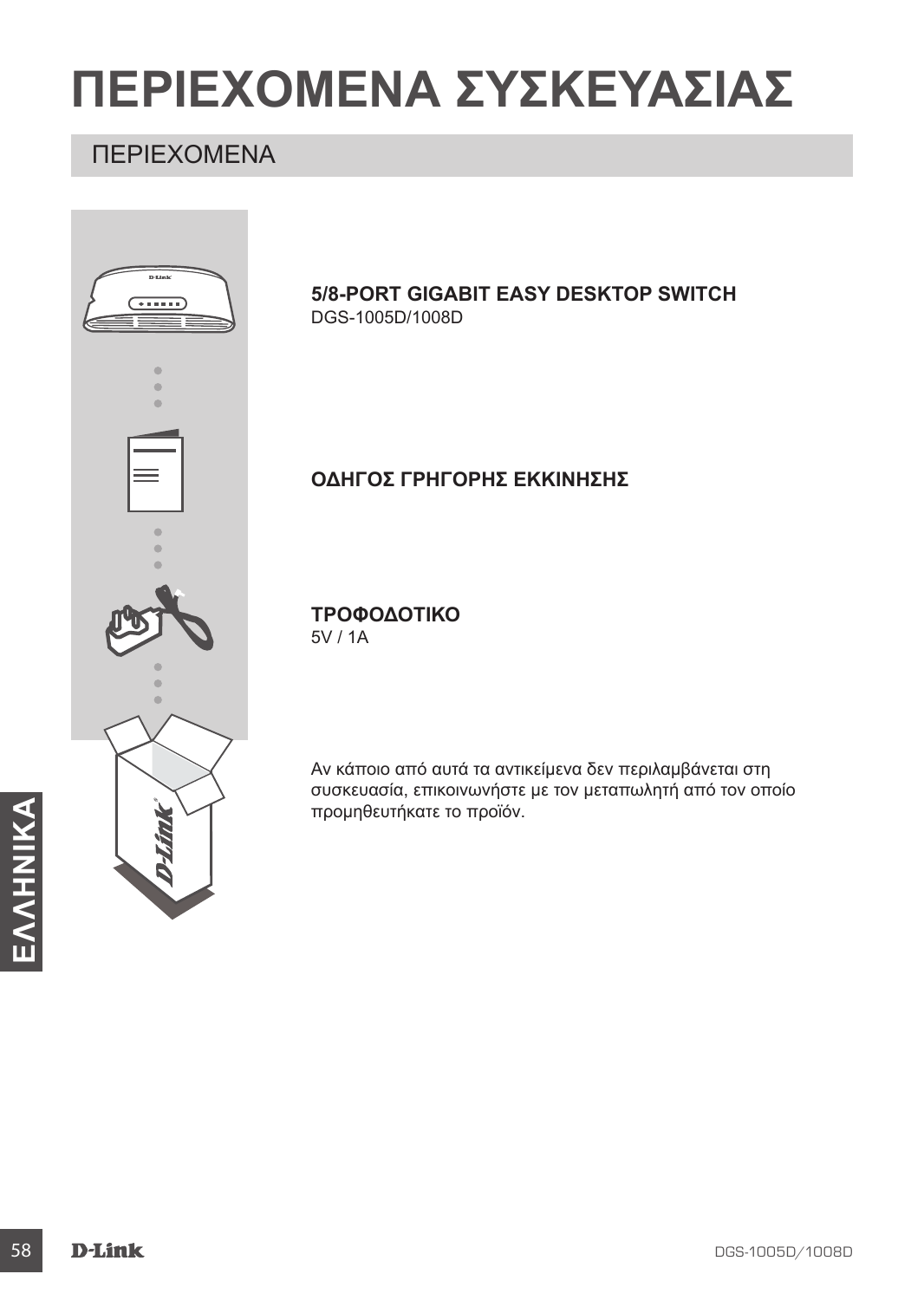# **ΔΙΑΜΟΡΦΩΣΗ ΠΡΟΪΟΝΤΟΣ**

### ΔΙΑΜΟΡΦΩΣΗ ΜΕΤΑΓΩΓΕΑ









#### **Σύνδεση του τροφοδοτικού**

Συνδέστε το τροφοδοτικό σε μια ελεύθερη επιτοίχια πρίζα και κατόπιν συνδέστε το άλλο άκρο του καλωδίου του τροφοδοτικού στη θύρα παροχής ρεύματος του DGS-1005D/1008D. Θα ανάψει η ένδειξη LED λειτουργίας, επιβεβαιώνοντας ότι η συσκευή τροφοδοτείται επιτυχώς με ρεύμα.

#### **Βήμα 2**

#### **Χρήση των θυρών Gigabit Ethernet 10/100/1000 Mbps**

Χρησιμοποιήστε μία από τις 5 θύρες στο μοντέλο DGS-1005D ή τις 8 θύρες στο μοντέλο 1008D για τη σύνδεση των συσκευών δικτύου σας με ένα καλώδιο LAN.



#### **Βήμα 3**

#### **Ελέγξτε ότι ο μεταγωγέας είναι σε λειτουργία**

Όταν ο Μεταγωγέας τροφοδοτείται με ρεύμα, αυτή η ένδειξη LED Power (λειτουργίας) είναι πράσινη· διαφορετικά, είναι σβηστή. **Ελέγξτε ότι είναι συνδεδεμένες οι συσκευές δικτύου** Η ένδειξη LED Link/Act (σύνδεση/δραστηριότητα) είναι πράσινη όταν η θύρα είναι συνδεδεμένη σε μια συσκευή. Η πράσινη ένδειξη αναβοσβήνει καθώς αποστέλλονται ή λαμβάνονται δεδομένα.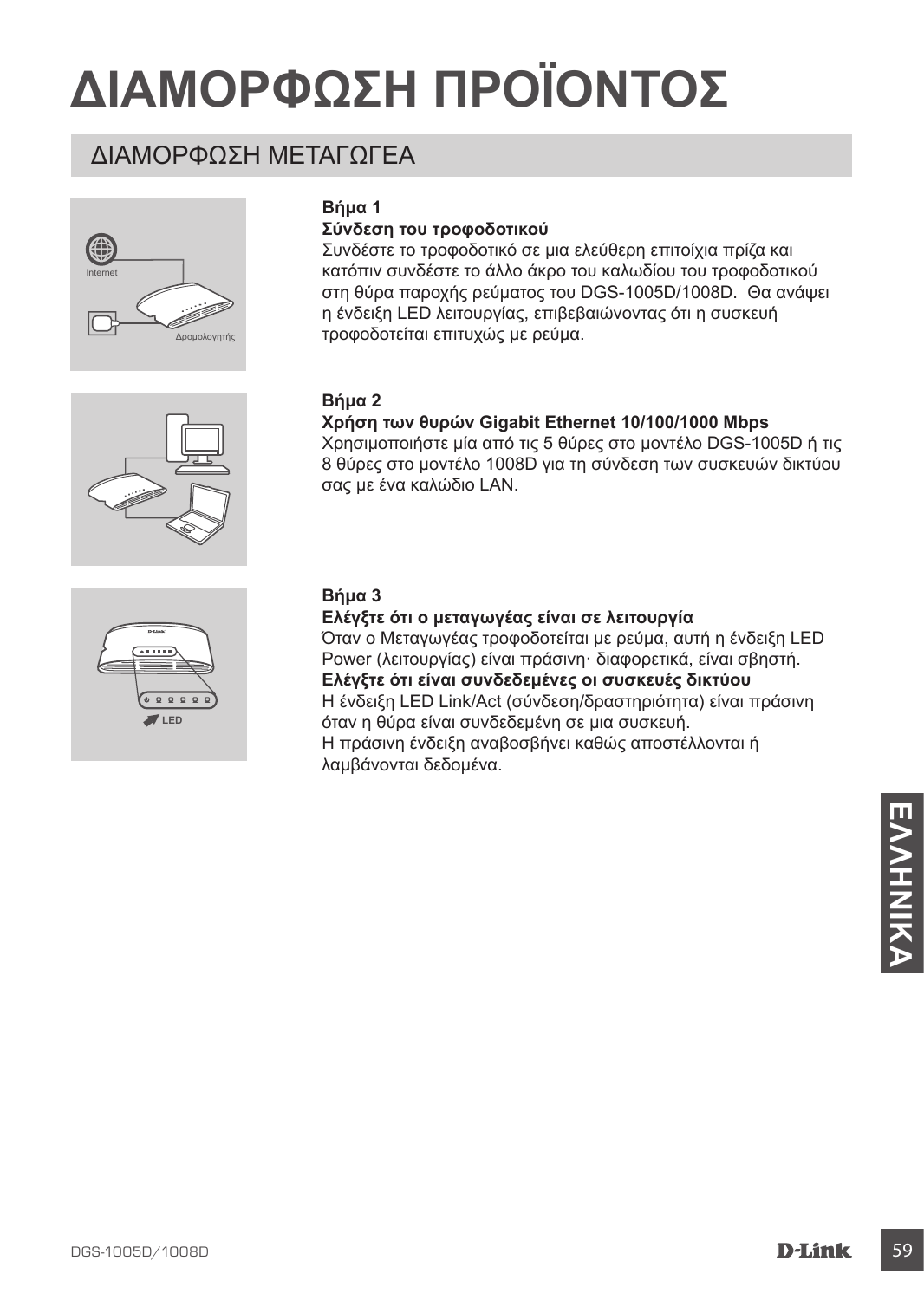# **Στερέωση**

### ΕΠΙΤΟΙΧΙΕΣ ΔΙΑΜΟΡΦΩΣΕΙΣ

**Το DGS-1005D/1008D μπορεί να στερεωθεί σε τοίχο. Στην κάτω πλευρά του μεταγωγέα παρέχονται δύο υποδοχές τοποθέτησης για αυτόν τον σκοπό. Βεβαιωθείτε ότι το εμπρός πάνελ είναι ορατό, ώστε να βλέπετε τις ενδείξεις LED. Ανατρέξτε στην παρακάτω εικόνα:**

#### **Α. ΣΤΕΡΕΩΣΗ ΣΕ ΤΣΙΜΕΝΤΕΝΙΟ ΤΟΙΧΟ**

- 1. Στερεώστε τα πλαστικά στηρίγματα για βίδες μέσα σε έναν τσιμεντένιο τοίχο.
- 2. Βιδώστε τις βίδες T3 x 15L μέσα στα πλαστικά στηρίγματα για βίδες.
- 3. Περάστε τις οπές στερέωσης στην πίσω πλευρά του μεταγωγέα πάνω από τις βίδες.

#### **Β. ΣΤΕΡΕΩΣΗ ΣΕ ΞΥΛΙΝΟ ΤΟΙΧΟ**

- 1. Βιδώστε τις βίδες T3 x 15 L μέσα στον ξύλινο τοίχο.
- 2. Περάστε τις οπές στερέωσης στην πίσω πλευρά του μεταγωγέα πάνω από τις βίδες· ολοκληρώσατε την επιτοίχια τοποθέτηση.



- α) Για ξύλινο τοίχο απαιτούνται βίδες τουλάχιστον 3/4"
- β) Για τσιμεντένιο τοίχο απαιτούνται βίδες τουλάχιστον 3"

#### **Γ. ΣΤΕΡΕΩΣΗ ΣΕ ΜΕΤΑΛΛΙΚΟ ΤΟΙΧΟ**

**EXAMPLE SAMPLE AND TO TO THE SAMPLE SAMPLE TO A SAMPLE SAMPLE TO A SAMPLE SAMPLE TO A TOTOGRAPHOTE TIC BIOEC LIB<br>
1. Torroθετήσε τις βίδες με μαγνητική βάση (προαιρετικές) πάνω στις οπές στερέωσης στην πότω πλευρά του με** 1. Τοποθετήστε τις βίδες με μαγνητική βάση (προαιρετικές) πάνω στις οπές στερέωσης στην πίσω πλευρά του μεταγωγέα.

2. Προσαρτήστε τον μεταγωγέα σε μια μεταλλική επιφάνεια.

**Σημείωση**: Στη συσκευασία δεν περιλαμβάνονται κιτ στερέωσης και μαγνητών.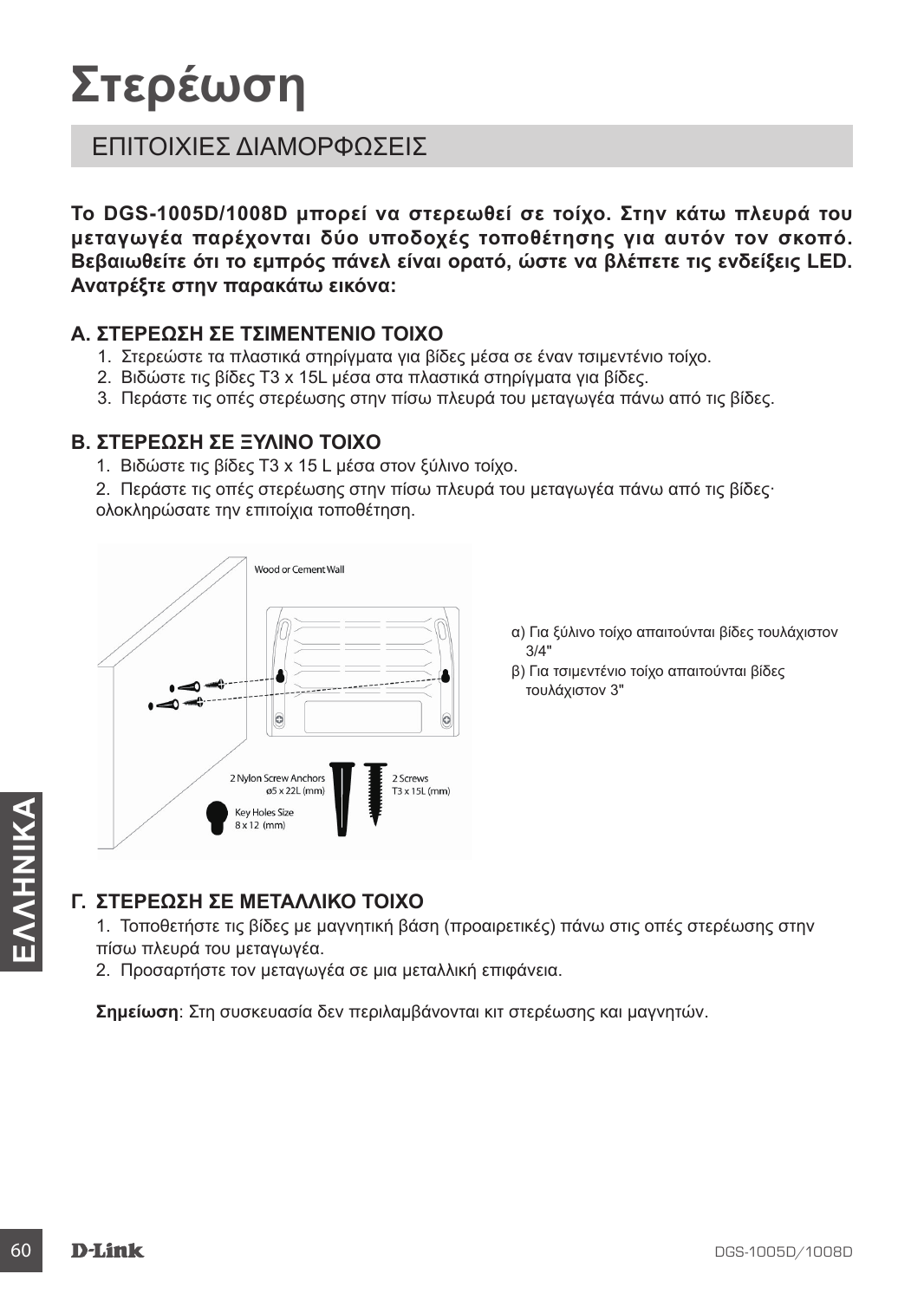# **ΑΝΤΙΜΕΤΩΠΙΣΗ ΠΡΟΒΛΗΜΑΤΩΝ**

### ΠΡΟΒΛΗΜΑΤΑ ΕΓΚΑΤΑΣΤΑΣΗΣ ΚΑΙ ΔΙΑΜΟΡΦΩΣΗΣ

#### **1. ΤΙ ΜΠΟΡΩ ΝΑ ΚΑΝΩ ΕΑΝ ΔΕΝ ΑΝΑΒΕΙ Η ΕΝΔΕΙΞΗ ΛΕΙΤΟΥΡΓΙΑΣ;**

Ελέγξτε εάν το τροφοδοτικό είναι συνδεδεμένο σωστά σε μια επιτοίχια πρίζα και στην πίσω πλευρά του DGS-1005D/1008D.

### **2. ΤΙ ΜΠΟΡΩ ΝΑ ΚΑΝΩ ΕΑΝ ΜΙΑ ΣΥΝΔΕΔΕΜΕΝΗ ΣΥΣΚΕΥΗ ΔΕΝ ΕΝΤΟΠΙΖΕΤΑΙ;**

Αρχικά, ελέγξτε εάν αναβοσβήνει η ένδειξη LED της θύρας. Εάν δεν ανάβει η ένδειξη LED της θύρας, δοκιμάστε να συνδέσετε τη συσκευή με ένα διαφορετικό καλώδιο LAN.

# ΤΕΧΝΙΚΗ ΥΠΟΣΤΗΡΙΞΗ

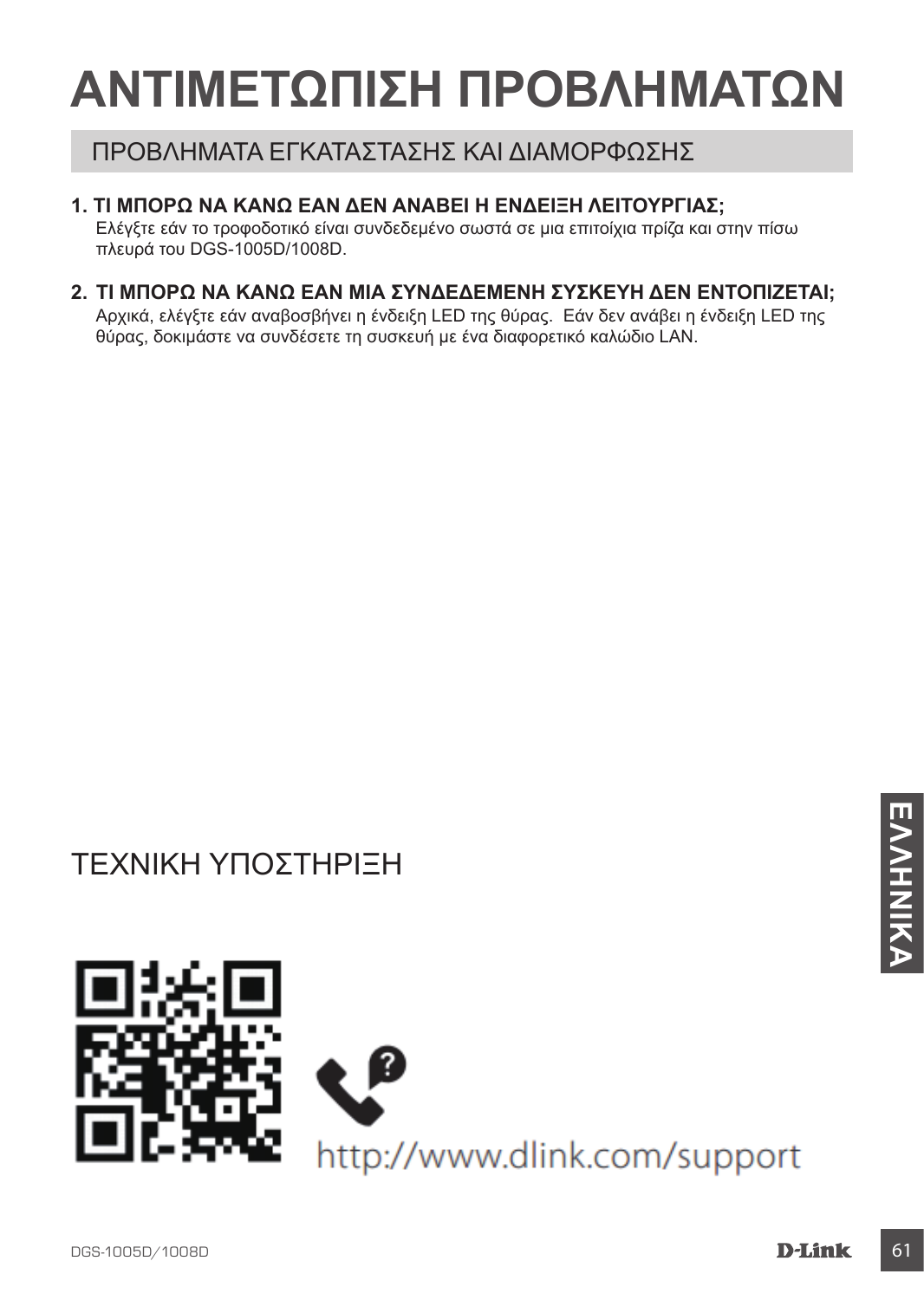# **SADRŽAJ PAKIRANJA**

# SADRŽAJ

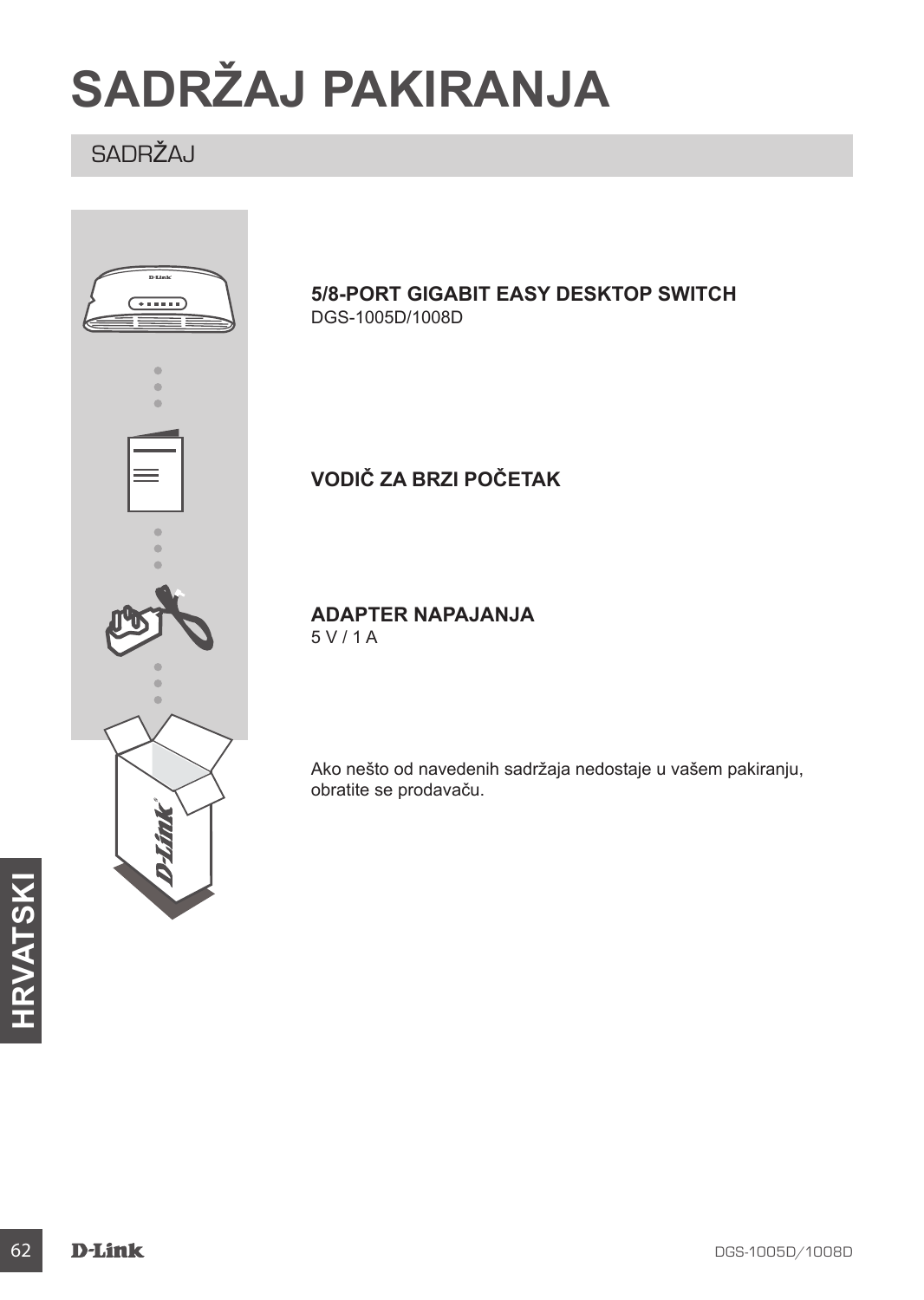# **POSTAVLJANJE PROIZVODA**

### POSTAVI JANJE PREKI OPNIKA



#### **1. korak**

#### **Priključivanje adaptera napajanja**

Jedan kraj kabela adaptera napajanja priključite u slobodnu zidnu utičnicu, a drugi kraj kabela priključite u strujnu utičnicu napajanja uređaja DGS-1005D/1008D. Zasvijetlit će kontrolna LED lampica napajanja, označavajući da je uređaj ispravno uključen.

#### **2. korak**

#### **Uporaba 10/100/1000 Mbps gigabitnih Ethernet portova**

Jedan od 5 portova na uređaju DGS-1005D ili 8 portova na uređaju 1008D upotrijebite za priključivanje mrežnih uređaja putem LAN kabela.



#### **3. korak**

#### **Utvrdite da je preklopnik uključen**

Ova kontrolna LED lampica napajanja svijetli zeleno kad je uključeno napajanje preklopnika; u suprotnom, lampica ne svijetli. **Utvrdite da su mrežni uređaji priključeni**

LED lampica Link/Act svijetli zeleno kada je određeni priključak povezan s uređajem.

Zelena lampica treperi kada se podaci šalju ili primaju.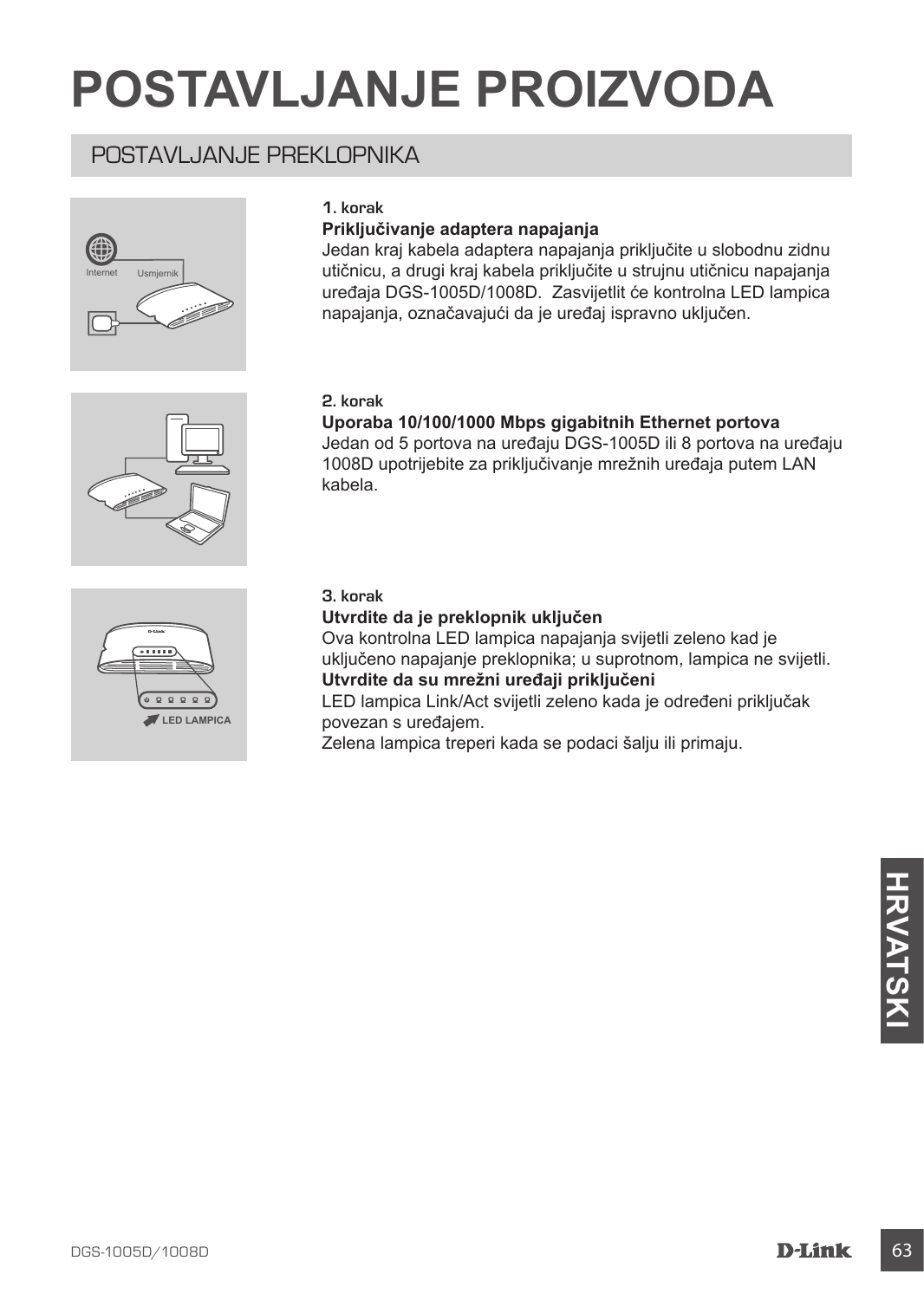# **MONTAŽA**

### KONFIGLIRACIJE ZA POSTAVLJANJE NA ZID

**Uređaj DGS-1005D/1008D se može postaviti na zid. Na dnu preklopnika se nalaze dva utora za montažu predviđena za tu svrhu. Uređaj postavite tako da prednja ploča bude otkrivena, kako biste mogli vidjeti LED lampice. Pogledajte sljedeće ilustracije:**

#### **A. MONTAŽA NA BETONSKI ZID**

- 1. Postavite najlonske tiple u betonski zid.
- 2. Uvijte T3 x 15L vijke u najlonske tiple.
- 3. Zakačite otvore za montažu na stražnjoj strani preklopnika za vijke.

#### **B. MONTAŽA NA DRVENI ZID**

1. Uvijte T3 x 15 L vijke u drveni zid.

2. Zakačite otvore za montažu na stražnjoj strani preklopnika za vijke; dovršili ste montažu uređaja na zid.



- a) Za drveni zid su potrebni vijci od najmanje 3/4 inča
- b) Za betonski zid su potrebni vijci od najmanje 3 inča

# **B. MONTAŽA NA METALNI ZID**

- **EXECUTE SE ANONTAŽA NA METALNI ZID**<br>
1. Postavite vijke s magnetinom glavom (opcionalno) u otvore za montažu na preklopniku.<br>
2. Postavite preklopnik na metalnu podlogu.<br> **Napomena:** Kompleti za montažu i kompleti s magne 1. Postavite vijke s magnetnom glavom (opcionalno) u otvore za montažu na preklopniku.
	- 2. Postavite preklopnik na metalnu podlogu.

**Napomena**: Kompleti za montažu i kompleti s magnetima nisu uključeni u pakiranje.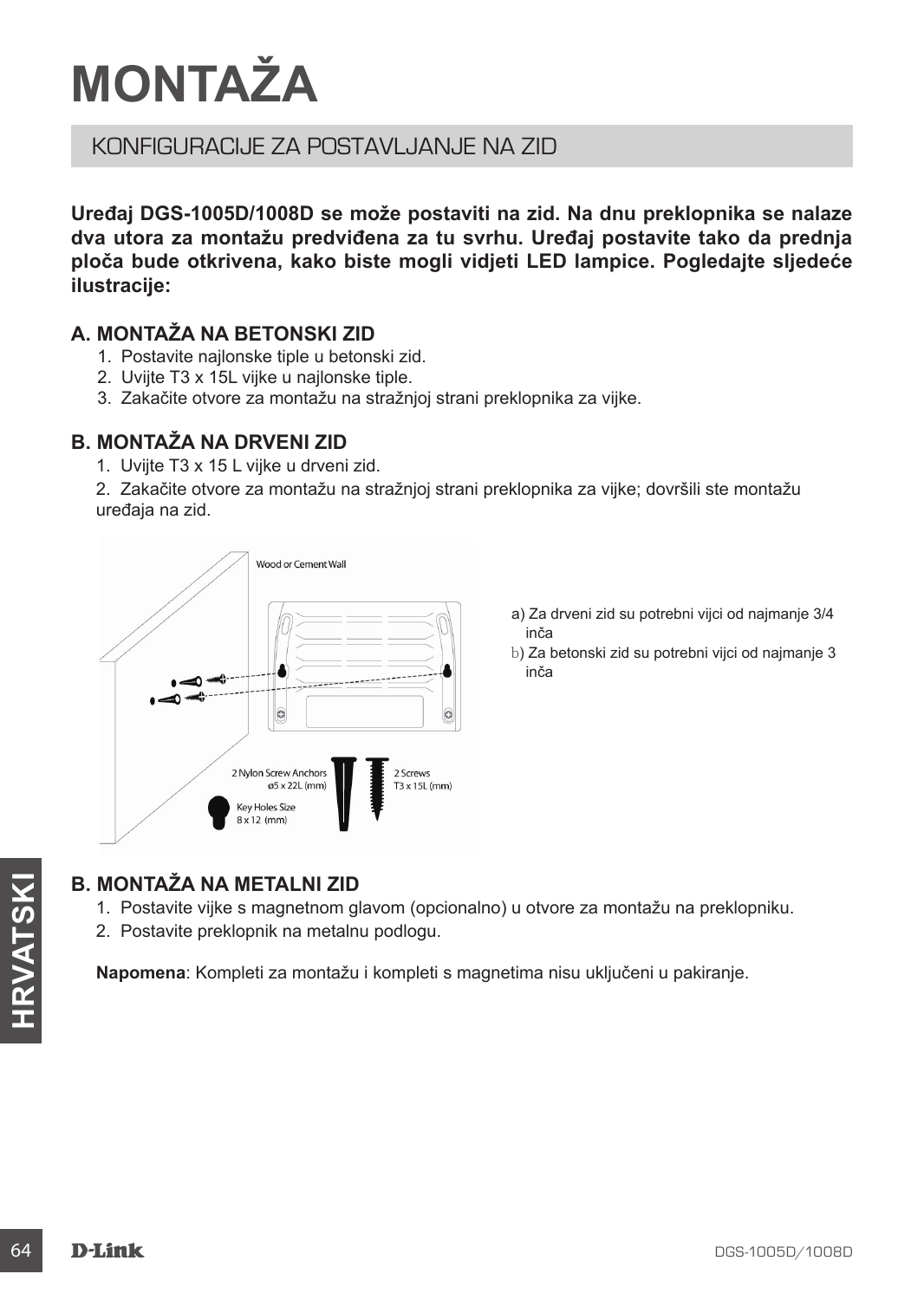# **OTKLANJANJE POTEŠKOĆA**

#### PROBLEMI S POSTAVLJANJEM I KONFIGURACIJOM

#### **1. ŠTO DA RADIM AKO LED LAMPICA NAPAJANJA NE SVIJETLI?**

Provjerite je li adapter napajanja pravilno priključen u zidnu utičnicu i u stražnji dio uređaja DGS-1005D/1008D.

#### **2. ŠTO DA RADIM AKO SE NE DETEKTIRA PRIKLJUČENI UREĐAJ?**

Najprije provjerite treperi li LED lampica priključka. Ako LED lampica priključka ne svijetli, pokušajte priključiti uređaj pomoću drugog LAN kabela.

# TEHNIČKA PODRŠKA

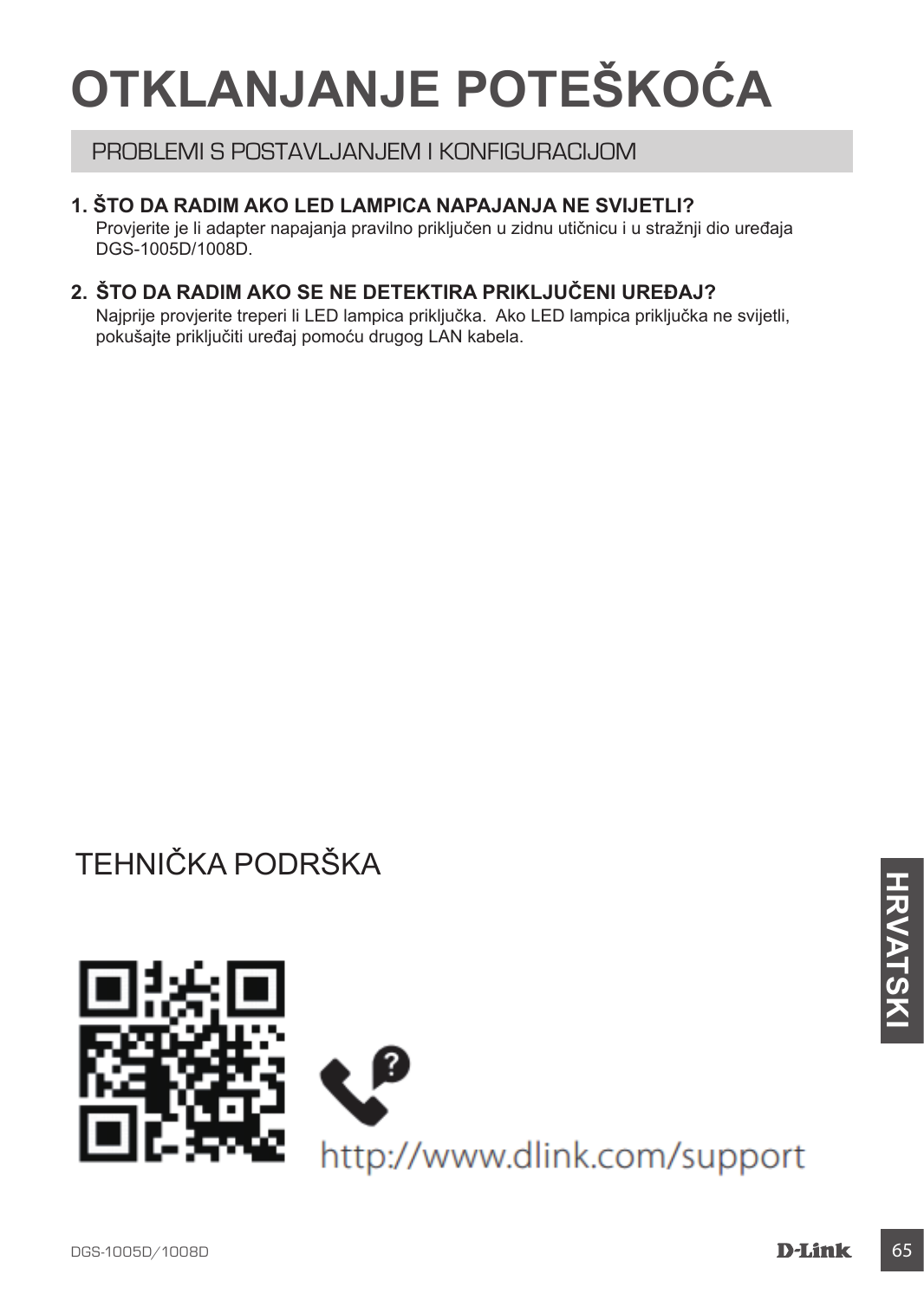# **VSEBINA PAKETA**

### **VSEBINA**



#### **5/8-PORT GIGABIT EASY DESKTOP SWITCH** DGS-1005D/1008D

### **NAVODILA ZA HITRO UPORABO**

**NAPAJALNI ADAPTER** 5 V/1 A

Če kateri koli izmed teh elementov manjka, se obrnite na prodajalca.

**66 D-Link**<br> **SLOWER SERVERSKIPS**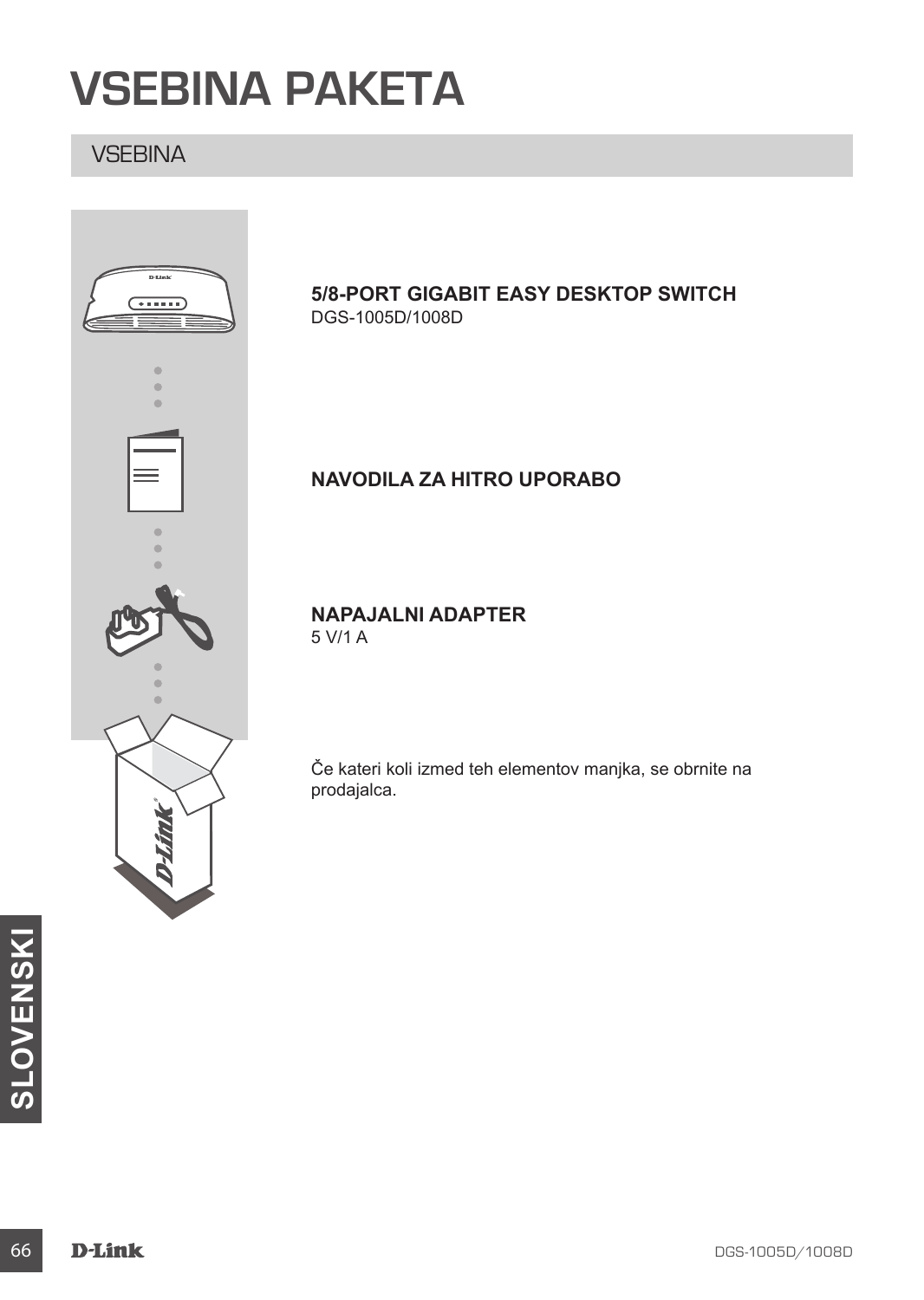# **NAMESTITEV IZDELKA**

### NAMESTITEV STIKALA



#### **Korak 1**

#### **Priključitev napajalnega adapterja**

Napajalni adapter priključite v prosto stensko vtičnico, drugi konec kabla napajalnega adapterja pa v napajalni priključek na stikalu DGS-1005D/1008D. Lučka LED napajanja bo zasvetila in tako potrdila, da se naprava pravilno napaja.

#### **Korak 2**

**Uporaba gigabitnih ethernetnih vrat s hitrostjo 10/100/1000 Mb/s** Za povezavo omrežnih naprav s kablom LAN uporabite ena od petih vrat na stikalu DGS-1005D ali osmih vrat na stikalu 1008D.





#### **Korak 3**

#### **Določitev, ali je stikalo vklopljeno**

Ko se stikalo napaja, indikatorska lučka LED sveti zeleno, sicer pa je ugasnjena.

**Določitev, ali so omrežne naprave povezane**

Ko so vrata povezana z napravo, indikatorska lučka LED Link/Act sveti zeleno.

Zelena indikatorska lučka med prenašanjem ali sprejemanjem podatkov utripa.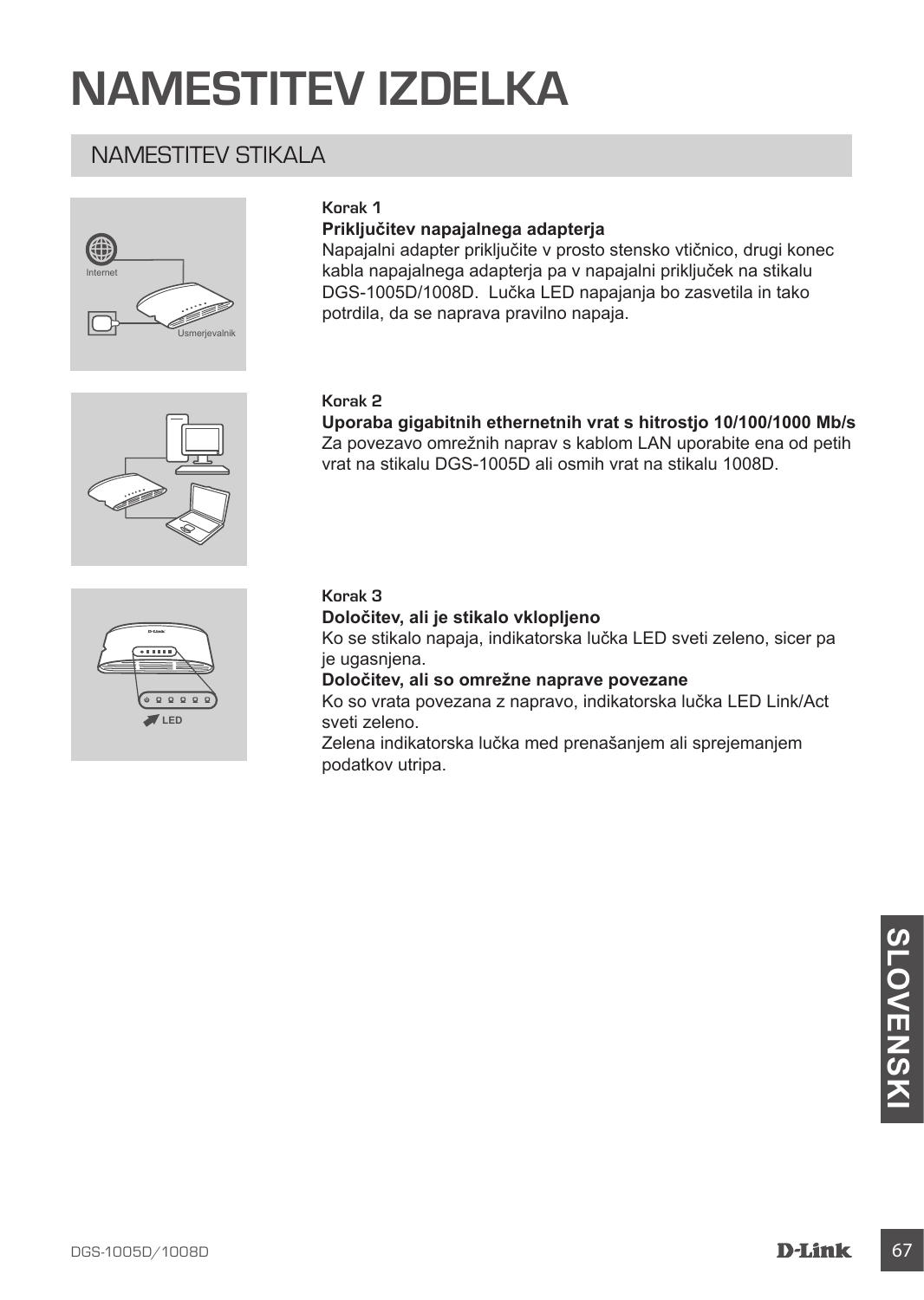# **MONTAŽA**

### STENSKE KONFIGURACIJE

**Stikalo DGS-1005D/1008D lahko namestite na steno. Na dnu stikala sta v ta namen na voljo dve montažni reži. Pazite, da ne zakrijete sprednje plošče, da bodo lučke LED ostale vidne. Glejte spodnjo sliko:**

#### **A. NAMESTITEV NA BETONSKO STENO**

- 1. V betonsko steno namestite najlonske zidne vložke.
- 2. V najlonske zidne vložke privijte vijake T3 x 15L.
- 3. Pritrdilne luknje stikala nataknite na vijake.

#### **B. NAMESTITEV NA LESENO STENO**

- 1. V leseno steno privijte vijake T3 x 15 L.
- 2. Pritrdilne luknje stikala nataknite na vijake in namestitev na steno je s tem končana.



a) Za leseno steno potrebujete vsaj 3/4-palčni vijak b) Za betonsko steno potrebujete vsaj 3-palčni vijak

#### **C. NAMESTITEV NA KOVINSKO STENO**

- 1. Magnetne vijake (izbirni) namestite na pritrdilne luknje stikala.
- 2. Stikalo pritrdite na kovinsko površino.

Opomba: komplet za namestitev in komplet vijakov nista vkljucena v paket.<br> **SLOVENSKI SLOVENSKI SLOVENSKI SUBARA SLOVENSKI SUBARA DES-1005D/1008D**<br> **D-Link Opomba**: komplet za namestitev in komplet vijakov nista vključena v paket.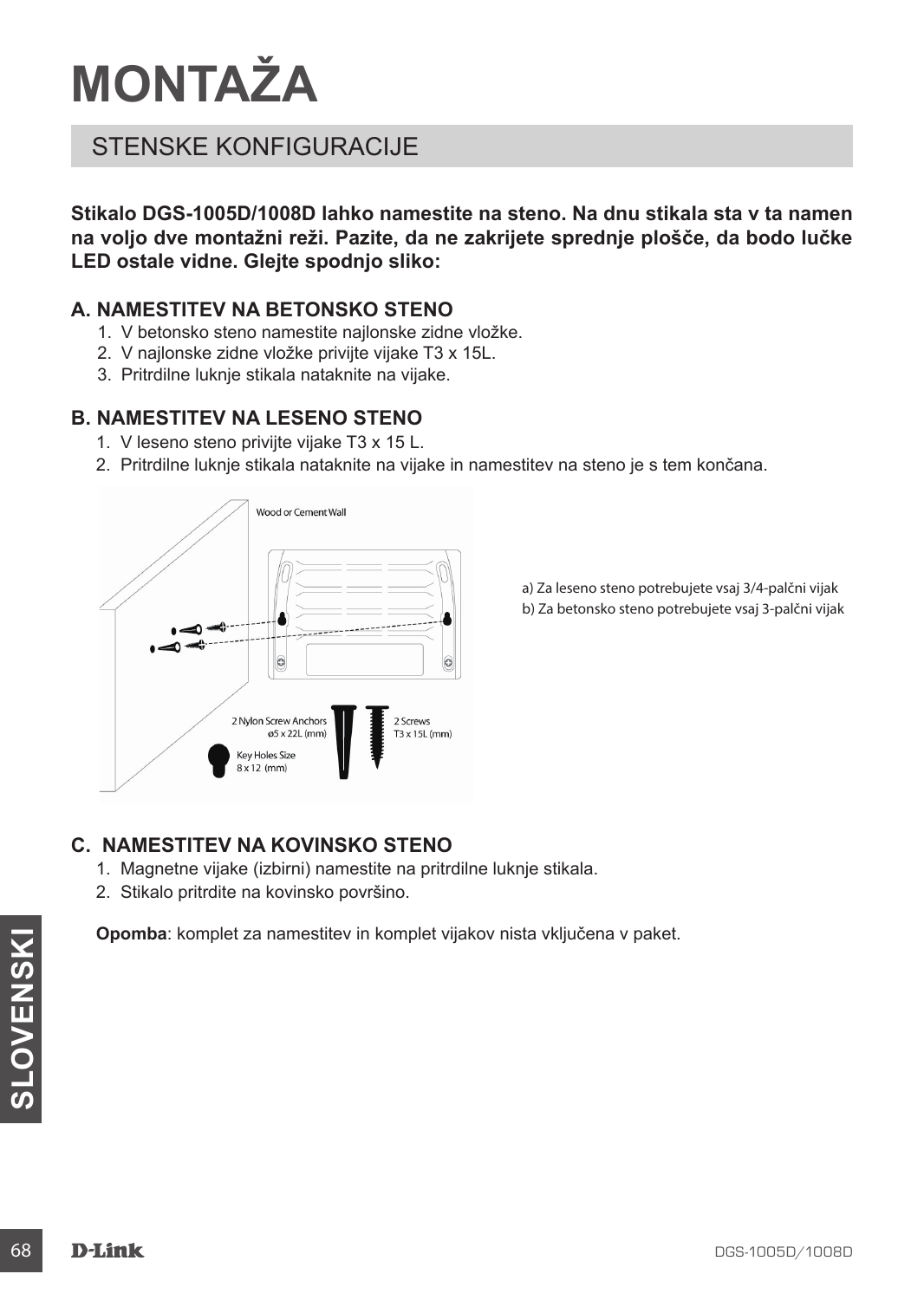# **ODPRAVLJANJE TEŽAV**

### TEŽAVE PRI NASTAVITVI IN KONFIGURACIJI

#### **1. KAJ NAJ STORIM, ČE LUČKA LED NAPAJANJA NE SVETI?**

Preverite, ali je napajalni adapter pravilno priključen v stensko vtičnico in na zadnjo stran stikala DGS-1005D/1008D.

### **2. KAJ NAJ STORIM, ČE POVEZANA NAPRAVA NI ZAZNANA?**

Najprej preverite, ali lučka LED na vratih utripa. Če lučka LED na vratih ne sveti, poskusite povezati napravo z drugim kablom LAN.

# TEHNIČNA PODPORA

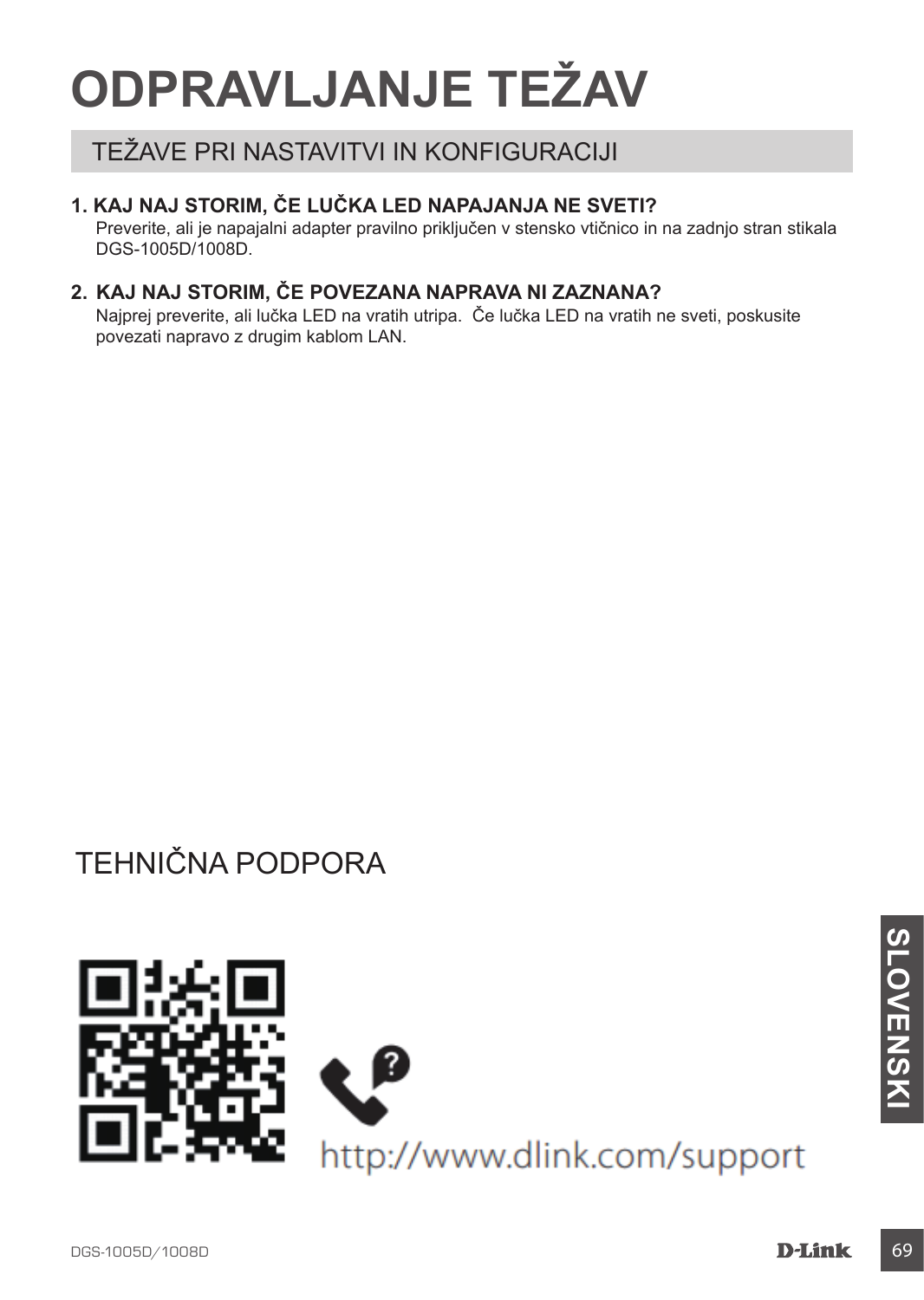# **CONŢINUTUL PACHETULUI**

### **CUPRINS**



**ROMÂNA**<br>TO **D-Link**<br>TO **D-Link**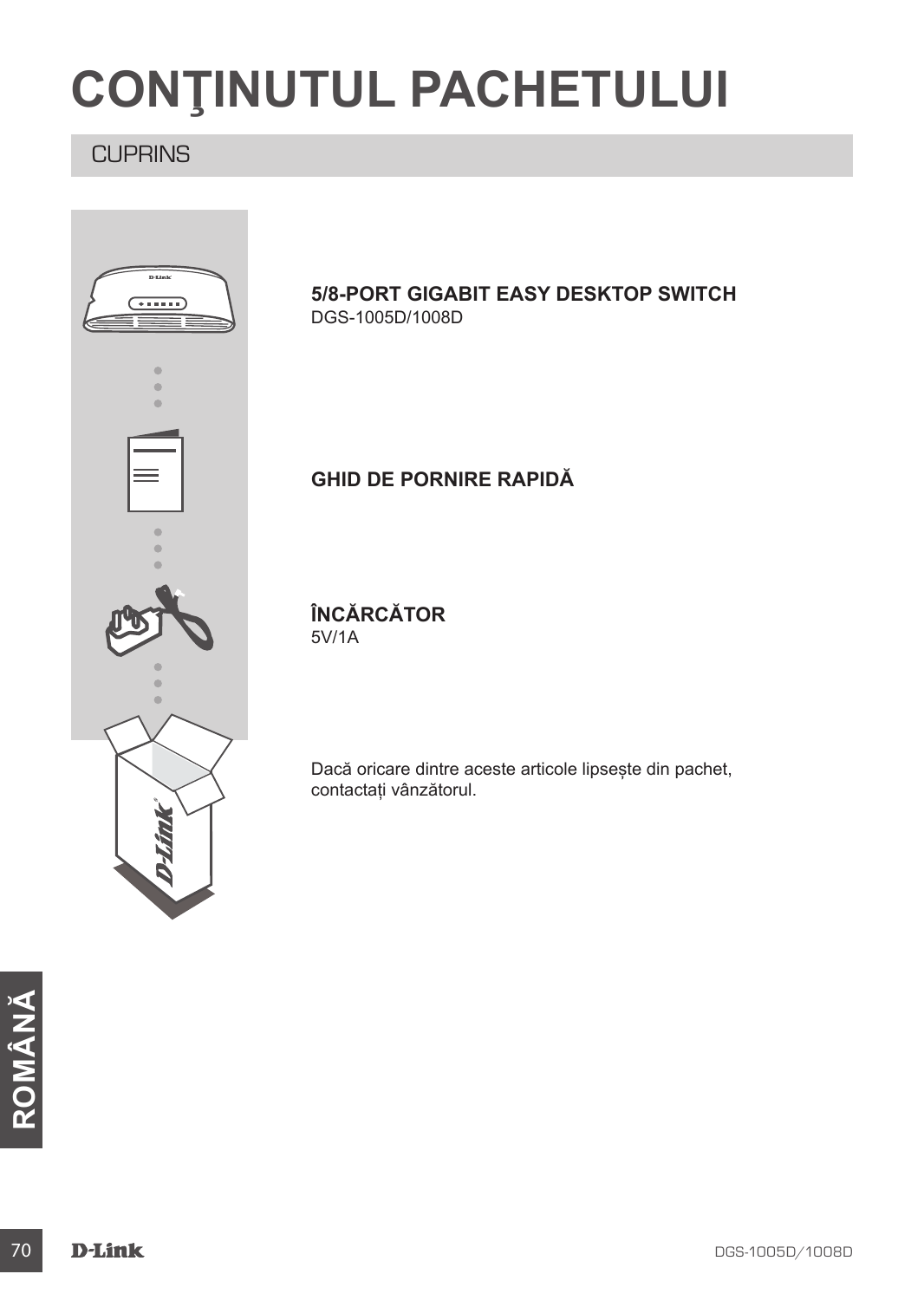# **CONFIGURAREA PRODUSULUI**

## INSTALARE SWITCH



#### **Pasul 1**

#### **Conectarea adaptorului de putere**

Conectați adaptorul într-o priză liberă, apoi conectați celălalt capăt al adaptorului într-unul din porturile de alimentare din DGS-1005D/1008D. Indicatorul LED de alimentare iluminează, confirmând alimentarea corespunzătoare a dispozitivului.

#### **Pasul 2**

#### **Folosirea porturilor Ethernet 10/100/1000 Mbps Gigabit**

Folosiți unul dintre cele 5 porturi din DGS-1005D sau cele 8 porturi din 1008D pentru a conecta dispozitivele dvs. de rețea cu un cablu LAN.



#### **Pasul 3**

#### **Determinați dacă switchul este pornit**

Acest indicator LED de alimentare este verde când switch-ul este alimentat cu energie, altfel este stins.

**Determinați dacă dispozitivele de rețea sunt conectate** LED-ul Link/Act luminează verde când la port este conectat un dispozitiv.

Indicatorul clipește verde când se transmit sau se primesc date.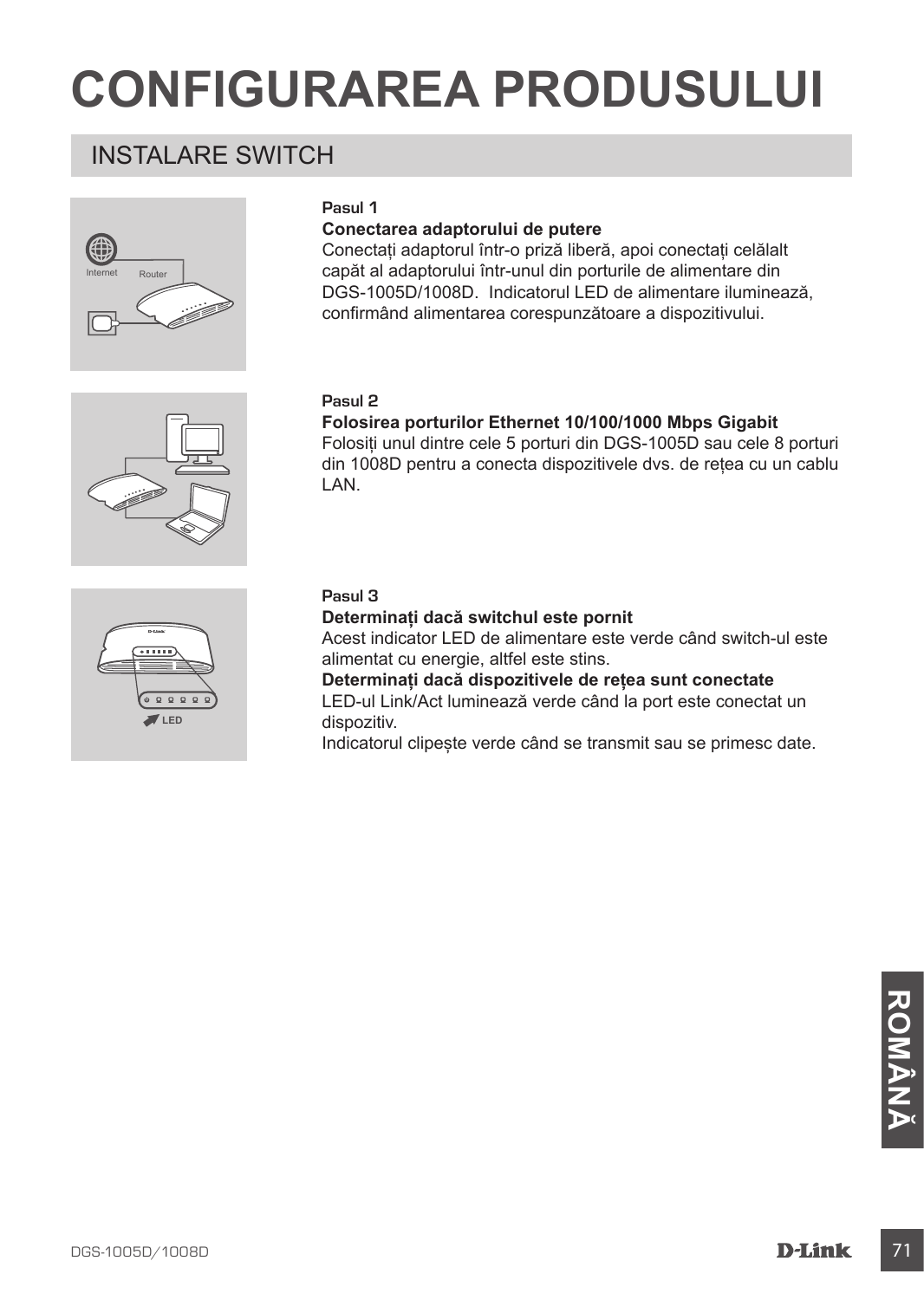# **MONTARE**

### CONFIGURĂRI PE PERETE

**DGS-1005D/1008D poate fi montat pe un perete. Sunt prevăzute două orificii de montare în partea de jos a switch-ului în acest scop. Asigurați-vă că panoul frontal este expus pentru a putea vedea LED-urile. Consultați ilustrația mai jos:**

#### **A. MONTAREA PE UN PERETE DE CIMENT**

- 1. Montați ancorele șurubului Nylon într-un perete de ciment.
- 2. Introduceți șuruburile T3 x 15L în ancorele șurubului Nylon.
- 3. Agățați găurile de montare din spatele switch-ului de șuruburi.

#### **B. MONTAREA PE UN PERETE DE LEMN**

- 1. Introduceți șuruburile T3 x 15 L în peretele de lemn.
- 2. Agățați găurile de montare din spatele switch-ului de șuruburi; ați terminat montarea pe perete.



- a) Pentru un perete de lemn este necesar un șurub de minim 3/4 țoli
- b) Pentru un perete de ciment este necesar un șurub de minim 3 țoli

#### **C. MONTAREA PE UN PERETE DE METAL**

- 1. Montați șuruburile cu bază magnetică (opțional) în găurile de montare ale switch-ului.
- 2. Atașați switch-ul la o suprafață metalică.

**Notă**: Seturile de montare și cele magnetice nu sunt incluse în pachet.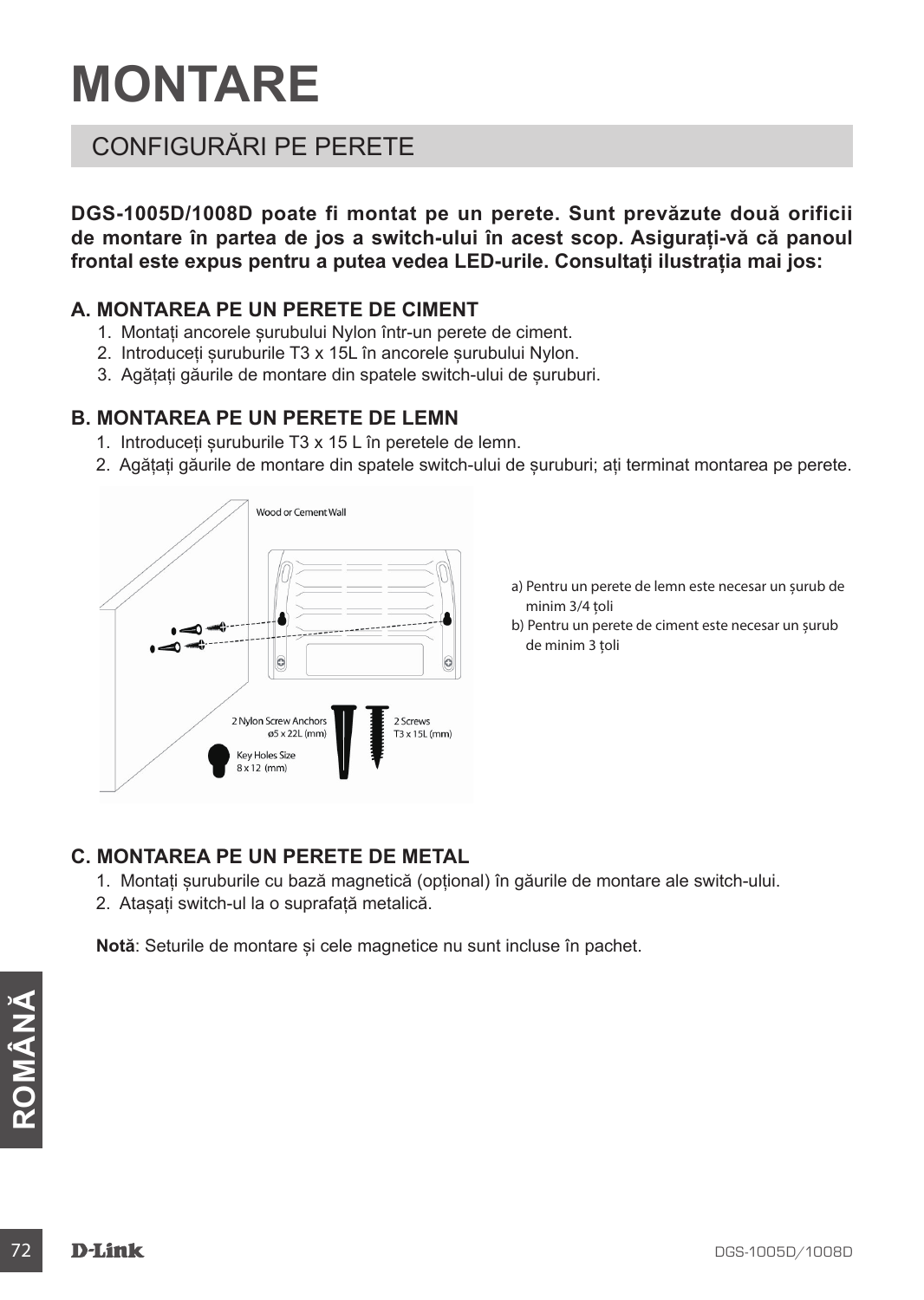# **DEPANARE**

# PROBLEME DE CONFIGURARE

#### **1. CE ESTE DE FĂCUT ÎN CAZUL ÎN CARE LEDUL CARE INDICĂ ALIMENTAREA NU SE APRINDE?**

Verificați dacă încărcătorul este introdus corect în priză și în partea din spate a DGS-1005D/1008D.

### **2. CE ESTE DE FĂCUT ÎN CAZUL ÎN CARE UN DISPOZITIV CONECTAT NU ESTE DETECTAT?**

Prima dată este necesar să verificați dacă ledul care indică portul pâlpâie. În cazul în care ledul care indică portul nu este aprins, încercaţi conectarea dispozitivului printr-un alt cablu LAN.

# SUPORT TEHNIC

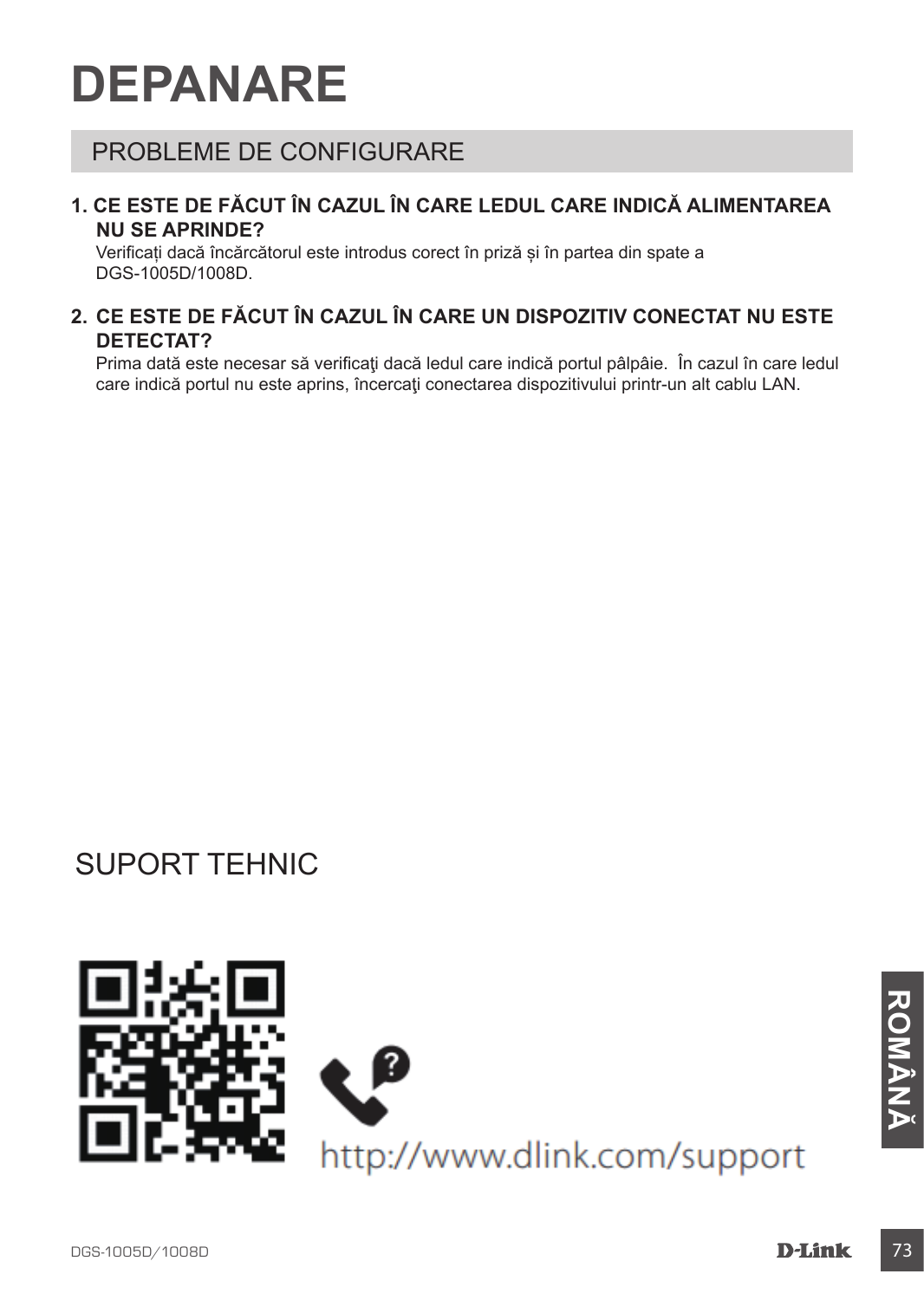# **СЪДЪРЖАНИЕ В ОПАКОВКАТА**

# СЪДЪРЖАНИЕ

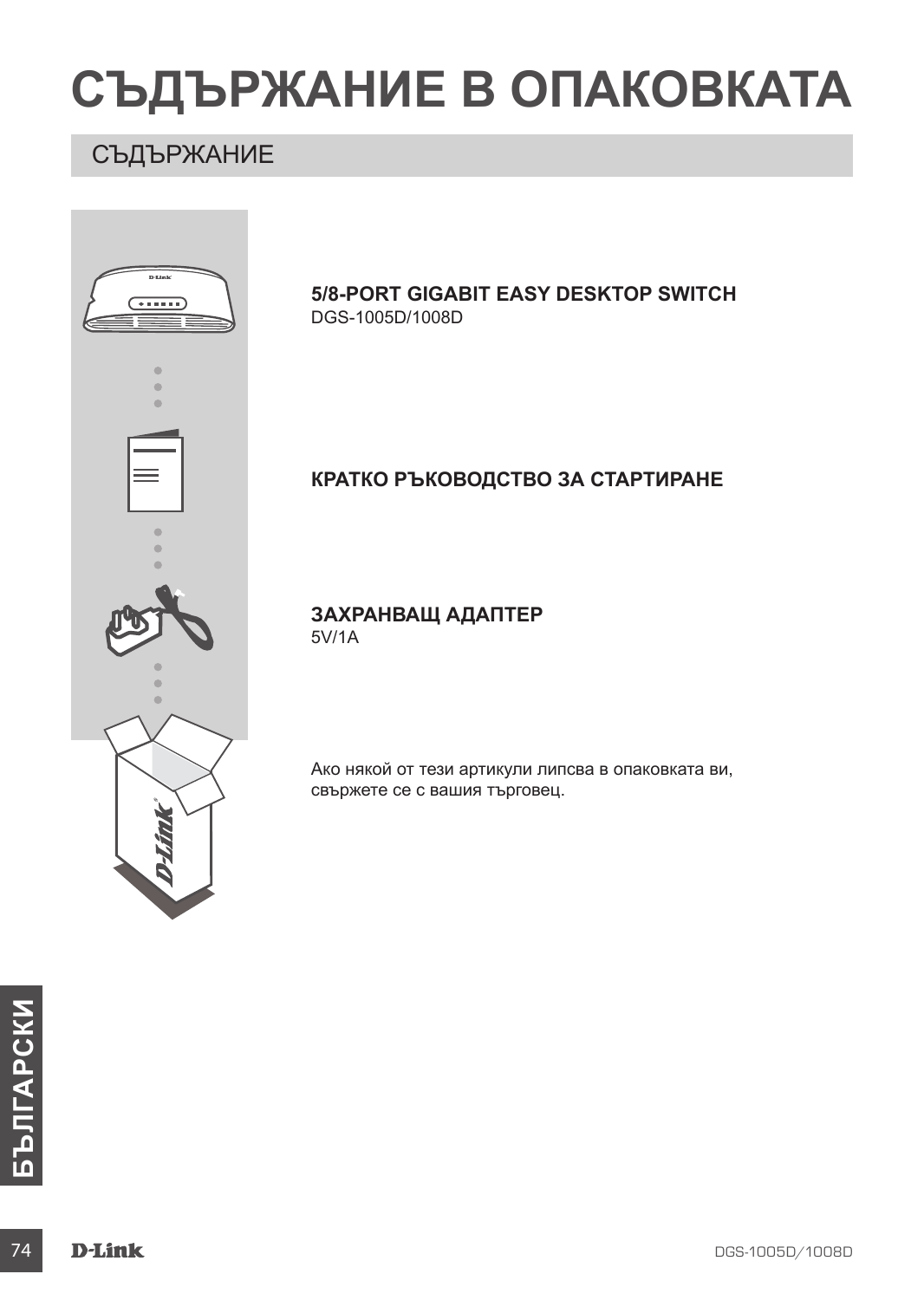# **НАСТРОЙКИ НА ПРОДУКТА**

# КОНФИГУРИРАНЕ НА ПРЕВКЛЮЧВАТЕЛЯ





#### **Свързване на захранващия адаптер**

Включете захранващия адаптер в свободен контакт на стената, след което включете другия край на кабела на захранващия адаптер в захранващия порт на DGS-1005D/1008D. LEDиндикаторът за захранване ще светне, потвърждавайки, че устройството се захранва успешно.

#### **Стъпка 2**

**Използване на Ethernet портове 10/100/1000 Mbps Gigabit** Използвайте един от 5-те порта на DGS-1005D или от 8-те порта на 1008D, за да свържете своите мрежови устройства с LAN кабел.



#### **Стъпка 3**

**Проверете дали превключвателят е включен**

Този LED-индикатор за захранване светва в зелено, когато превключвателят получава захранване; в противен случай е изключен.

**Проверете дали мрежовите устройства са свързани** LED-индикаторът на Link/Act свети в зелено, когато портът е свързан към устройство.

Зеленият индикатор мига, когато се предават или получават данни.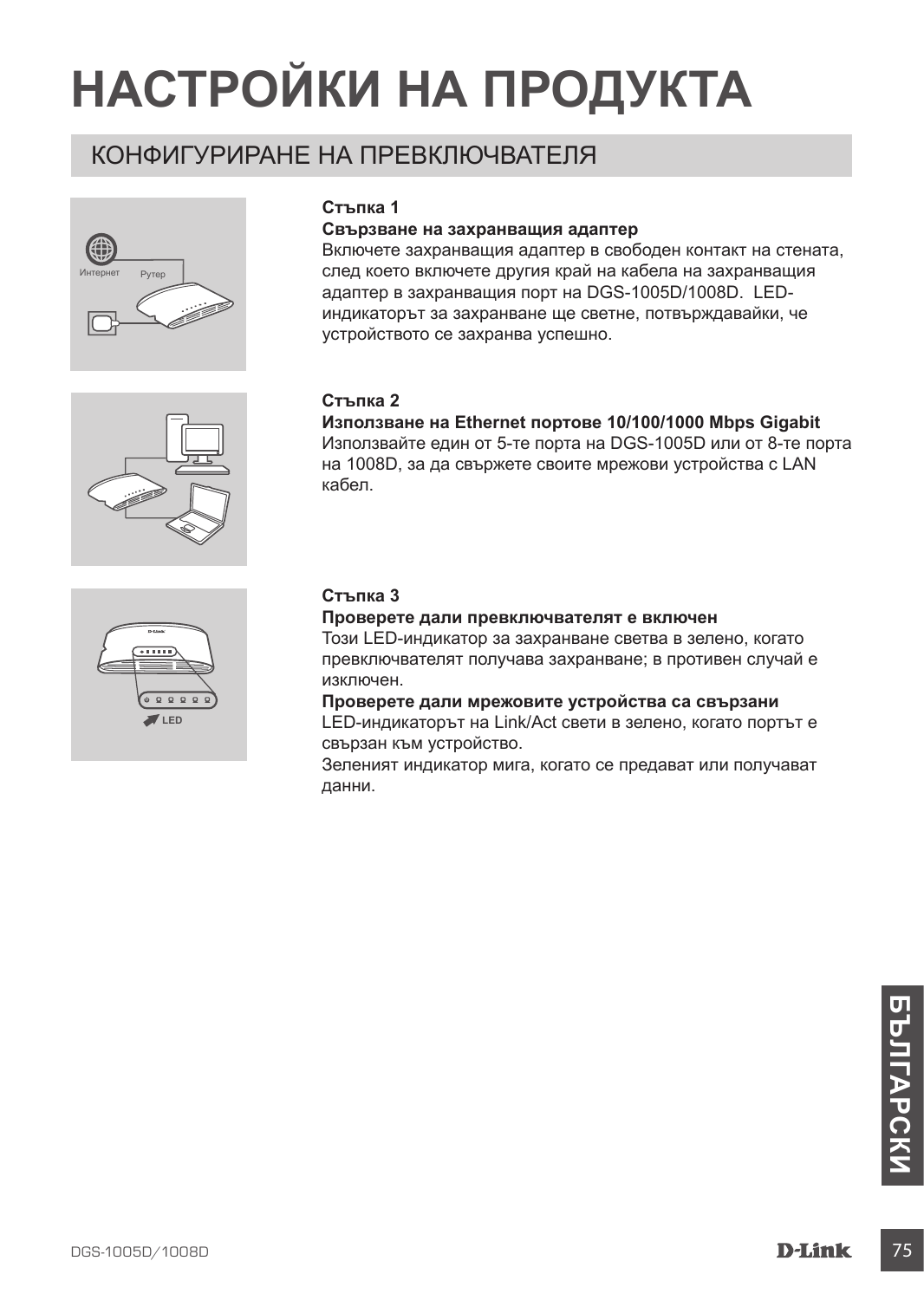# **МОНТИРАНЕ**

# КОНФИГУРАЦИИ ЗА СТЕНА

**Моделът DGS-1005D/1008D може да се монтира на стена. За тази цел на дъното на превключвателя са предоставени два прореза за монтаж. Моля, уверете се, че предният панел е открит, за да виждате LED-индикаторите. Моля, вижте илюстрацията по-долу:**

#### **A. МОНТАЖ НА ЦИМЕНТОВА СТЕНА**

- 1. Монтирайте анкерите Nylon в циментовата стена.
- 2. Прокарайте винтовете T3 x 15L в анкерите Nylon.
- 3. Закачете превключвателя чрез монтажните дупки на винтовете.

### **Б. МОНТАЖ НА ДЪРВЕНА СТЕНА**

- 1. Прокарайте винтовете T3 x 15L в дървената стена.
- 2. Закачете превключвателя чрез монтажните дупки на винтовете; монтирането на стената е готово.



- а) минимум 3/4-инчов винт, необходим за дървена стена
- б) минимум 3-инчов винт, необходим за циментова стена

### **В. МОНТАЖ НА МЕТАЛНА СТЕНА**

1. Монтирайте магнитните винтове за основата (незадължително) на монтажните дупки на превключвателя.

2. Прикрепете превключвателя към метална повърхност.

**Забележка:** Монтажните и магнитните комплекти не са включени в пакета.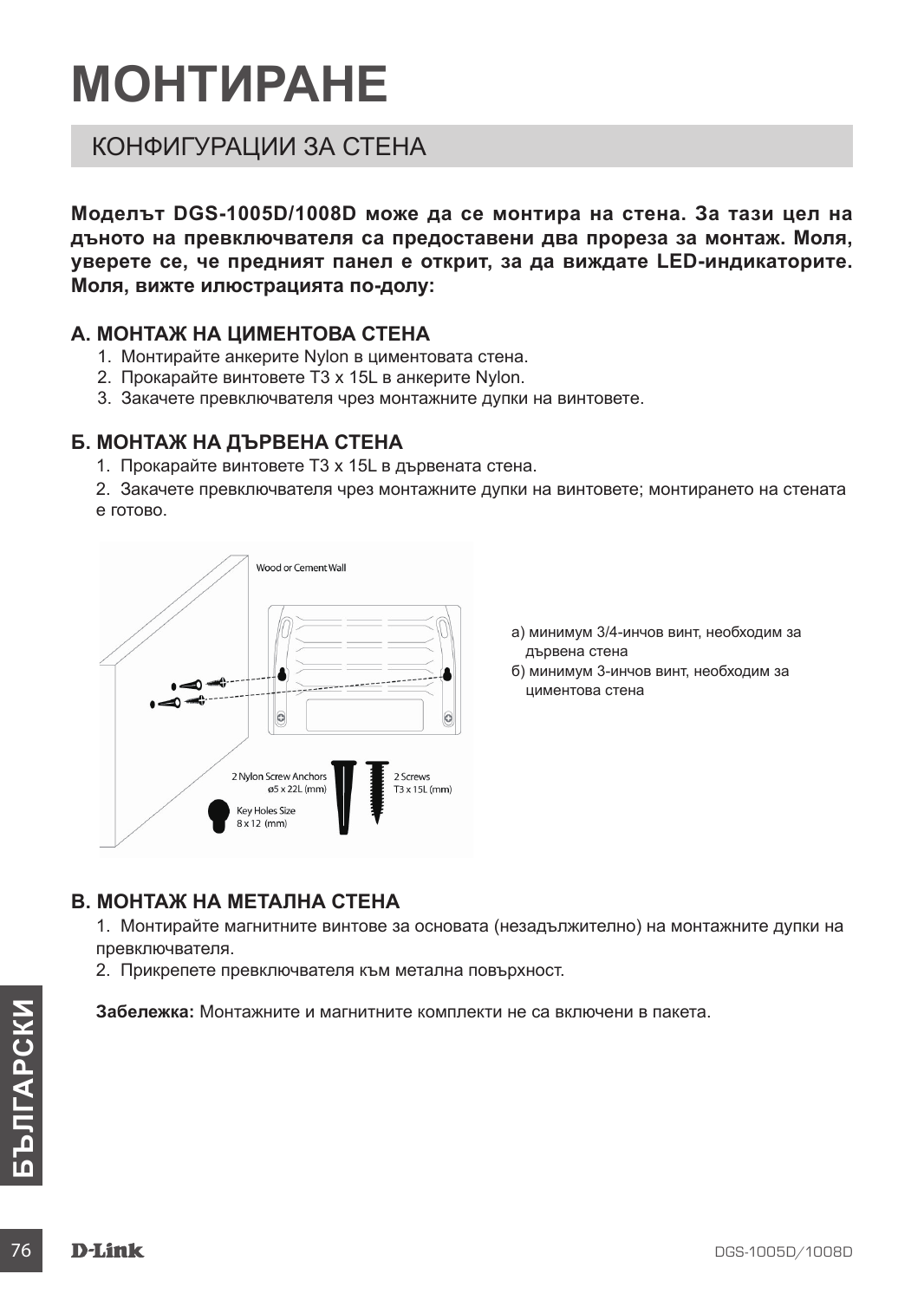# **ОТСТРАНЯВАНЕ НА ПРОБЛЕМИ**

# ПРОБЛЕМИ ПРИ НАСТРОЙКА И КОНФИГУРИРАНЕ

#### **1. КАКВО ДА НАПРАВИТЕ, АКО LED-ИНДИКАТОРЪТ ЗА ЗАХРАНВАНЕТО НА СВЕТВА?**

Проверете дали захранващият адаптер е свързан правилно към контакт на стената и към гърба на DGS-1005D/1008D.

### **2. КАКВО ДА ПРАВЯ, АКО ДАДЕНО СВЪРЗАНО УСТРОЙСТВО НЕ СЕ ОТКРИВА?**

Първо проверете дали LED-индикаторът на порта мига. Ако LED-индикаторът на Port не свети, опитайте да свържете устройството като използвате друг LAN кабел.

# ТЕХНИЧЕСКА ПОДДРЪЖКА

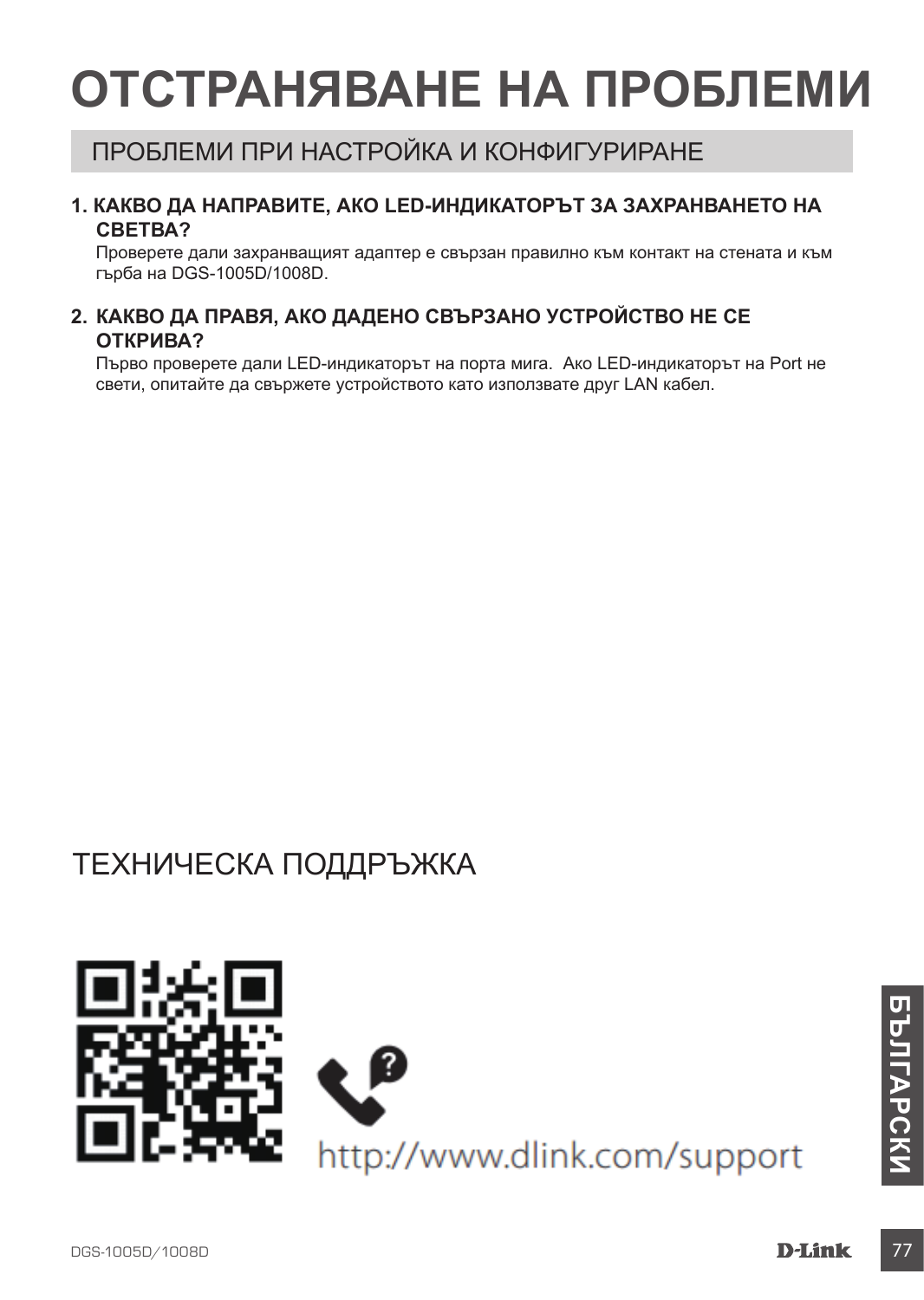# **OBSAH BALENIA**

# **OBSAH**



### **5/8-PORT GIGABIT EASY DESKTOP SWITCH** DGS-1005D/1008D

# **STRUČNÁ ÚVODNÁ PRÍRUČKA**

**NAPÁJACÍ ADAPTÉR** 5V/1A

Ak niektorá z týchto položiek v balení chýba, obráťte sa na svojho predajcu.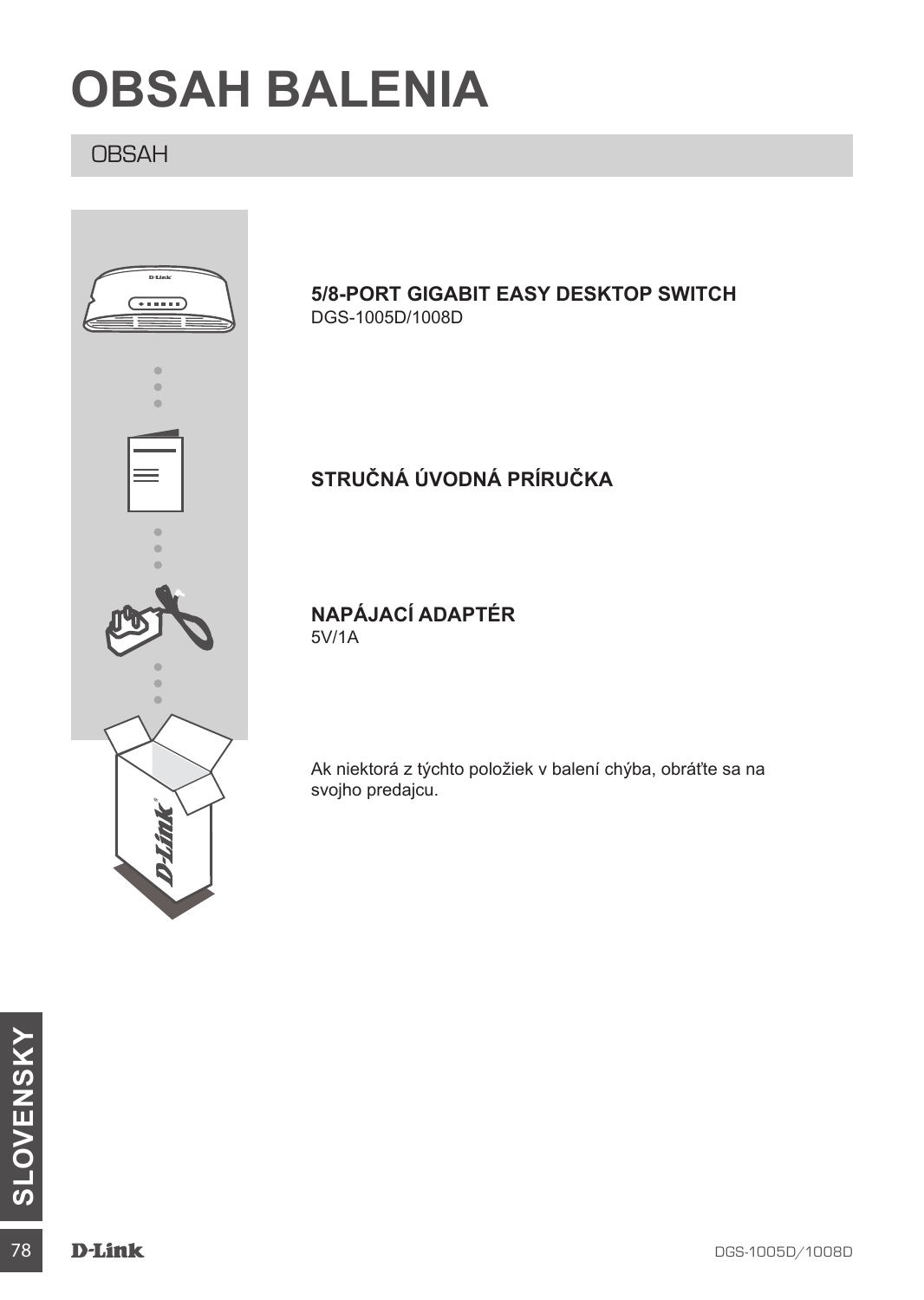# **INŠTALÁCIA PRODUKTU**

# INŠTALÁCIA PREPÍNAČA



#### **1. krok**

#### **Pripojenie napájacieho adaptéra**

Zapojte napájací adaptér do voľnej elektrickej zásuvky, potom zapojte druhý koniec kábla napájacieho adaptéra do portu napájania na zariadení DGS-1005D/1008D. LED kontrolka napájania sa rozsvieti, signalizuje tak, že je zariadenie úspešne napájané.

#### **2. krok**

#### **Použitie portov 10/100/1000 Mb/s Gigabit Ethernet**

Použite jeden z 5 portov na zariadení DGS-1005D alebo jeden z 8 portov na zariadení 1008D na pripojenie sieťových zariadení káblom siete LAN.



#### **3. krok**

#### **Skontrolujte, či je prepínač zapnutý**

Tento LED indikátor napájania svieti na zeleno, keď switch prijíma napájanie. V opačnom prípade je zhasnutá. **Skontrolujte, či sú sieťové zariadenia pripojené**

Zelený LED indikátor Link/Act svieti, keď je port pripojený k zariadeniu.

Zelený indikátor bliká, keď sú vysielané alebo prijímané údaje.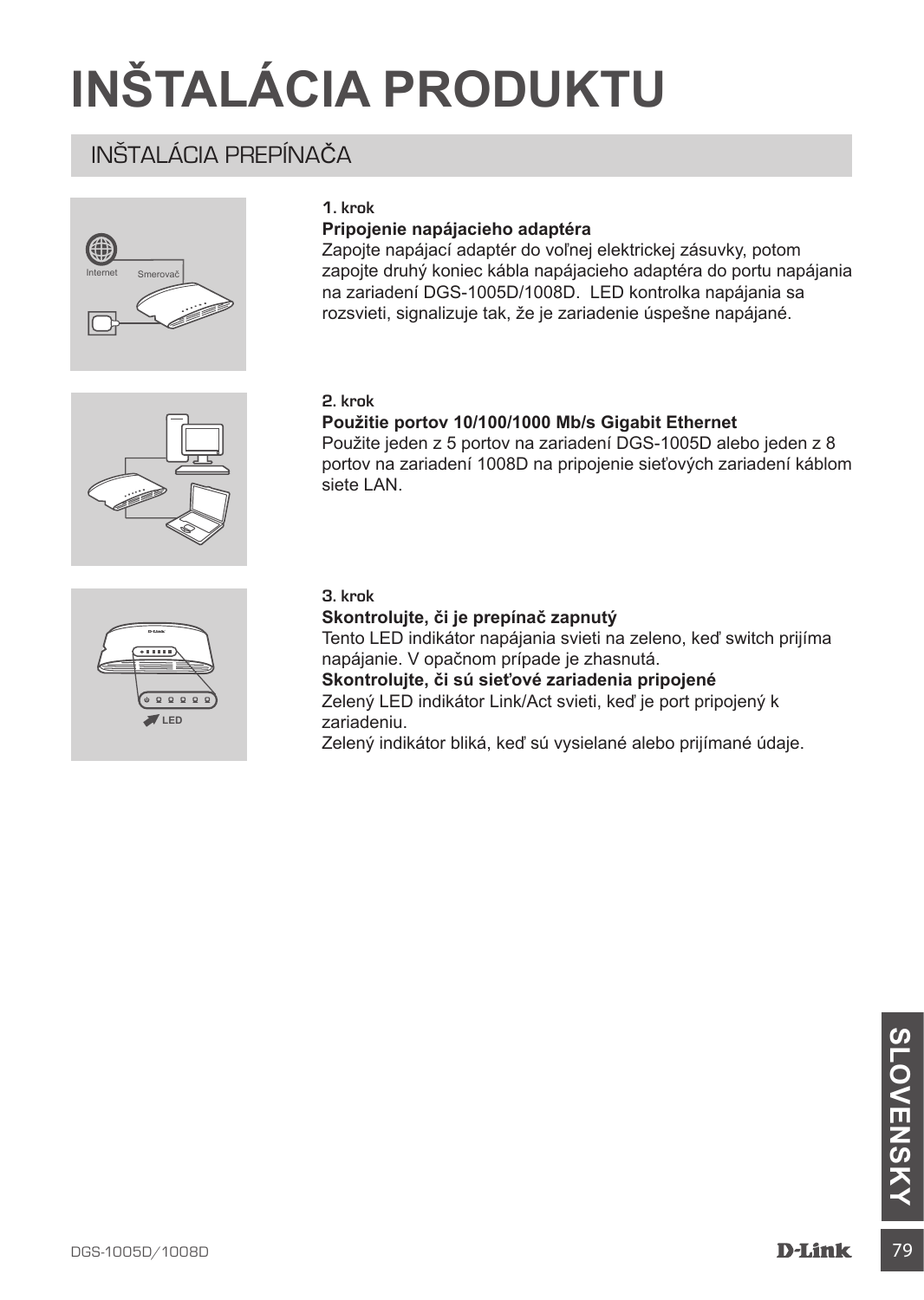# **MONTÁŽ**

# NÁSTENNÉ KONFIGURÁCIE

**Zariadenie DGS-1005D/1008D je možné pripevniť na stenu. Na tento účel sú na spodnej strane zariadenia switch dva montážne otvory. Ak majú byť LED indikátory viditeľné, zaistite, aby bol predný panel odokrytý. Pozrite obrázok dole:**

### **A. UPEVNENIE NA MUROVANÚ STENU**

- 1. Nainštalujte do murovanej steny úchytky.
- 2. Zaskrutkujte do úchytiek skrutky T3 x 15L.
- 3. Zaveste zariadenie switch na skrutky.

### **A. UPEVNENIE NA DREVENÚ STENU**

- 1. Zaskrutkujte skrutky T3 x 15 L do drevenej steny.
- 2. Zaveste zariadenie switch na skrutky a upevnenie na stenu je hotové.



- a) Pre drevenú stenu sú potrebné minimálne 3/4-palcové skrutky.
- b) Pre murovanú stenu sú potrebné minimálne 3-palcové skrutky.

## **A. UPEVNENIE NA KOVOVÚ STENU**

- 1. Do montážnych otvorov na zariadení switch namontujte skrutky s magnetickým telom.
- 2. Priložte zariadenie switch ku kovovému povrchu.

**Poznámka**: Montážne a magnetické súpravy nie sú súčasť balenia.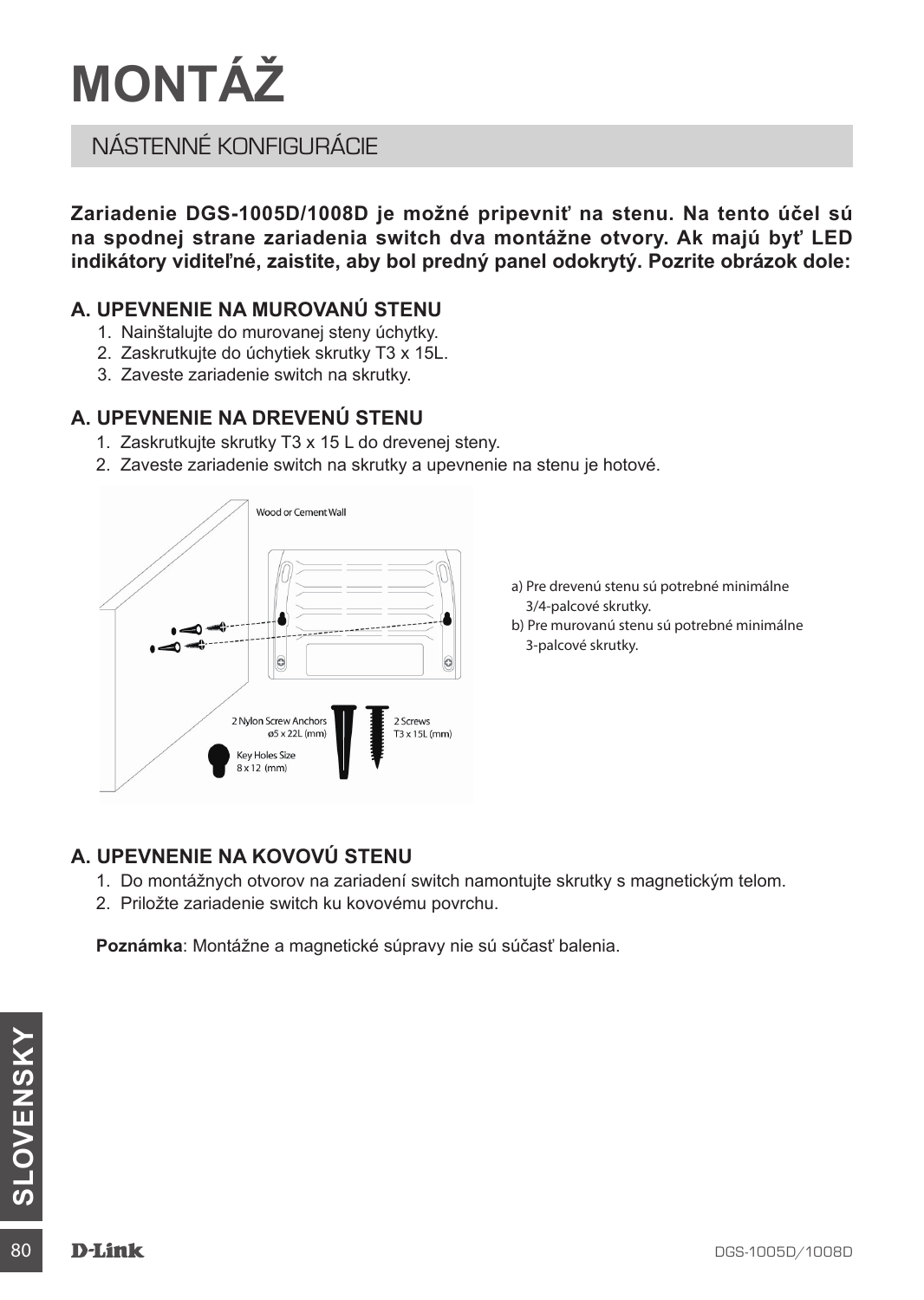# **RIEŠENIE PROBLÉMOV**

# PROBLÉMY S INŠTALÁCIOU A KONFIGURÁCIOU

### **1. ČO AK LED INDIKÁTOR NAPÁJANIA NESVIETI?**

Skontrolujte, či je napájací adaptér správne zapojený do elektrickej zásuvky a k zadnej strane zariadenia DGS-1005D/1008D.

### **2. ČO AK PRIPOJENÉ ZARIADENIE NIE JE ZISTENÉ?**

Najprv skontrolujte, či LED indikátor portu bliká. Ak LED indikátor portu nebliká, skúste pripojiť zariadenie iným káblom siete LAN.

# TECHNICKÁ PODPORA